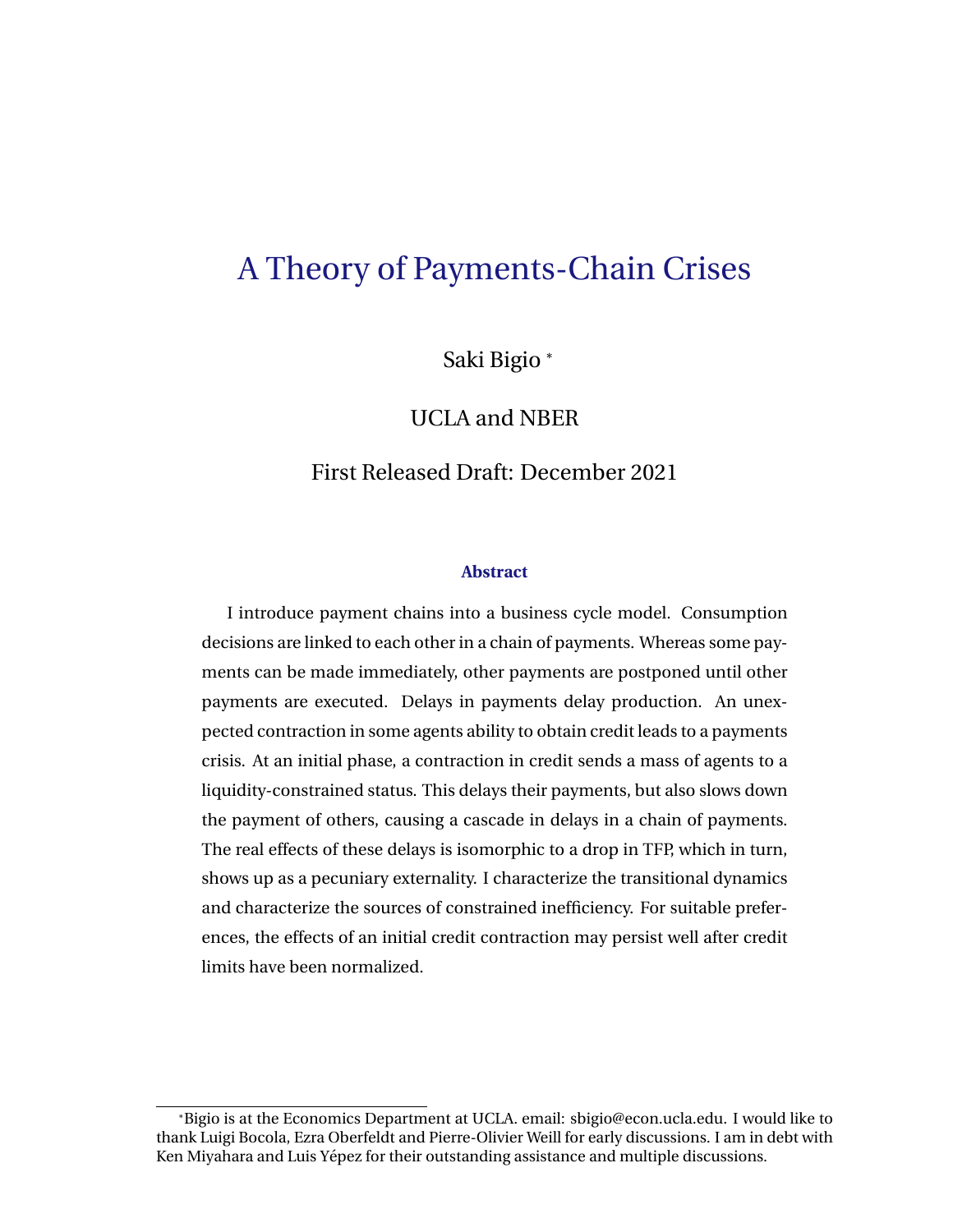## <span id="page-1-0"></span>**1. Introduction**

Those of us who have lived through a credit crises can relate to the idea of a payments-chain collapse. Beyond the observable declines in credit conditions, there's also a general perception that transactions take longer: firms take more time to liquidate inventories, borrowers constantly postpone payments to creditors, and even workers may have to wait for their paychecks. All in all, there's a perception that the chain of payments has lengthened and that the speed of economic transactions has slowed down. In ways that are yet to be understood and better measured, these disruptions seem to carry pervasive effects on productivity. Most strikingly, the slow down in transactions seems to persist even several periods after the original credit tightening has eased. What at initial dates seems to be a driven by a credit crunch, eventually evolves into a payments-chain crisis.

This paper rationalizes the idea of payments-chain crises, within a business cycle model. The theory has three distinguishing features: First, the speed of economic transactions is a function of the length of the payments chain. Second, the length of the payments chain is a function of credit-market conditions and agent decisions regarding to carry out expenditures with spot transactions or transactions chained to their income. Third, a credit crunch slows down the speed of transaction, but their speed may remain low even after credit conditions are eased. These features are embedded into a business cycle model where I study how the consumption-savings decisions of agents endogenously determines the length of the payments chain in a give period. The theory showcases how payments chain disruptions manifest as a pecuniary externality and opens the door for some novel policy solutions.

**Payment Chains.** The staring point of the theory is a sub-model where expenditure decisions and production decisions are linked through a payments chain. This sub-model builds on a very natural observation: payments chains link the transactions of households. The expenditures of one household is the income of another household. In turn, the expenditures of a second household are the income of a third household, and so on. If some households cannot spend before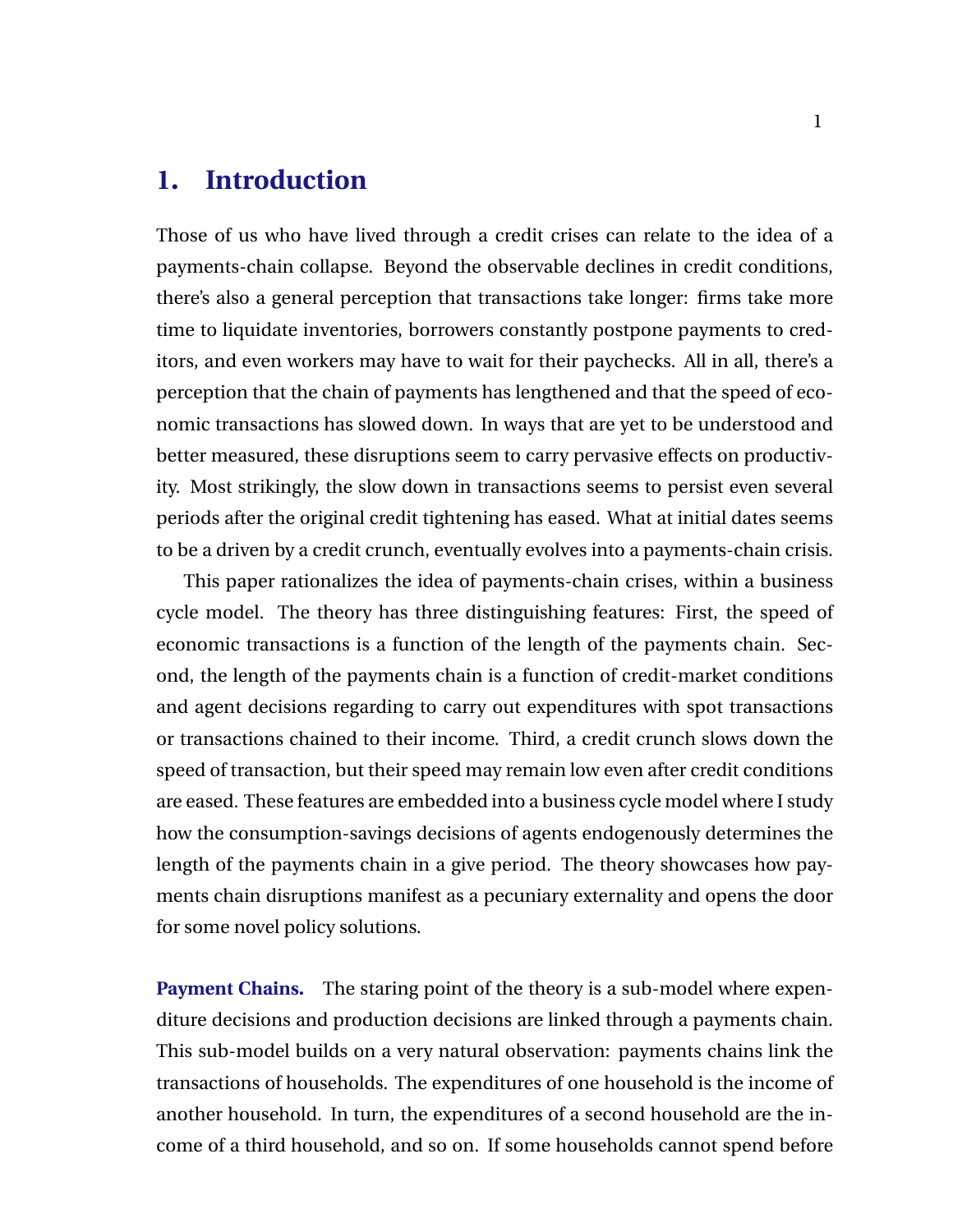they receive income and, moreover, have to wait between the time they receive income and spend it, they will transact with other households with some delay. Greater delays reduce the capacity to produce output efficiently, because production cannot start until some payments are made.

Of course, credit enables borrower households to spend before earning income. Hence, the provision of credit is a determinant of the speed of transactions. When credit conditions are so strong that any household can spend before earning income and there are no delays in production; when some when credit conditions are tight, transactions are postponed and output is lost.

To capture this idea, the starting point of the sub-model is a distribution of pre-determined transactions. Some of those transactions are programmed to be executed on the spot and others through chained payments. Unlike a Walrasian environment, but very much like in the spirit of money-search economy, transactions are not simultaneous (not centralized). On the contrary, nature randomly links different households through a payments-network of consumption and production (or expenditures and income): a household can only buy goods from another household. Transactions that are executed through the payments chain are transactions where income must proceed expenditures. By contrast, the spot transactions can be executed immediately, without the need to generate income. This sub-model produces a distribution of linked transactions where the length of payments chain is distributed geometrically with an endogenous probability that depends on the fraction of spot transactions. The greater the amount of spot transactions, the smaller the average payments chain and the faster the speed of production. I derive a formula that links output and TFP to the fraction of spot transactions.

The sub-model showcases that the distribution of means of payments determines the speed of transactions and average productivity. The presence of linked payments leads to externalities. The nature of the externality is that when an individual agent is able to transact earlier, because he makes spot payments, a second agent will earn income earlier. By earning income earlier, the second agent will transact at an earlier date, thereby speeding up the whole network of transactions.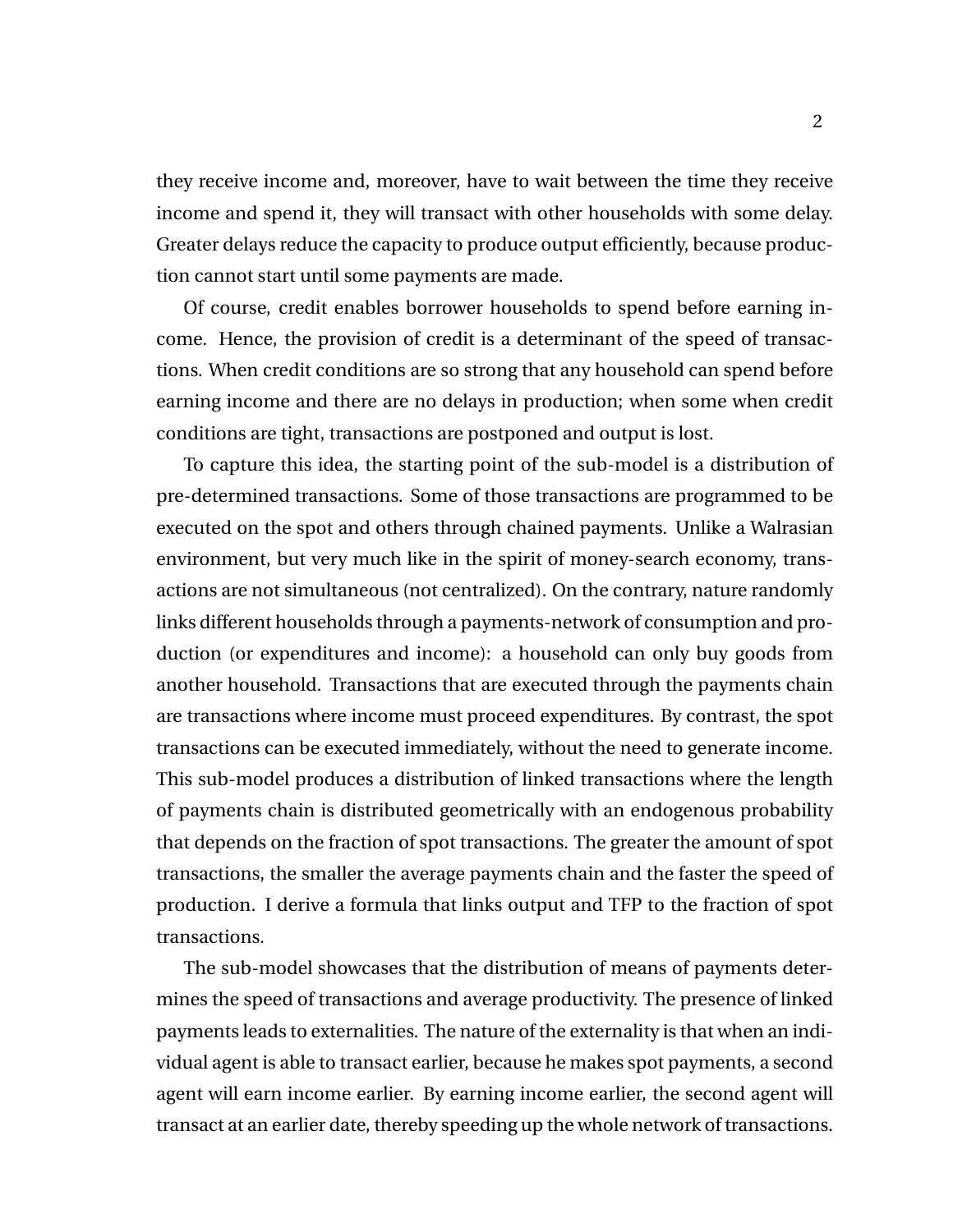This increases real income, and a greater and reinforcing demand for credit. A theme in the second part of the paper is that the distribution of spot and chained transactions is endogenous to household overall consumption and savings decisions. However, consumption and savings decisions do not internalize the effects of their on the payments chain, as these only show up as a pecuniary externality.

**Payment Chains in a cycle.** I embed the payments chain into a dynamic, yet tractable business-cycle model. In the business cycle model, some households are borrowers and some are lenders. To consume a desired amount, the household must program an amount of spot and chained transactions orders. If the household has too much debt, it will be constrained by the amount of spot transactions it can place; it will lack not have enough intra-period credit. Consumption obtained through chained transaction orders is more expensive, given the delays. The decision to borrow or lend is endogenous and depends on the real-interest rate and the distribution of spot and chained transactions of other households.

I demonstrate that in a steady state, households will not accumulate debt beyond the point where their spot transactions are constrained by their credit limits. Hence, the economy is efficient in a stationary equilibrium. However, this is not true during a credit crunch and the transition to steady-state that follows. A credit-crunch as a situation where agents suddenly lose access to credit lines that allow them to consume via spot transactions despite their debt holdings. During a credit crunch, borrowers must consume through chained transactions before they can spend. This delay, in turn, slows down the cash-flow of other agents and, thus, average productivity falls, leading to a *payments-chain crisis*.

A payments crisis has two phases: the initial credit crunch phase and an aftermath phase. During the initial phase, borrowers not only delay their transactions, but they roll-over their debts. When the credit-crunch is over, their debt remains high so they continue to consume with chained transactions. Thus, eventhough credit conditions have recovered, the payments-chain continues to be inefficiently delayed. The failure to internalize effects on the payments chain will explain why the speed of transactions is inefficiently slow, many periods after the initial financial disruptions were dissipated.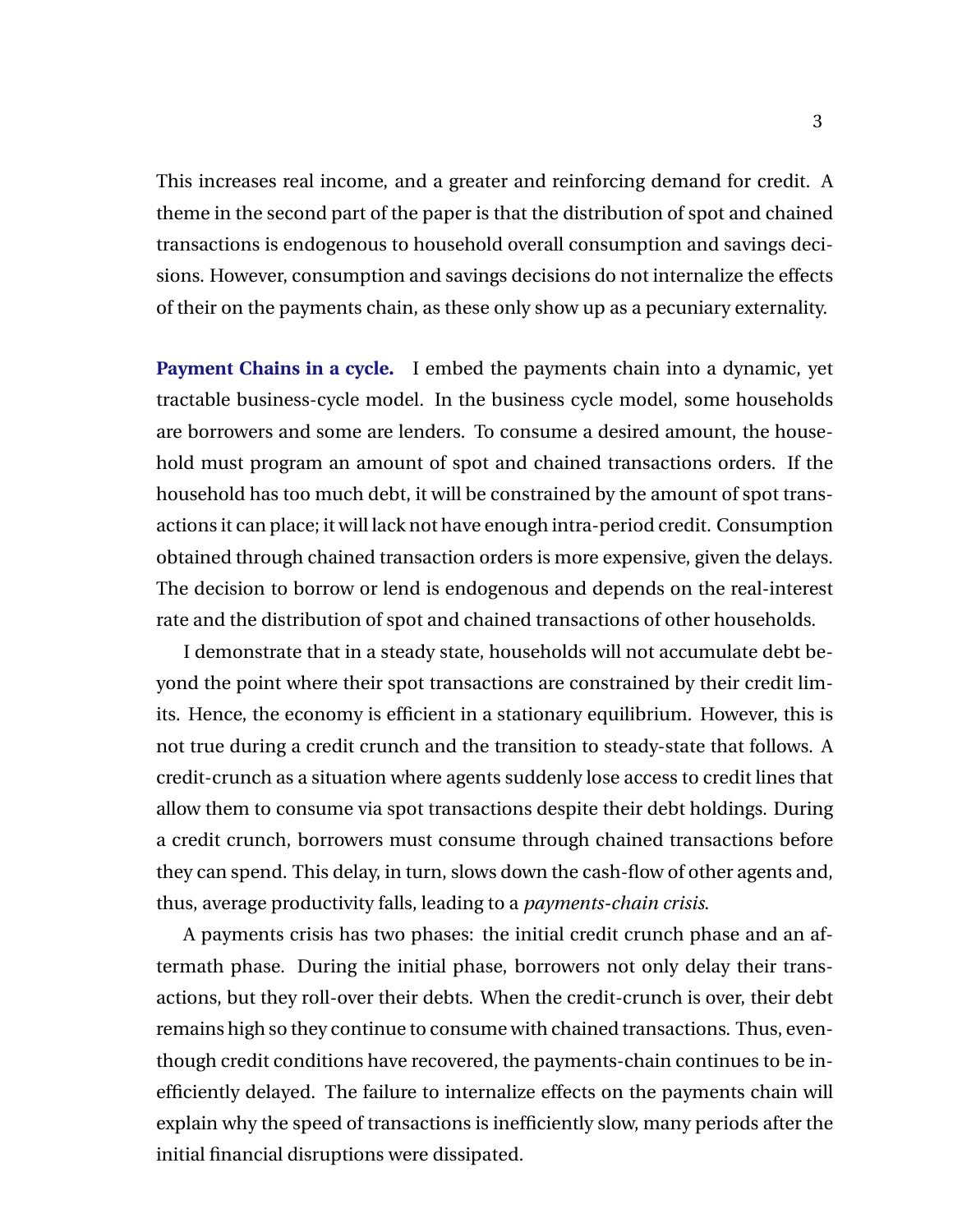**Policy Implications.** The pecuniary externality induces three sources of inefficiency. First, savers consume too little relative, workers consume excessively with chained transactions, and finally, the real interest-rate is inefficiently high. These features are fleshed out when I study a Ramsey planner problem and articulate how a planner that respects the technology and takes interest-rates as given, would design its expenditure path during a crunch. The planner cuts back the consumption of borrowers, something that prompts a lower real interest than otherwise. This provokes a higher consumption path by savers, but since savers consume spot transactions, this reduces the overall length of the payments chains and improves outcomes. The planner trades-off consumption smoothing with the reduction in TFP.

In a final theme, I revisit some classic discussion on fiscal-monetary policy: I first study the benefits of a credit tax. I then highlight the beneficial effects of monetary transfers to borrowers, but show that these are more potent if they are used to spend rather than to repay debt. I finally study how government expenditures are beneficial if they are executed via spot transactions, but detrimental if the government does not pay instantaneously.

**Organization.** The paper proceeds as follows. Section 2 introduces the mathematical formulation of payments chains. Section [3](#page-19-0) embeds payments chains into an otherwise standard business cycle model with two agents. Section **??** presents an analytic characterization of the transitional dynamics in the model. Section [4](#page-32-0) discusses the externality induced by payments chains. Finally, Section **??** connects the model with some studies on financial crises.

#### **Literature Review**

The paper falls in the cross-road of several branches areas of study in macroeconomics. First, it is connected to the literature that studies the relevance of payments (or monetary) frictions. Second, it connects to the literature on aggregatedemand externalities. Finally, it connects to the literature on endogenous network formation.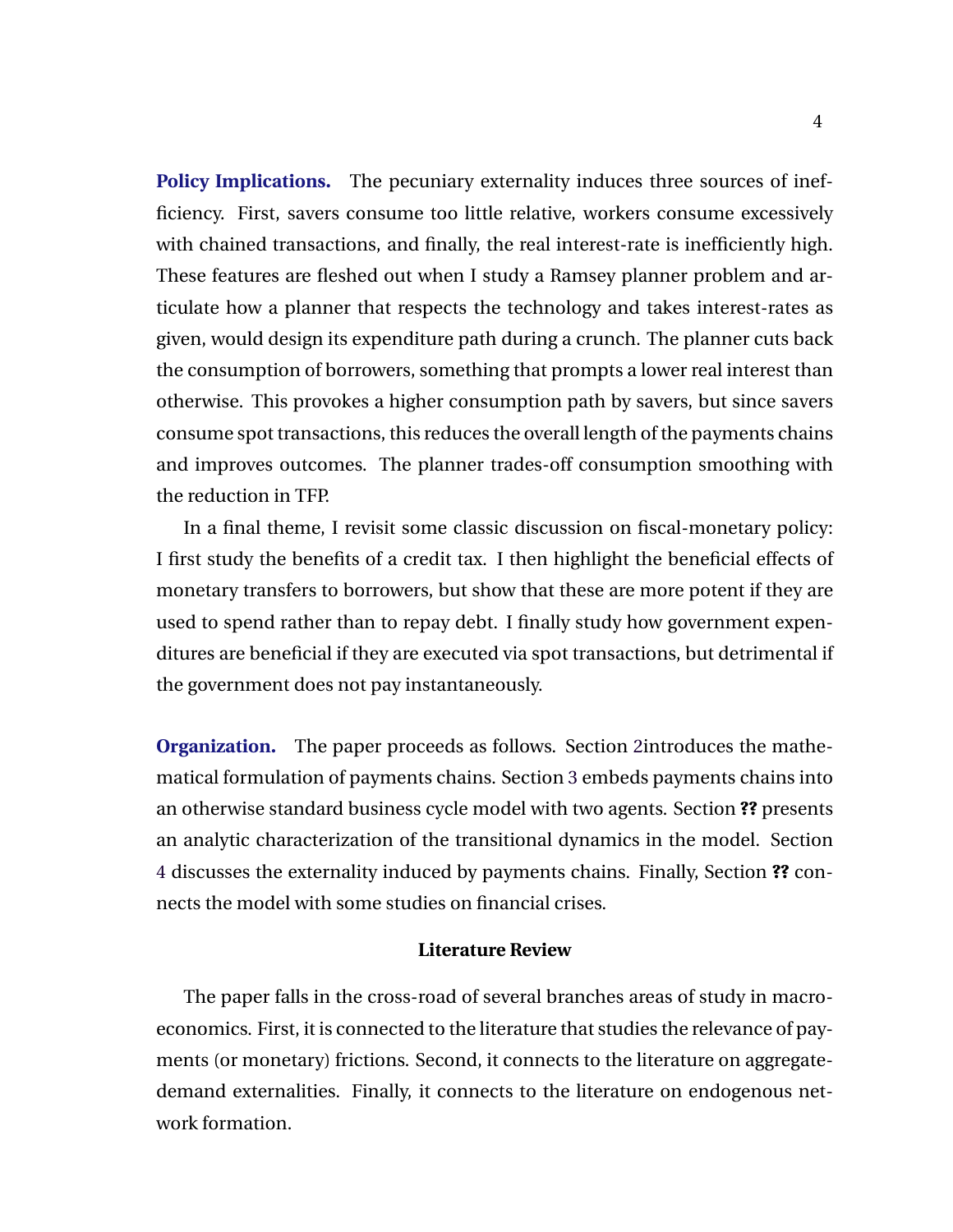<span id="page-5-0"></span>**Payments Literature.** A classic theme in monetary economics is how the quantity and distribution of real monetary balances affect economic outcomes. [Lu](#page-45-0)[cas and Stokey](#page-45-0) [\(1987\)](#page-45-0) analyzed a stochastic cash-in-advance economy in which changes in expected inflation distort real allocations as some goods must be purchased with non-interest bearing currency. [Kiyotaki and Wright](#page-44-0) [\(1989\)](#page-44-0) present a model with indivisible tokens which is explicit about their use as a means of payment. With some modeling assumptions, [Lagos and Wright](#page-44-0) [\(2005\)](#page-44-0) presents a model with arbitrary money holdings that is also explicit about the use of money as a means of payments. These papers are the spinal cord of the money-search literature that is interested in understanding the use of money as a payments instrument (see e.g. [Lagos et al.,](#page-44-0) [2011;](#page-44-0) [Lagos and Rocheteau,](#page-44-0) [2009;](#page-44-0) [Li et al.,](#page-44-0) [2012;](#page-44-0) [Nosal and Rocheteau,](#page-45-0) [2011;](#page-45-0) [Rocheteau,](#page-45-0) [2011\)](#page-45-0). $^1$  In common with this literature, in this paper I am interested in understanding how liquidity, in particular, its distribution, affects real allocations.

The most important departure in this paper is that mix between transactions programmed to carried out with credit and transactions expected to be executed after income is realized, endogenously create a payments chain. The length of this chain endogenously determines the average production time, which implicitly shows up as total factor productivity. Along those lines, [Kiyotaki and Moore](#page-44-0) [\(1997\)](#page-44-0) present an early model of a payment chain and study how monetary balances affect a sequence of transactions. A sequence of payments in a monetary model also appears in the three period model of [Guerrieri and Lorenzoni](#page-44-0) [\(2009\)](#page-44-0). [Kalemli-Ozcan et al.](#page-44-0) [\(2015\)](#page-44-0) extend a similar model to multiple rounds with discounting between periods. In our model, there are delays within the period that reduce output. These models have a chain that are predetermined in size. The novelty here is that the choice of payments, either with actual funds or with future funds, endogenously determines the size of payments chains and delays in production. [Bigio and La'O](#page-43-0) [\(2020\)](#page-43-0) also considers the propagation of financial shocks considering a general network of payments and production. That model is static and is about how credit spreads distort the allocation of inputs.

<sup>&</sup>lt;sup>1</sup>[Rocheteau et al.](#page-45-0) [\(2018\)](#page-45-0) and [Rocheteau and Rodriguez-Lopez](#page-45-0) [\(2013\)](#page-45-0) are models where the use of money affect other spreads that, in turn, affect aggregate production. I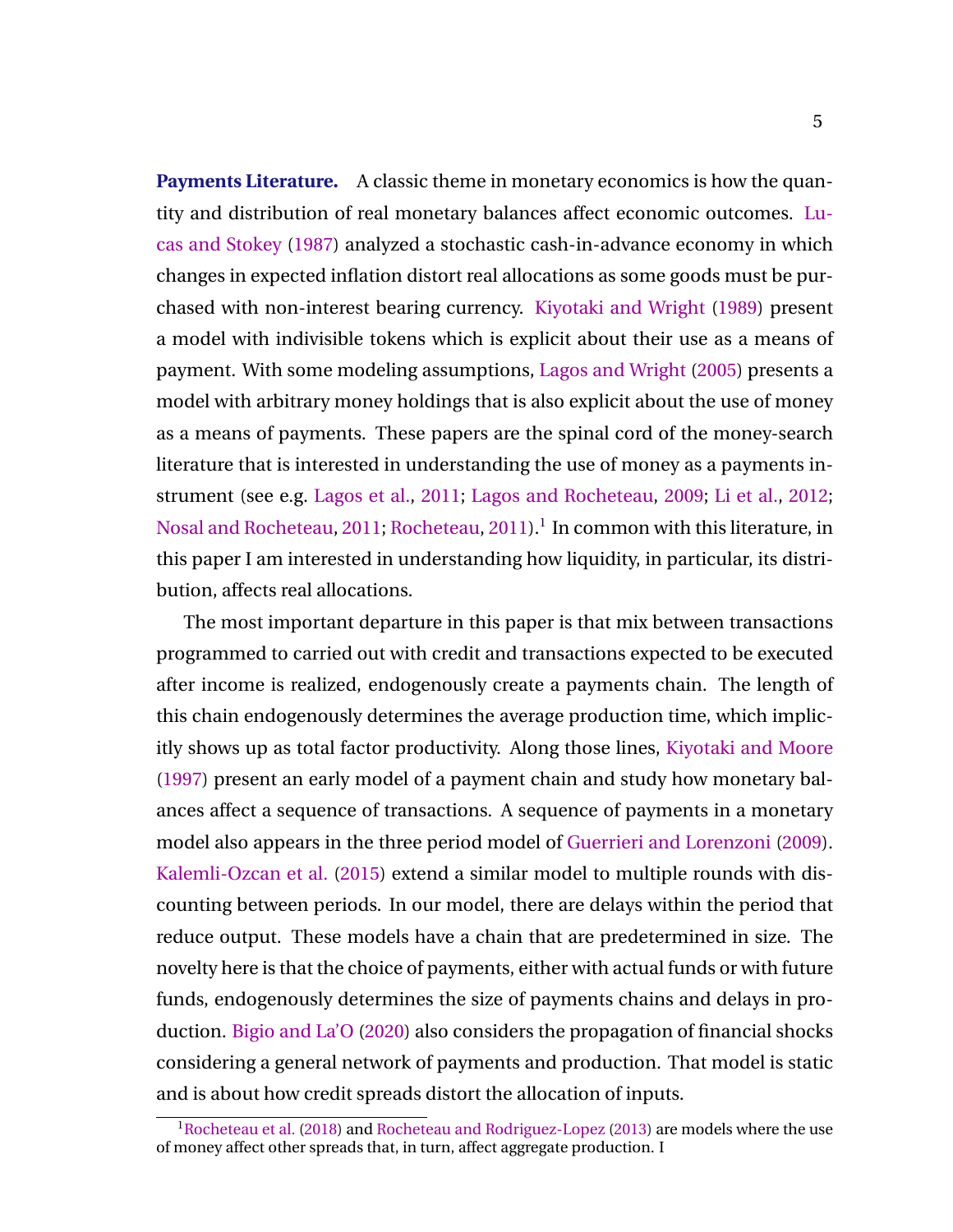<span id="page-6-0"></span>Another notable difference with classic monetary models is that most of these models, the distribution of financial wealth is degenerate. An exception is [Ro](#page-45-0)[cheteau et al.](#page-45-0) [\(2016\)](#page-45-0) which deals with a distribution monetary holdings, which in turn, creates a distribution of realized gains from trade. [Green and Zhou](#page-43-0) [\(2002\)](#page-43-0) studies the evolution of monetary balances in pair-wise meetings where trade results from a mechanism. Here, all transactions are pairwise, and the distribution of wealth determines the distribution of spot and chained payments over time, something that matters for TFP.

There is some earlier work studying the use of outside money to settle payments done with credit (see [Freeman,](#page-43-0) [1996;](#page-43-0) [Green,](#page-43-0) [1999\)](#page-43-0). In this paper, all transactions are done with inside money and there's no need to settle transactions with outside money. Instead, transactions can be carried out, partially borrowing funds, or waiting for funds to arrive.

This paper also connects with the literature on networks. As in [Oberfield](#page-45-0) [\(2018\)](#page-45-0), the network is endogenous to economic decisions, but here, its endogenous to financial decisions. The paper also relates to models with network externalities, such as [Elliott et al.](#page-43-0) [\(2014\)](#page-43-0) or o [Alvarez and Barlevy](#page-43-0) [\(2021\)](#page-43-0). The novelty here is that the externality emerges as an inefficient network formation.

Some modeling features here can be traced to [Shi](#page-45-0) [\(1997\)](#page-45-0) and [Lagos and Wright](#page-44-0) [\(2005\)](#page-44-0) models. In common to [Lagos and Wright](#page-44-0) [\(2005\)](#page-44-0), periods are divided into a financial stage where savings and expenditures are decided, and then, a period where transactions and payments are executed. In common to [Shi](#page-45-0) [\(1997\)](#page-45-0), many decentralized transactions are carried out by the same households. Different from these models, transactions are linked through endogenous payments chains and there is no bargaining prior to transactions, but rather the transactions size is fixed.

**Aggregate-Demand Externalities.** In the model, there is a demand externality. An early model of demand externalities is [Diamond](#page-43-0) [\(1982\)](#page-43-0), where the consumption of some agents determines aggregate output. Most of the literature has focused on demand externalities that arise from nominal rigidities. Since the financial crisis of 2008, there's been interest in demand externalities arising in the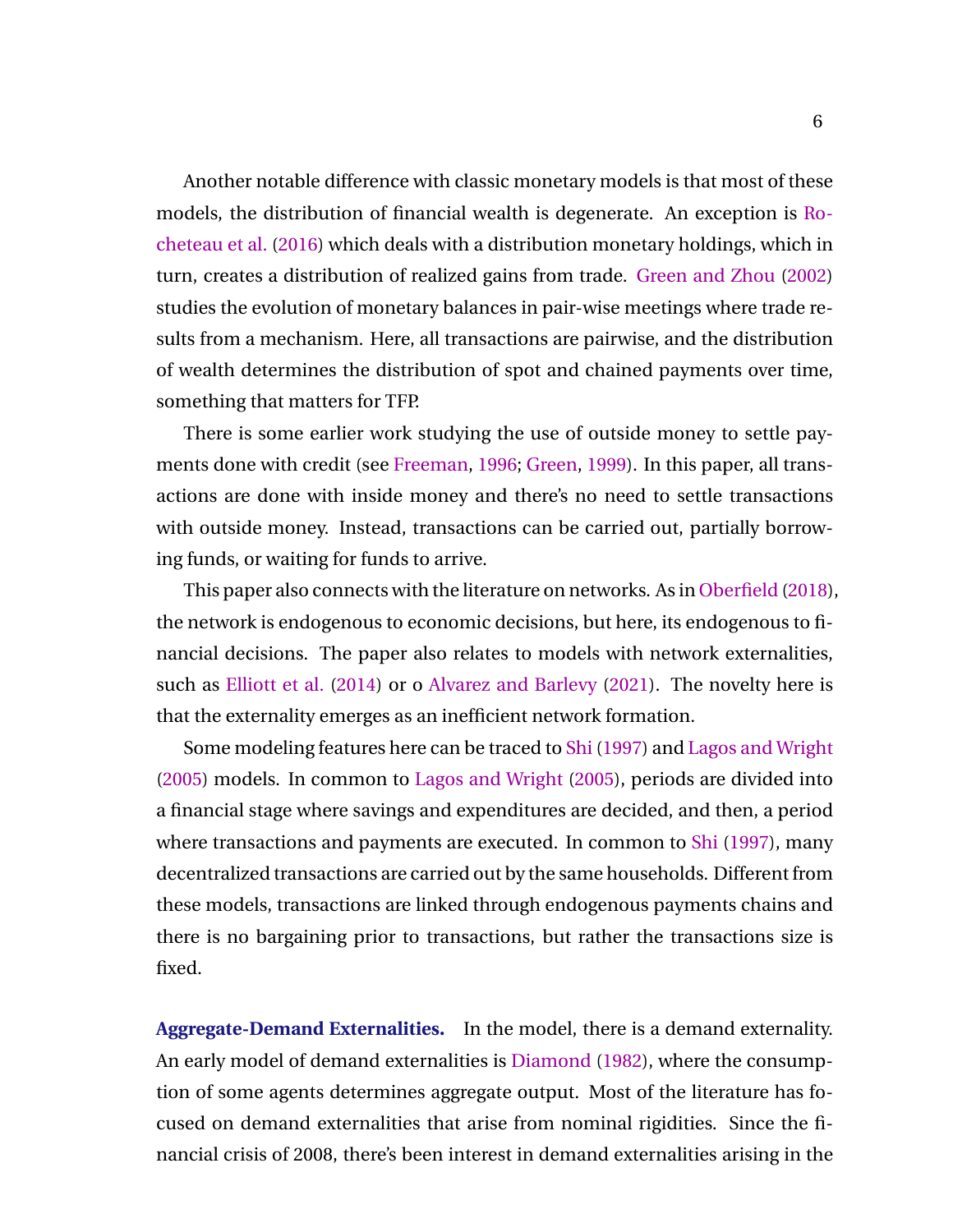context of financial crisis that as in [Eggertsson and Krugman](#page-43-0) [\(2012\)](#page-43-0) and [Guerri](#page-44-0)[eri and Lorenzoni](#page-44-0) [\(2017\)](#page-44-0). In these models, demand externalities emerge occur when a group of agents is suddenly cut back from the credit market, and cannot be corrected with monetary policy do to a zero-lower bound. Here, there are no nominal rigidities between periods; the nature of the externality is different. Moreover, the externality is two-sided: unconstrained agents don't internalize that by spending more, they help increase aggregate output as they speed-up "the payments-chain". Thus, as in the new-Keynesian model, there is insufficient demand by wealthy households. The other side of the externality is that debtconstraint agents delay production credit that delay transactions.

Another set of models consider pecuniary externalities, following [Greenwald](#page-43-0) [and Stiglitz](#page-43-0) [\(1986\)](#page-43-0) and as studied in detail by [Davila and Korinek](#page-43-0) [\(2018\)](#page-43-0). A feature of the model here is that the externalities created in the formation of payments chains indeed show up as pecuniary externalities. This opens the door for the desire to introduce corrective taxes when wealth cannot be distributed immediately. A novelty of the paper is that when I consider fiscal policy, the way in which expenditures are financed, matters. [Korinek and Simsek](#page-44-0) [\(2016\)](#page-44-0) study optimal exante interventions in models with ex-ante aggregate demand externalities. There is likely room for such policies in this environment too, but this is something I leave with future research.

The closest papers to this one are [La'O](#page-44-0) [\(2015\)](#page-44-0), [Woodford](#page-45-0) [\(2022\)](#page-45-0), and [Guer](#page-44-0)[rieri et al.](#page-44-0) [\(2020\)](#page-44-0). With respect to [La'O](#page-44-0) [\(2015\)](#page-44-0), transactions are structured in a circular flow of payments that lasts forever. The allocation of funds in the ring determine production. Here, the distribution of funds determines a distribution of payments whose length determines output. In turn, [Woodford](#page-45-0) [\(2022\)](#page-45-0) and [Guer](#page-44-0)[rieri et al.](#page-44-0) [\(2020\)](#page-44-0) consider the inefficiencies in economies with payments in the context of price rigidities. In the present model, the prices are rigid only within the period. Hence, there's no scope for an interest rate policy and the zero-lower bound plays no role. However, as stressed in these papers, there is scope for fiscal policy or transfers. Different from these models, the network of transactions here is endogenous and a function of consumption-savings decisions.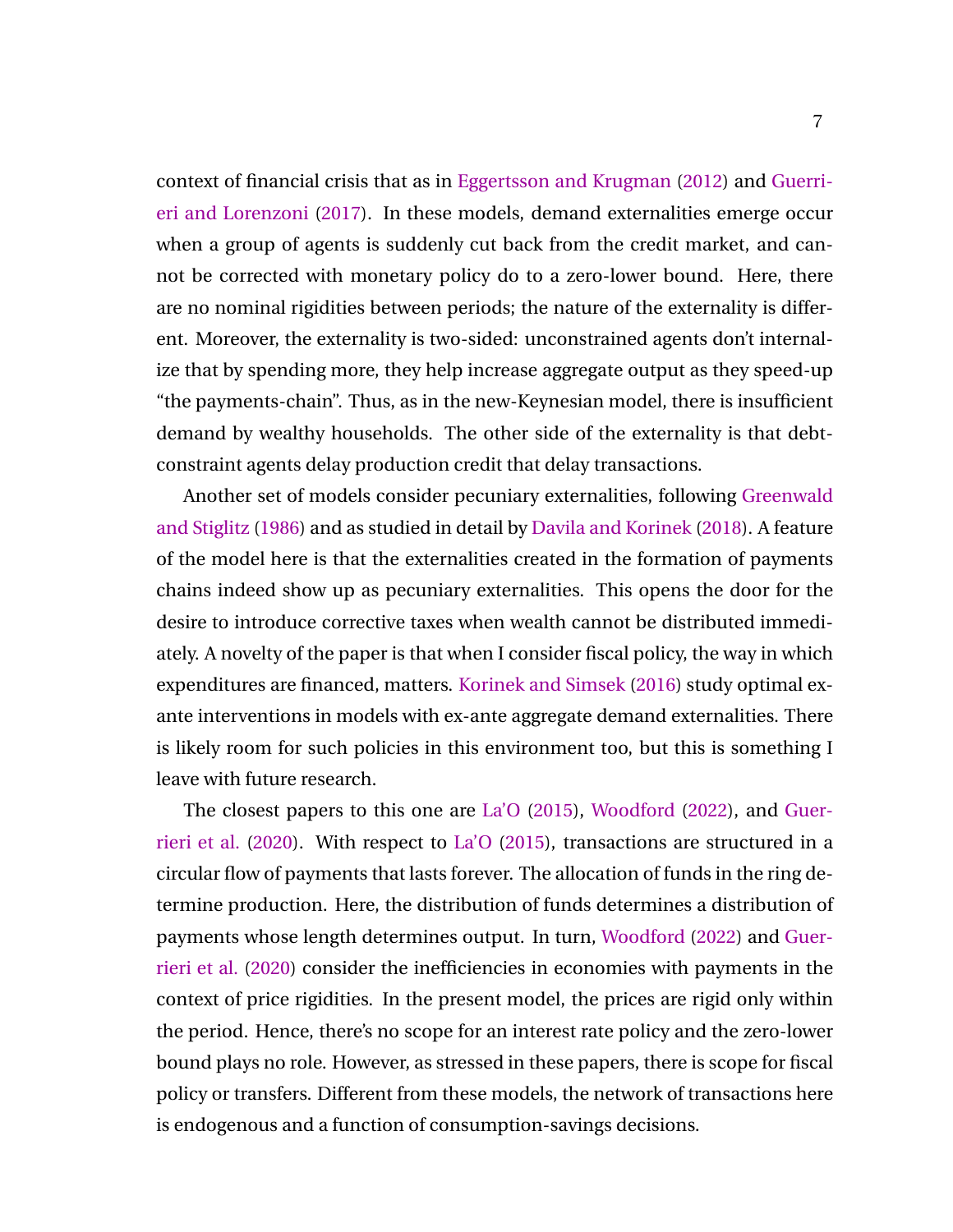### <span id="page-8-0"></span>**2. Payment-Chains and Productivity**

This section presents a simple environment meant to capture the main idea: delays in the payments chain and its connection to production. I then adapt the environment of this section and introduce payment chains into the dynamic business cycle model that appears below.

**Environment.** I study a collection payments which generate income (production) and expenditure (consumption) relations. These payments are linked to other payments through a payments chain. Time  $\tau$  runs continuously over a unit interval [0, 1]. All transactions in this chain occur within that time. The economy is populated by an equal number,  $N$ , of workers and shoppers. Workers and shoppers are assigned an identity  $i \in \mathcal{N} = \{1, 2, ..., N\}$ . I describe the environment for a finite N to fix ideas, but derive results for  $N \to \infty$ .

I will define shopper-worker relations that, when put together into a payment chain, will shape production. The production relation  $P$  is a one-to-one assignment between shoppers and workers. In this relation the worker's output can only be consumed by its shopper and the shopper can only buy goods from its worker. For reasons that will become clear later, a pair of shopper and worker related through  $P$  cannot have the same identity.<sup>2</sup>

The income relation is the union of two other relations. One is the couple relation  $X$  where the shopper and worker in these couples have the same identity. The shopper in this couple does not have funds at  $\tau = 0$  and once the worker gets paid, at some  $\tau > 0$ , she can transfer the funds to the shopper.

In contrast to the production relation, in the income relation there are workers and shoppers, not coupled, called singles.<sup>3</sup> A single shopper shows up to the payments chain with a means of payment at  $\tau = 0$ . This implies that they can place a shopping order immediately at time  $\tau = 0$ . Thus the singles relation S is

<sup>&</sup>lt;sup>2</sup>Formally this is a bijection  $\overline{P}: \mathcal{N} \to \mathcal{N}$  such that if  $\overline{P}(i) = i$  then shopper *i* buys from worker j and  $i \neq j$ .

<sup>&</sup>lt;sup>3</sup>Formally, let  $A \subset \mathcal{N}$  be the set of couples, the couple relation is the identity bijection on A,  $\mathcal{X}: A \to A$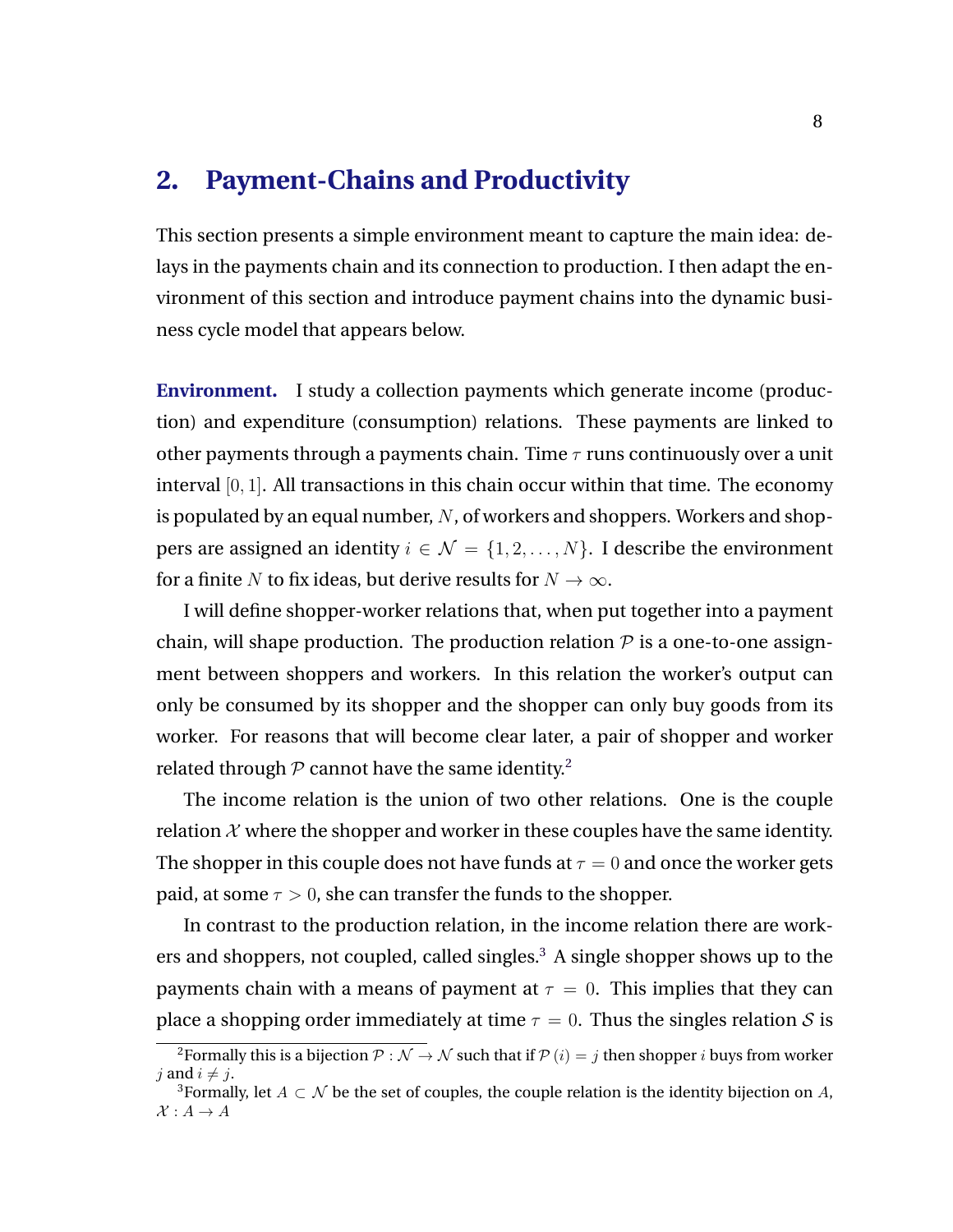the identity relation over the set of singles.<sup>4</sup> The income relation then is the union of both relations  $\mathcal{I} = \mathcal{X} \cup \mathcal{S}$  and is simply the identity relation.

For now, we take their relative populations as given. We assume that a fraction  $\mu$  of the N same identity worker-shopper pairs is coupled. In the dynamic model below, this fraction is endogenous and is derived from household decisions.

**Payment Chains.** Notice that, whereas identity defines the couple relation, we let nature choose among the possible production relations  $P$  with equal probability. These two underlying relations produce a network of payment chains, which is my ultimate object of study. Consider a single shopper  $i$  related with worker  $j$ (i.e.  $P(i) = j$ ), this creates a payments link because shopper i will pay worker j for producing goods. If worker  $j$  is single, any funds it receives will remain with her and there are no more payments link. Thus, this chain of payments would have length zero. However, if  $j$  is coupled she will transfer the funds to its shopper. This creates a link between shopper i and shopper j. In turn, shopper j is related to worker k (i.e.  $\mathcal{P}(j) = k$ ), thus, the funds received from shopper i that were transferred to shopper j will be transferred to worker k. If k happens to be single, then there are no more chained payments. As a result, this chain of payments would have had length one. However, if  $k$  happens to be coupled, she will transfer funds to her shopper, and the chain will continue. Notice that the length of the payments chain is the number of links between consecutive shoppers. Below we will see that this is equal to the number of couples in a payment chain.

**Characterization.** A payment chains network is a sequence of payment relations where a shopper buys from a worker and the worker, possibly, funds its couple's consumption which will generate a payment to a second worker and so on and so forth until a coupled shopper pays to a single worker and the payment chain will end and restart from the single shopper.

Armed with the relations, we formally define a payment chains network by induction.

<sup>&</sup>lt;sup>4</sup>The singles relation is the identity bijection over  $A^c$  ,  $\mathcal{S}: A^c \to A^c$  .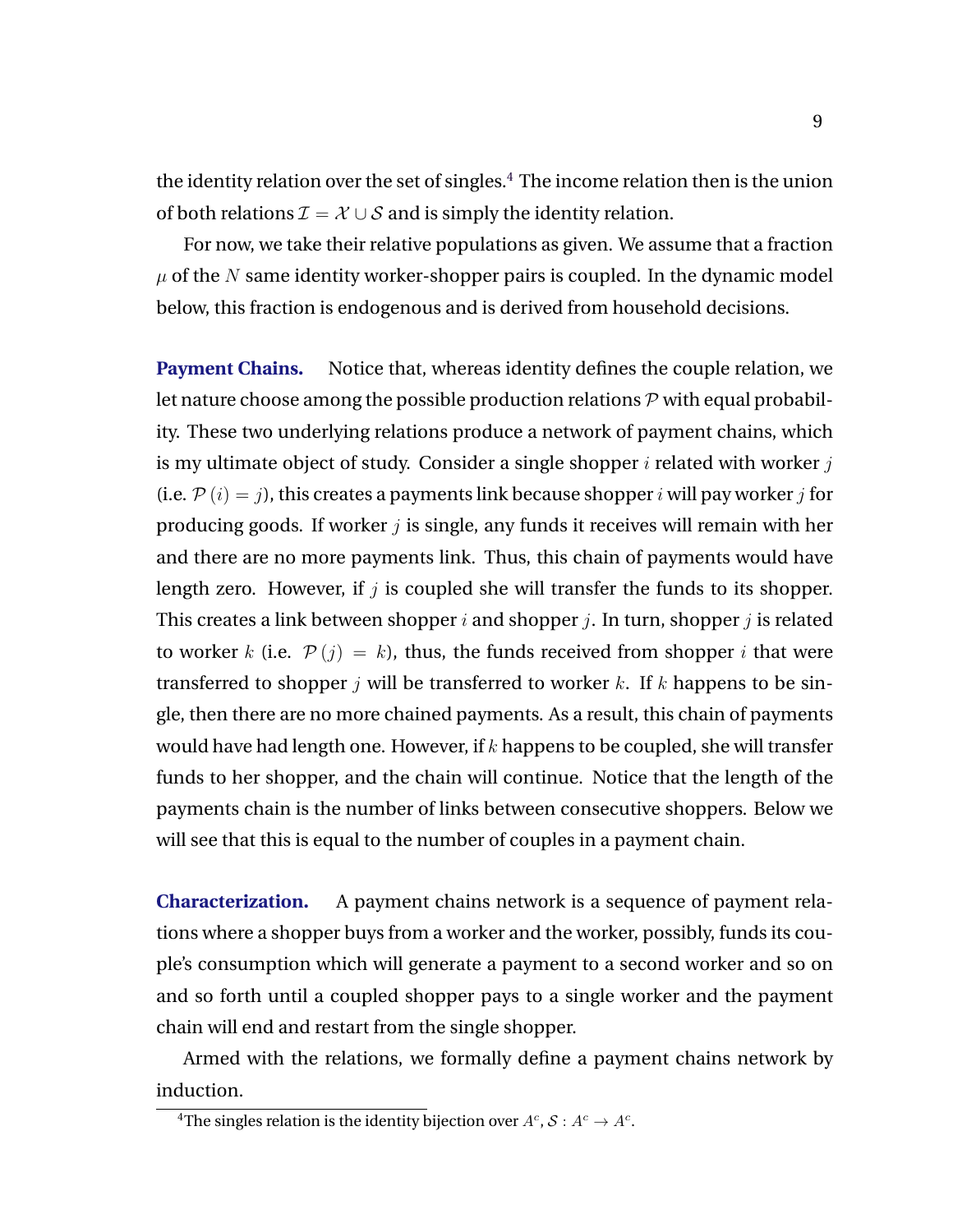**Definition 1.** *A payment chains network is a sequence of identity pairs such that the successor of any* (i, i) *is the identity pair* (j, j) *corresponding to the worker that sells to shopper i (i.e.*  $P(i) = j$ ). Further, for any pair  $(i, i)$  we can say whether it is *coupled or single.*

Intuitively, the network advances because shoppers pay to workers that are immediately to their right and the payment chain continues if the worker is coupled.

Since the pairs are identity pairs we could characterize the network through a **sequence representation** by a sequence of identities  $\mathcal{R} = \{i_n\}_{n\geq 0}$  where  $i_{n+1}$  $P(i_n)$ . For example,  $R = \{..., i, j, k, l, m, n, o, p, ...\}$ . Namely, j is the worker of shopper *i* in the production relation, *k* is the worker of shopper *j* and so on. We can further characterize the network  $R$  as through a **binary representation** by a sequence of singles and couples  $B = \{b_n\}_{n>0}$  where  $b_n = s$  if the *n*-th pair is single and  $b_n = x$  if the *n*-th pair is a couple. For example,  $\mathcal{B} = \{\ldots, s, s, x, s, x, x, x, s, x, \ldots\}$ where  $i$  and  $j$  are singles,  $k$  is coupled and so on. Notice that whenever a single succeeds a couple  $(\ldots, x, s, \ldots)$ , that meeting in the network represents the end of one payment chain because the couple transfers funds to a single worker who will not further transfer funds. When a single succeeds a single  $(\ldots, s, s, \ldots)$ , it means that a chain of payments has length zero, because no two shoppers are linked. In turn if a couple succeeds a single  $(\ldots, s, x, \ldots)$  there is a payment chain of length one because the single shopper will pay the coupled worker whom, in turn, will transfer funds to its shopper creating a link between the single and coupled shopper. An induction argument shows that the length of a payment chain  $\{\ldots, s, x, \ldots, x, \ldots\}$  with *n* consecutive couples is *n*.

We can further represent a network by rewriting its binary representation  $B$  as a **collection of payment chains**. Under this representation it only makes sense to consider networks that start with a single.<sup>5</sup> A **payment chain** is a finite<sup>6</sup> subsequence of the sequence representation of the network that starts with a single and finishes before the next single. The network in our example reduces to an ordered

 $5B$  Because if one starts with a couple the first shopper has no means of payment and its worker couple will not produce (and will not get paid) because nobody is buying from her.

 $6$ I assume that a next single will always appear.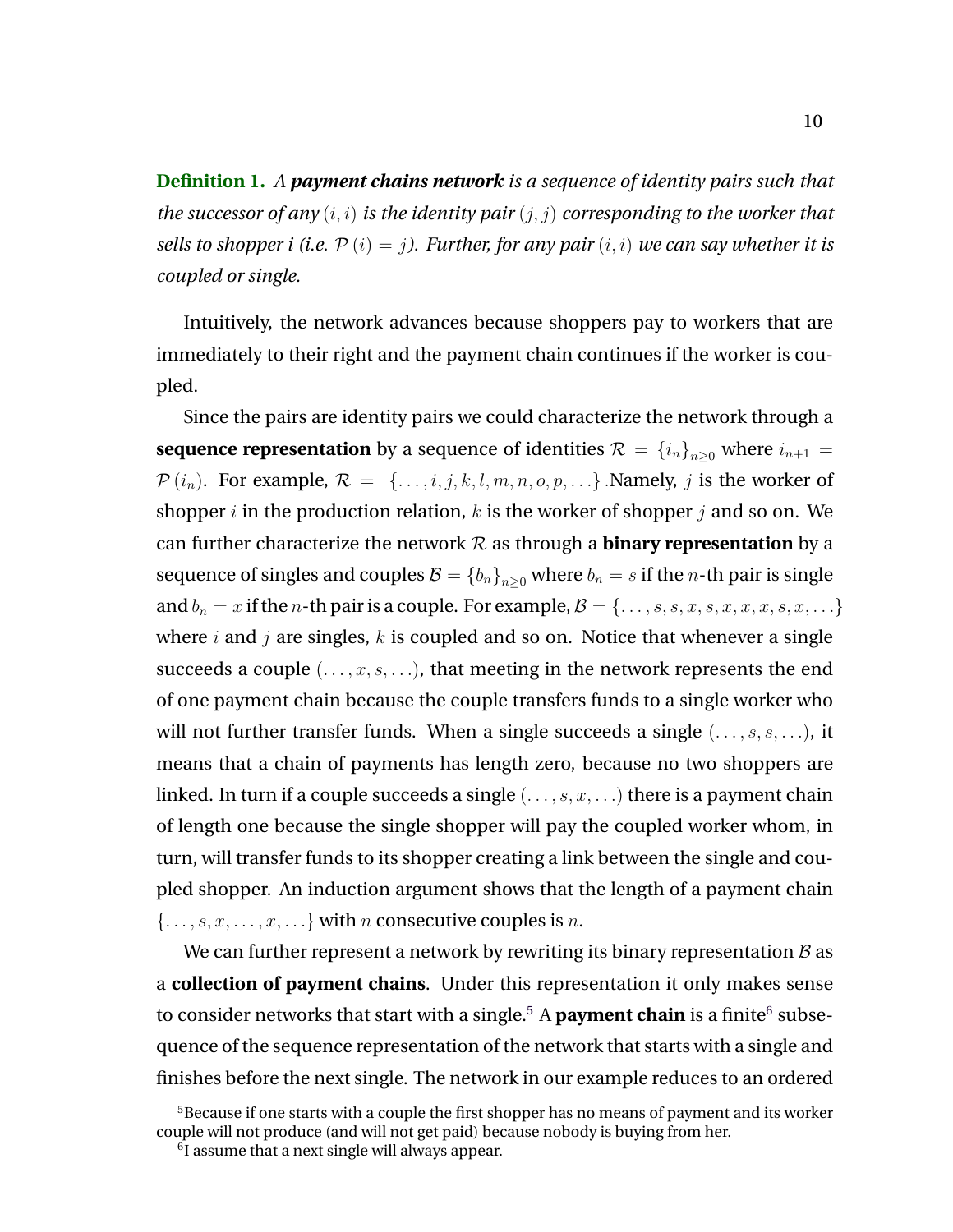collection of payment chains  $C = \{ \ldots, C_n, C_{n+1}, C_{n+2} \ldots \}$  where  $C_n = \{s\}, C_{n+1} =$  ${s, x}, \mathcal{C}_{n+2} = {s, x, x, x}.$ 

**Examples.** I present the following figures to illustrate the concept of a paymentschain. In this case we have  $N = 8$ , the production relation is characterized by the sequence  $\mathcal{R} = \{1, 5, 7, 4, 6, 2, 3, 8\}$  and the income relation is characterized by  $\mathcal{B} = \{s, x, s, x, x, x, s, x\}$  as explained above (e.g. shopper 1 buys from worker 5 and 1 is a single and 5 is a couple). In figure 1 we can see the income relation, in green we have the shopper-worker pairs that are coupled and the arrow from worker to shopper depicts the flow of income in this direction. In contrast, we have in blue, pairs that are single and do not exhibit a flow of income between worker and shopper.



Figure 1: Income relation

In figure [2](#page-12-0) I add the production relation which creates (jointly with the income relation) payment-chains. To interpret the graph, notice that the chain starts with the (single) shopper 1 who pays for production of worker 5 which is coupled and will transfer funds to shopper 5 who in turn pays for production of worker 7. However, worker 7 is single so the (blue) payment chain will end at this point. This first payment chain has length one because it created one link between two shoppers (1 and 5), the length of the chain is also equal to the number of couples in the chain. With shopper 7 a new (orange) payment chain will start. This chain links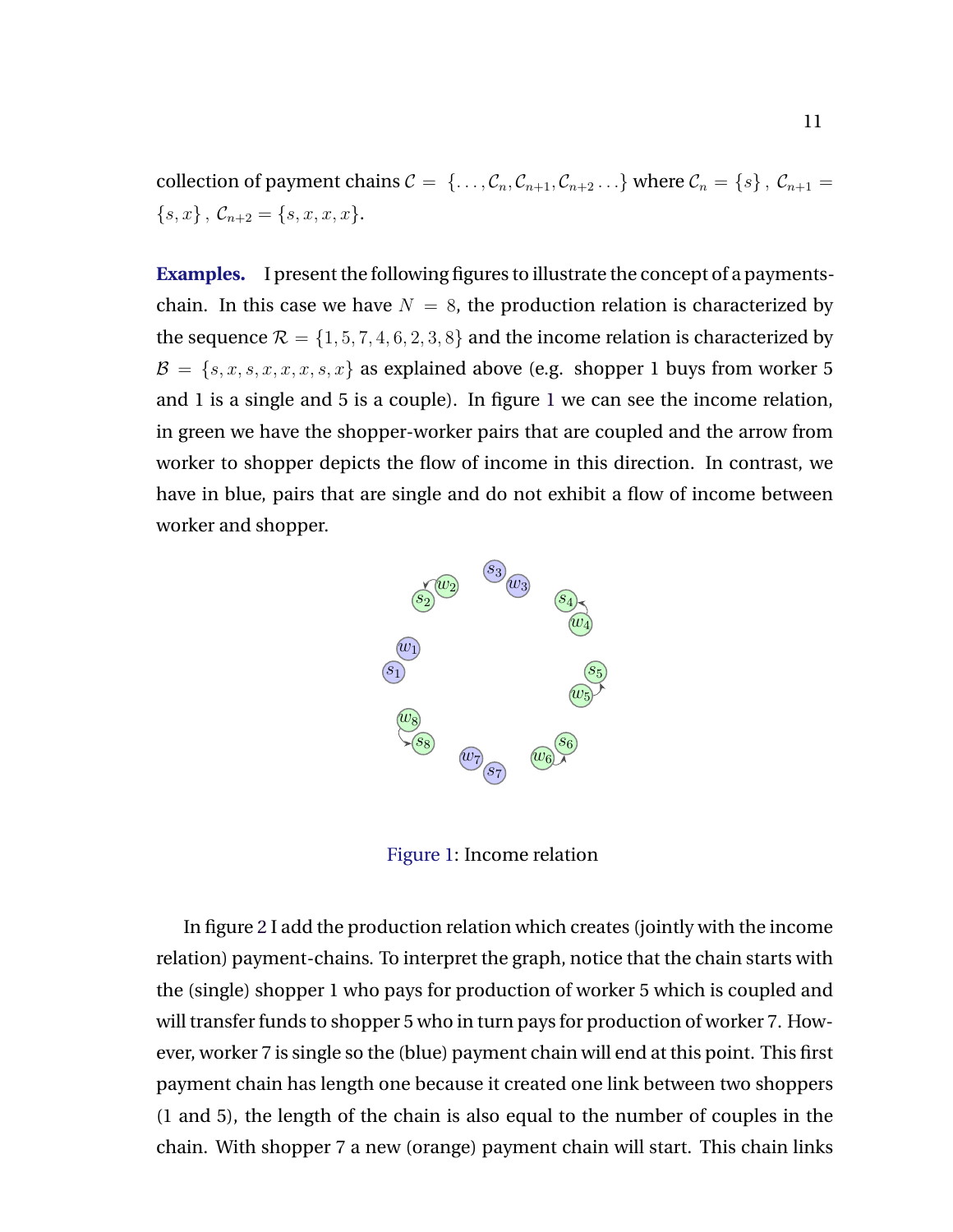<span id="page-12-0"></span>shoppers 7, 4, 6 and 2 because 4, 6 and 2 are couples. Naturally, the length of this chain is 3. Now, the last shopper,  $s_2$ , of the second (orange) payment chain pays for production of worker 3 who stops the chain since it is single. This starts the last chain which links shopper 3 and 8.



Figure 2: Payments-chain network

I emphasize that in this finite case I chose to "close" the payment chain by requiring that shopper 8 buys from worker 1, this implies that the same chains will happen again and again. I will rule out this type of "cyclying" behavior in the infinite case. Namely, I will require that the payment chain advances (to new shopper-workers) and does not create a loop among the same shopper-workers.<sup>7</sup>

Figure [3](#page-13-0) summarizes the information in figure 2 using the fact that the income relation is the identity. Again, the first (blue) chain starts with 1 and will continue up to 7 since 5 is coupled. The second chain (orange) starts at 7 and will continue up to 3 since 4, 6, 2 are coupled. The last chain starts with 3 and continuous up to 1 because 8 is coupled. This figure emphasizes the key object of study: length of chains. Abstracting from the underlying structure of the network we clearly see the number of links between shoppers for each chain.

Finally, figure [4](#page-14-0) shows the shoppers in the left and workers in the right, the

<sup>7</sup>This is necessary to have randomness in chain length. Formally, this requires that nature chooses the worker  $i_{n+1}$  for shopper  $r_{n}$  among  $\mathcal{N}$ - $\left\{r_{1},\ldots,r_{n}\right\}$ . Since this is still an infinite set, this drawing remains independent.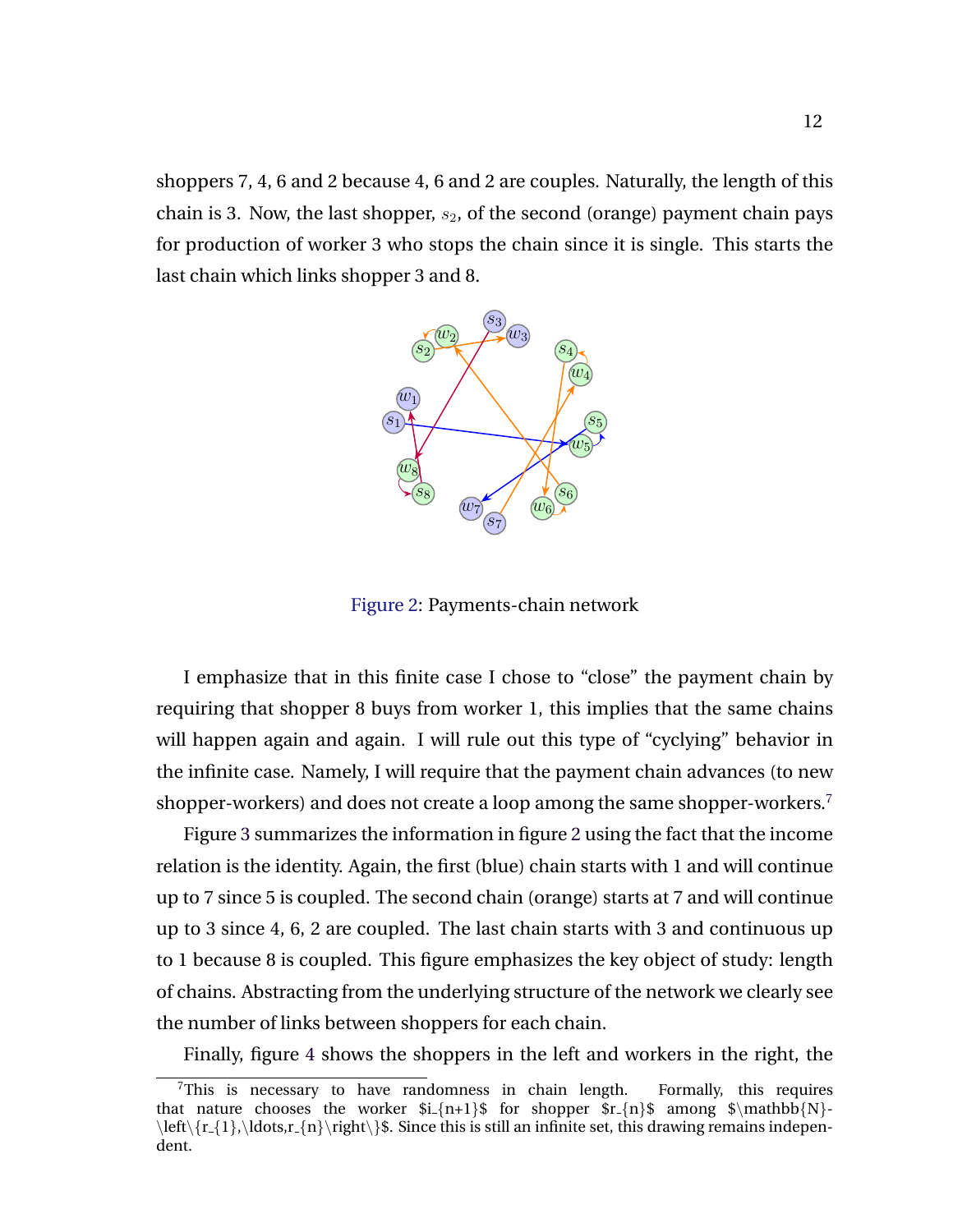<span id="page-13-0"></span>

Figure 3: Summary of a payments-chain network

production-related payments are depicted by arrows directed to the right and the income-related payments are depicted by arrows directed to the left. For single pairs there is no flow of income (to the left) and this gives rise to new chains. In this case it is also very easy and intuitive to pick up the chain length: it is the number of colored arrow tips (for each chain) since they reflect the number of linked shoppers within a chain. We easily see that the first chain has length 1, the second length 3 and the third one length 1.

Let's now derive the distribution of payment chain lengths for  $N \to \infty$ . Recall that nature assigns production relations randomly. Thus, the distribution of length  $n$  of the payments chains follows some probability mass function depending on the proportion of couples  $\mu$  as a parameter, namely some  $G(n; \mu)$ . In particular, allowing  $N \to \infty$  and standing in any node of the network the probability of the next identity to be coupled or single is  $\mu$  and  $1 - \mu$  respectively. Namely, the next type distribution is independent and identically distributed as a Bernoulli trial with probability  $\mu$ . Now, a chain of payment is of length zero if the starting single (which is given) is followed by a single, this happens with probability  $1 - \mu$ . Likewise, the chain is of length 1 if the first draw after the first single is a couple, which happens with probability  $\mu$ , and the second draw is a single, which happens with probability  $1-\mu$ . The chain is of length two if there are two consecutive draws of couples followed by a single, and this occurs with probability  $\mu^2(1-\mu)$ .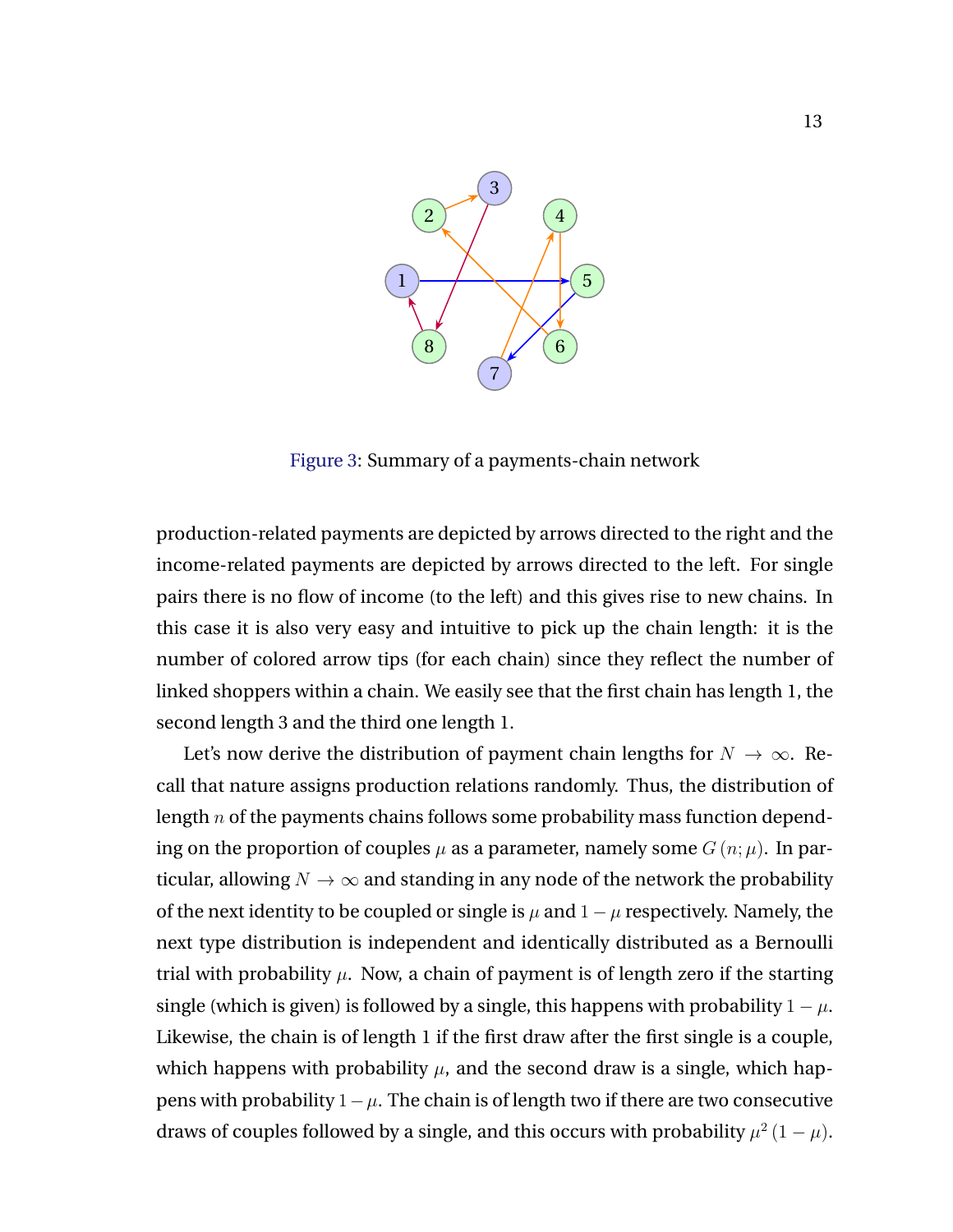<span id="page-14-0"></span>

Figure 4: Payments-chain network

Proceeding by induction, we arrive at the following result:

**Proposition 1.** Let  $n \in \{0, 1, 2, \ldots\}$  be the length of a payment chain, then n distributes geometrically with parameter  $\mu$ , i.e.,  $G(n; \mu) = (1 - \mu) \mu^n$  is the probability mass function of  $n$ .

We use this distribution to solve for TFP and output once we consider how payments induce delays in the production chain. In the model, what really matters is the distribution of lengths of the payment chains starting from from a single shopper up to the first single worker.

**Orders, Payments, Transfers, and Production Protocols.** So far we have remained silent about how and how much do shoppers pay workers and what and how much is produced. Next, I answer these questions. Shoppers uses tokens worth one unit of labor as a means of payment. As in Kiyotaki and Wright (1989), tokens are indivisible. Thus, tokens can only be used to purchase one unit of labor. At the time the shopper worker relationships are realized, shoppers agree to transfer the funds to the worker in exchange for his production, whatever its production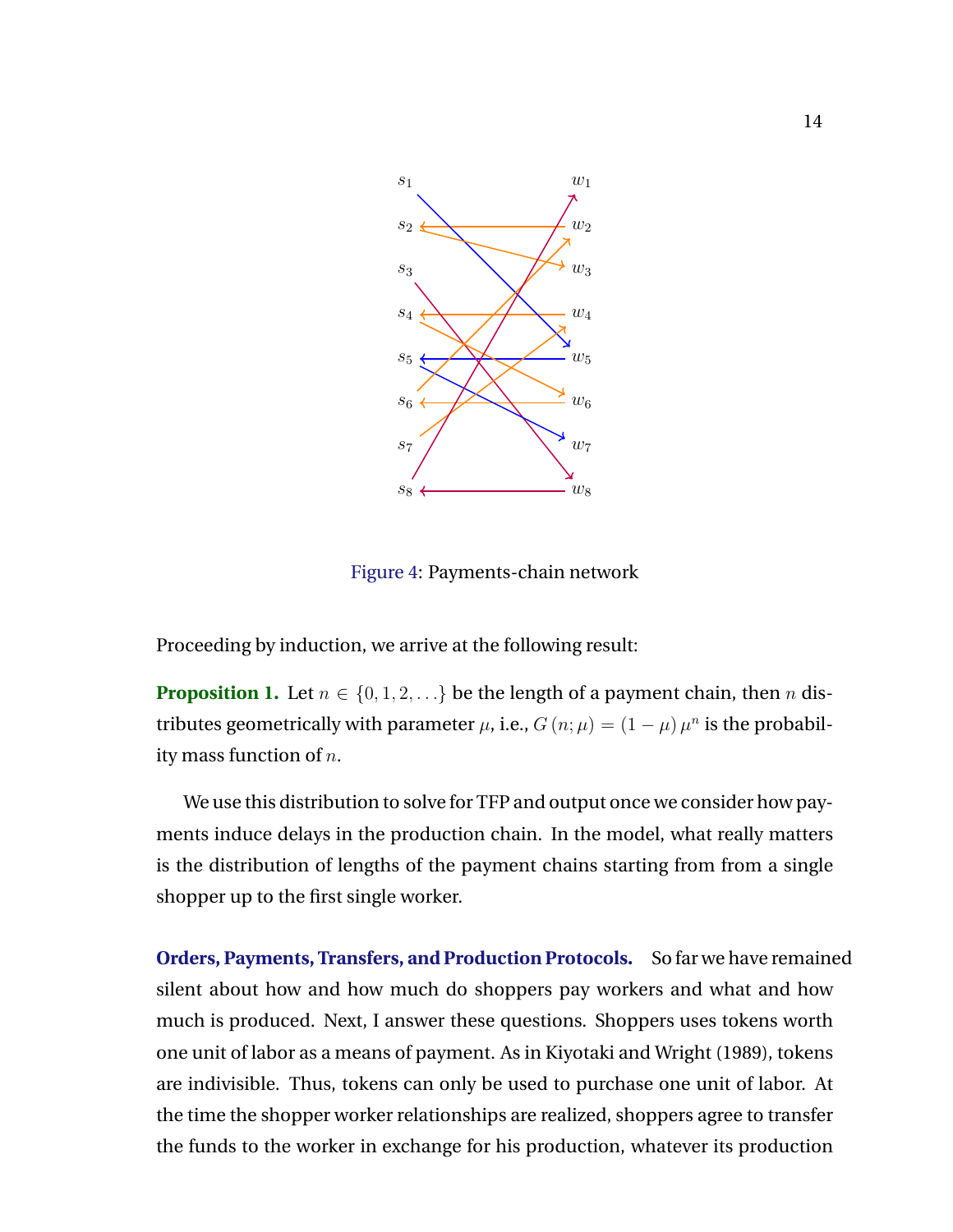is. All workers will carry out some amount of production. Thus, notice that there's one unit of labor employed for every shopper and since the production relation is a one-to-one map, the labor market will clear.

What is special about the environment is that the time where production takes place matters for the total production generated each period. Hence, the times at which transactions takes place will impact TFP. There are two key assumption. First, production cannot begin unless the shopper transfers tokens to the worker. Second, recall that coupled workers need to transfer funds to their coupled shopper partners. The second assumption is that the worker can transfer the tokens only after the fraction  $1 - \delta$  of his production is done.

Let's now discuss how production takes place. The worker has one unit of labor endowment per instant of time in the interval [0, 1]. Since production cannot begin until she is paid, she starts production at some endogenous random time  $\tau$ . Thus, she has  $\sigma = 1 - \tau$  time available to begin produce. Then, her output will be given by:  $Y_{\sigma} = \sigma$ .

Let's see what this means for the time at which production can begin to take place for different workers in different chains. If the chain is of length 0, production can begin immediately, so the time to build is 1, so her production is 1. Next, consider a chain of length  $1 \{s, x\}$ ; the shopper pays the coupled worker and starts production immediately but she only transfer the token funds to its couple shopper at time  $1 - \delta$  when the time to build is  $\delta$ . Next consider a chain,  $\{s, x, x\}$  in which the second worker starts with  $\delta$  time left to build so it produces  $\delta$  and accomplishes  $1 - \delta$  of its production at a time that leaves  $\delta^2$  time to build for the following worker.

We see a pattern for the finishing time of transfer-required production for a chain of length n. The required production seems to end at time  $1 - \delta^n$  leaving  $\delta^n$ time for the following worker. We see that this holds for  $n = 1$  and if the n-length chain finishes required production at time  $1 - \delta^n$  the next worker will finish its required production at time  $1 - \delta^n + (1 - \delta) \delta^n = 1 - \delta^{n+1}$  leaving  $\delta^{n+1}$  time for the following worker. This proves that the time to build in a chain of length  $n$  are  $\{1, \delta, \delta^2, \ldots, \delta^n\}$  where the k-th element in this sequence represents the time to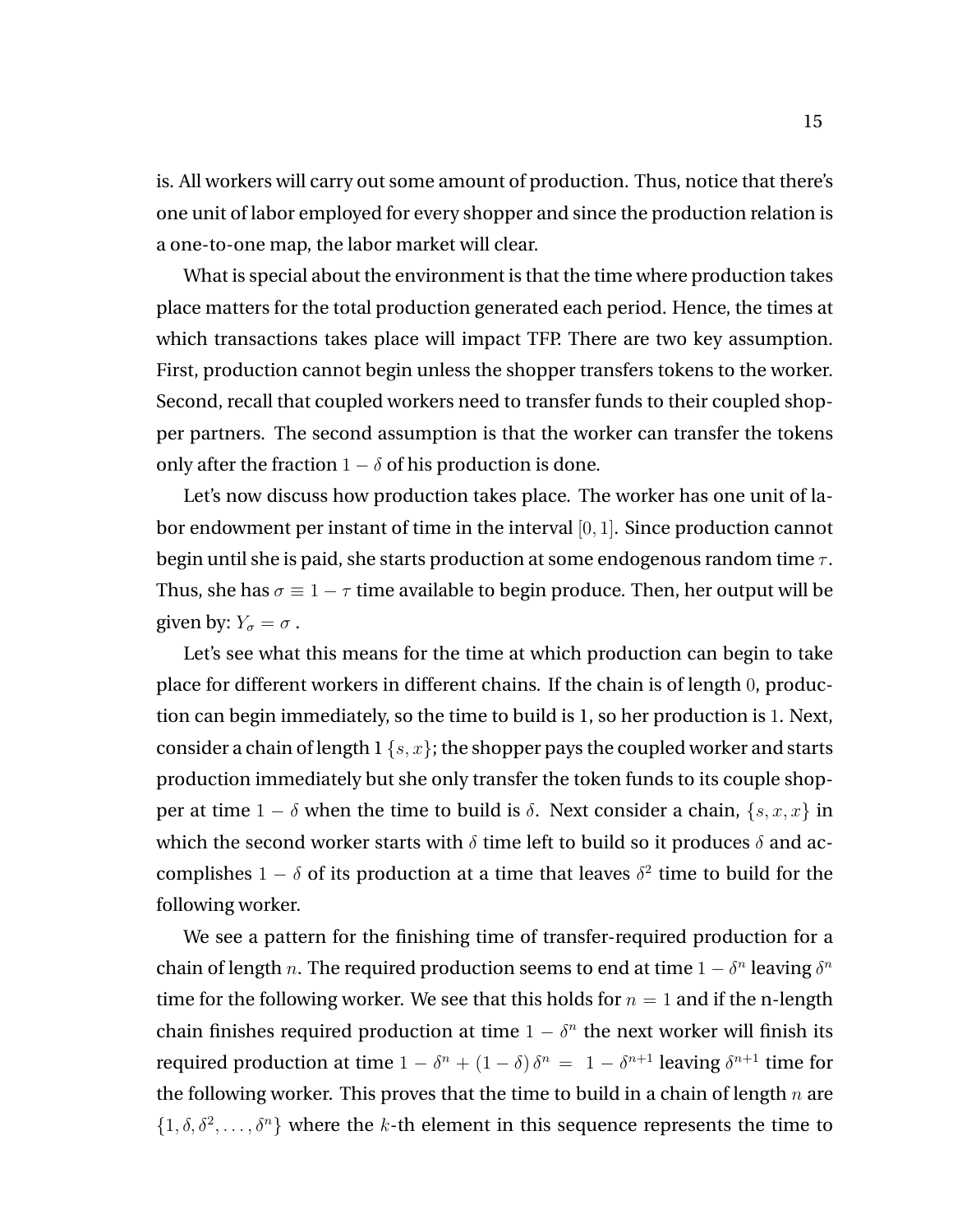<span id="page-16-0"></span>build available to the  $k - th$  worker in the sequence.<sup>8</sup> We can generalize production along many directions, but it is convenient to keep things simple this way to convey the main idea.

**Statistical Properties.** Our next goal is to compute the expected output for single and coupled workers given  $\mu$  and the distribution of lengths I derived in Propo-sition [1.](#page-14-0) In turn, this allows us to compute total output as a function of  $\mu$  and  $\delta$ . The following Proposition provides the results.

**Proposition 2.** (Output per worker): *Given*  $\mu$  *and*  $N \rightarrow \infty$ *, the expected output of a worker in a production relation with single shoppers is 1. The expected output of a worker in a production relation with coupled shoppers is*

$$
\mathcal{A}(\mu;\delta) = \frac{(1-\mu)}{\mu} \frac{\delta}{1-\delta} \ln \left( \frac{1-\delta\mu}{1-\mu} \right) < 1. \tag{1}
$$

*Furthermore,*  $A_\mu(\mu;\delta) < 0$  *and satisfies the following limits:* 

$$
\lim_{\mu\to 0} \mathcal{A}(\mu;\delta) = \delta \text{ and } \lim_{\mu\to 1} \mathcal{A}(\mu;\delta) = 0 \text{ and } \lim_{\delta\to 0} \mathcal{A}(\mu;\delta) = 0 \text{ and } \lim_{\delta\to 1} \mathcal{A}(\mu;\delta) = 1.
$$

*In turn, average output per hour is:*

$$
\mathcal{Y}(\mu) = (1 - \mu) + \mu \mathcal{A}(\mu) < 1.
$$

*Furthermore,*  $\mathcal{Y}_{\mu}(\mu) < 0$  *and satisfies the following limits:* 

$$
\lim_{\mu\to 0}\mathcal{Y}(\mu;\delta)=1 \text{ and } \lim_{\mu\to 1}\mathcal{Y}(\mu;\delta)=0 \text{ and } \lim_{\delta\to 0}\mathcal{Y}(\mu;\delta)=0 \text{ and } \lim_{\delta\to 1}\mathcal{Y}(\mu;\delta)=1.
$$

*Finally, A and Y are concave in*  $\mu$ *.* 

This theorem is the key theorem in the paper. Total factor productivity,  $\mathcal{Y}(\mu;\delta)$ that is, total output per worker, is a decreasing and concave function of the proportion of expenditures that are not paid upfront. To construct,  $\mathcal{Y}(\mu;\delta)$  I first I

<sup>&</sup>lt;sup>8</sup>Though bare in mind that in a *n*-length chain the *n*-th worker will be a single worker and it does not appear in the binary representation since it always ends with the last couple.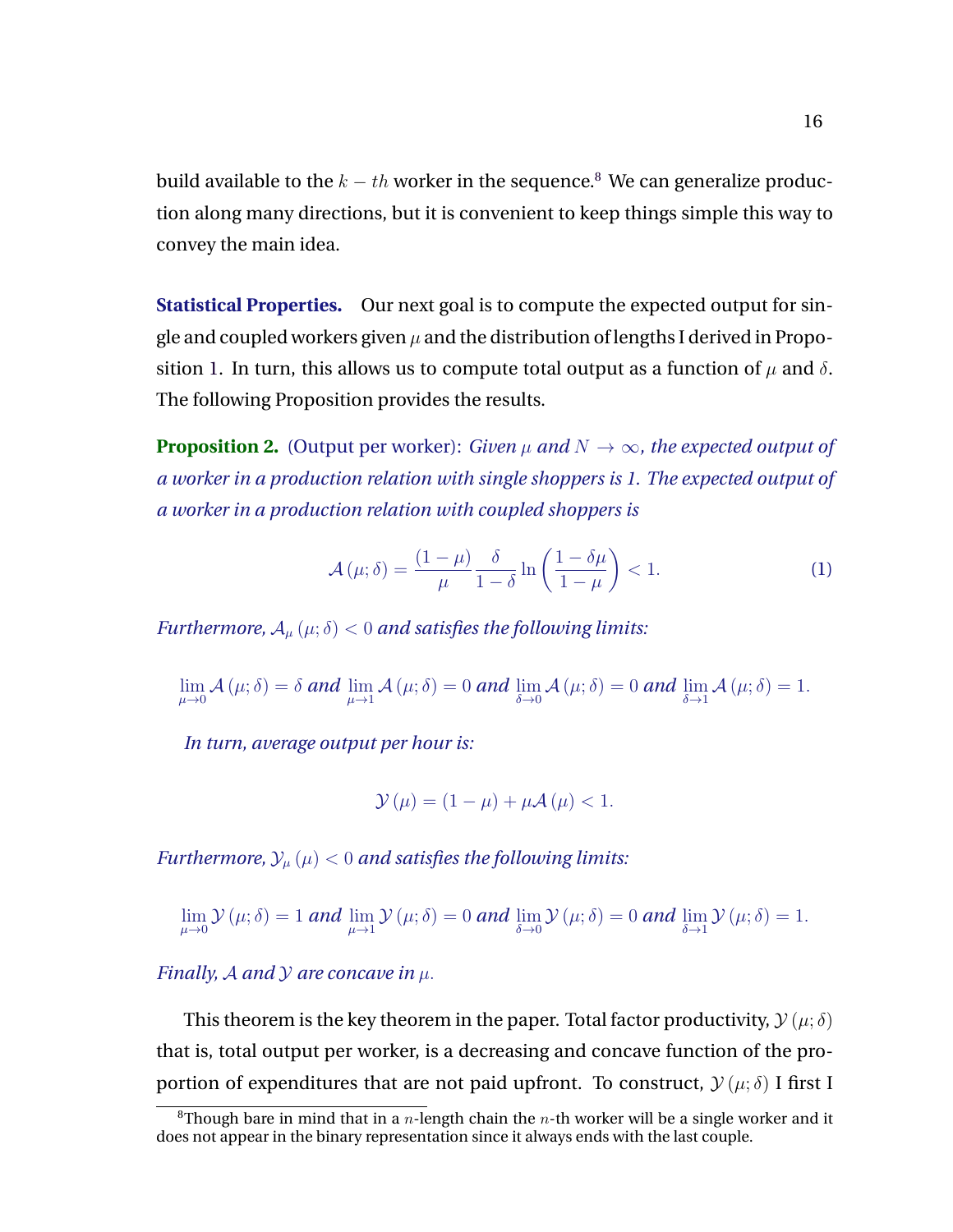compute the per-worker production in a *n*-length chain,  $(n^{-1} \sum_{i=1}^{n} \delta^{i})$ . Then, I compute the expected value using the probability mass function conditional on being in a chain of non zero length  $((1 - \mu)\mu^n/\mu)$ . Then, I integrate across all possible lengths to obtain the formula for  $\mathcal{A}(\mu;\delta)$ . Under this formula, then,  $\mathcal{Y}(\mu;\delta)$ is constructed by noting that the fraction of chains of length zero is  $(1 - \mu)$  and the have production 1, where in the chains with at least one coupled payment, average output is  $A(\mu)$ .

With respect to the limits of  $A$ , as  $\mu \to 1$  the chains of couples become larger and larger but the per-worker production decreases to zero, since the additional production of coupled workers decreases exponentially. On the other hand, when  $\mu \rightarrow 0$  the chain length tends $^9$  to 1 and thus its per-worker productivity tends to  $\delta$ because production will be delayed by at most one period. In turn, when  $\delta \to 0$  the required amount of production to transfer funds tends to 1 and the worker related to the coupled shopper has no time left to build so the per-worker production is zero. Conversely if  $\delta \to 1$ , one could think coupled shoppers as singles since they can obtain funds immediately, naturally per-worker production tends to one since time left to build does so for each worker.

It is worth discussing the sources of TFP losses in this economy. Is there a congestion externality? No. Every transaction generates a production order. Is it the fact that transaction amounts are fixed? In the model prices are fixed per transaction, and objects production contracts fixed quantities. Even if payments would be negotiated, the quantity transacted would be the same. Thus, the fact that the transactions price is predetermined, is irrelevant for production amounts. What's causing the loss in output is the delay in payments and the misallocation of liquidity across the chain. If every transaction would take place instantaneously, then, no output would be lost. But in addition to that, at the margin, and additional unit of chained expenditures would at least lengthen one chain and this reduces production time. Even if the number of spot payments is fixed, a planner would like to distribute singles so that each chain is of the same length, simply because  $\delta^n$  is a convex loss.

<sup>&</sup>lt;sup>9</sup>Since we conditioned to at least length 1 chains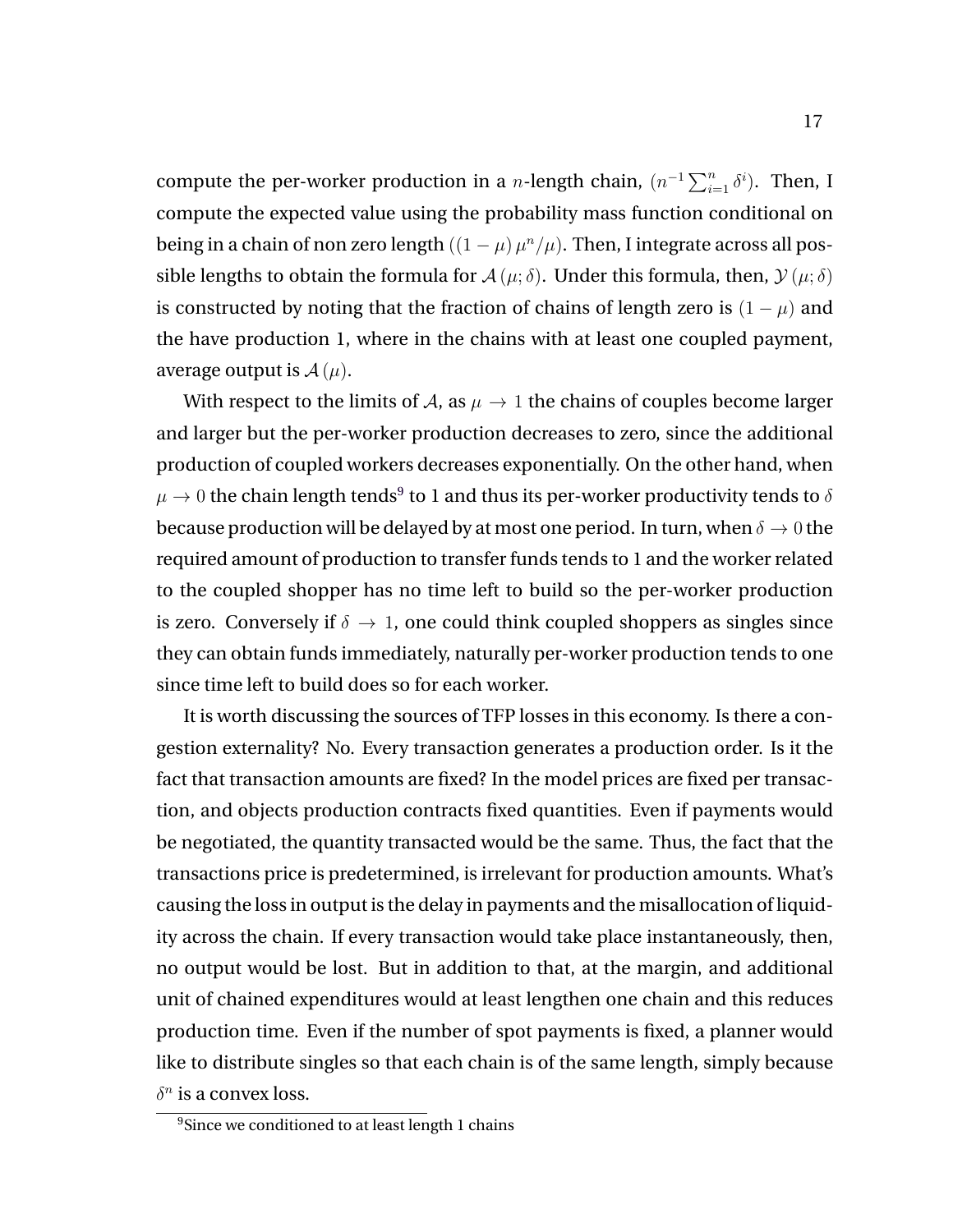Finally, define  $q(\mu;\delta) \equiv \mathcal{A}(\mu;\delta)^{-1}$  , as the shadow price to purchase a unit of the good using chained consumption. Naturally, q is increasing and convex in  $\mu$ and represents the cost of acquiring goods via chained transactions. As an illustration, 5 plots the production as a function of the chained expenditures ratio. Note how productivity quickly plummets as chained consumption increases. The lower  $\delta$ , the lower the productivity.



Figure 5: TFP as a function of chained expenditure ratio.

Note: This figure plots A corresponding to  $\delta = 0.9$  and  $\delta = 0.5$ .

*Discussion: Reduction of Economic Complexity.* The model of payments chains is as simple as possible. In practice, economies involve a large variety of transactions that differ in size. Incorporating this richness along that transactions heterogeneity dimension and how that translates into other payments would lead to highly complex combinatorial problem. However, statistical physics handles similar levels of complexity when studying the dynamics of interacting particles.<sup>10</sup>

In an economic environment, it is natural for agents to negotiate the price of transactions or turn down transactions of delays are too long. Studying such interactions would make the problem more interesting but complicate the analysis.

Despite being simple, the problem here illustrates the effects of delays in payment chains. A virtue of the approach is that we have obtained a mapping from a financial quantity,  $\mu$ , to TFP. Because this mapping is derived, and depends on

<sup>&</sup>lt;sup>10</sup>In particular, Feynman diagrams are a tool to calculate statistical properties of quantum phenemonen.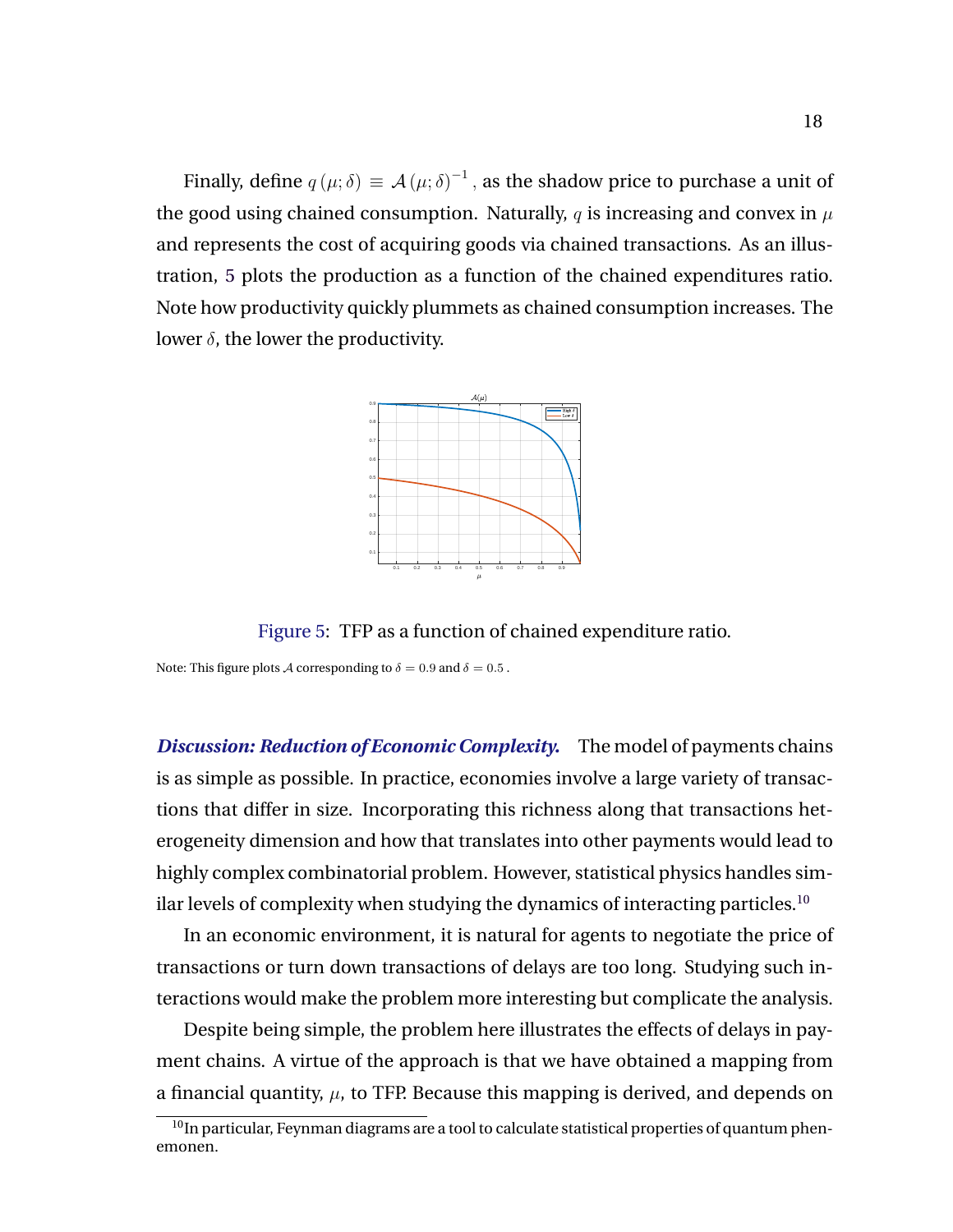<span id="page-19-0"></span>agent decisions, as we will see next, this allows us to study policy exercises in a way that is immune to the Lucas critique.

*Discussion: Financial Micro-Foundations.* The model relies on three important assumptions: First, production has to wait until payments are made. Second, income can be transferred to perform payments with some delays. Finally, shoppers do not back-out from a production meeting even though the transaction size is fixed, and the amount of production depends on the time to build. All three assumptions, can be rationalized with deeper micro-foundations.

To rationalize why production must wait until some means of payment is shown, we can consider transactions in which the goods are customized to the shopper. For example, this would be the case construction contract. To rationalize the delay in the transfer of funds, continuing with construction example, the client may want to see part of the work done before transferring the funds. Finally, we can argue that the transaction is fixed because the worker must be compensated for his outside option. Otherwise, he could have found another match. Breaking the contract could have a cost in terms of reputation.

### **3. Payment-Chains in a Business-Cycle Model**

We now incorporate payment chains into business cycles. The section lays out the environment taking the results from the previous section as given.

### **3.1 Environment**

**Timing.** The timing has some special features. Time is continuous and the horizon infinity. Expenditure and savings decisions take place at integer dates,  $t =$  $\{0, 1, 2, ...\}$ . Transactions and production take place between the integer dates. The interval between each integer corresponds to the time interval studied in the previous section. The economy features is of perfect foresight, but I will study an unanticipated shock. Labor units play the role of a numeraire.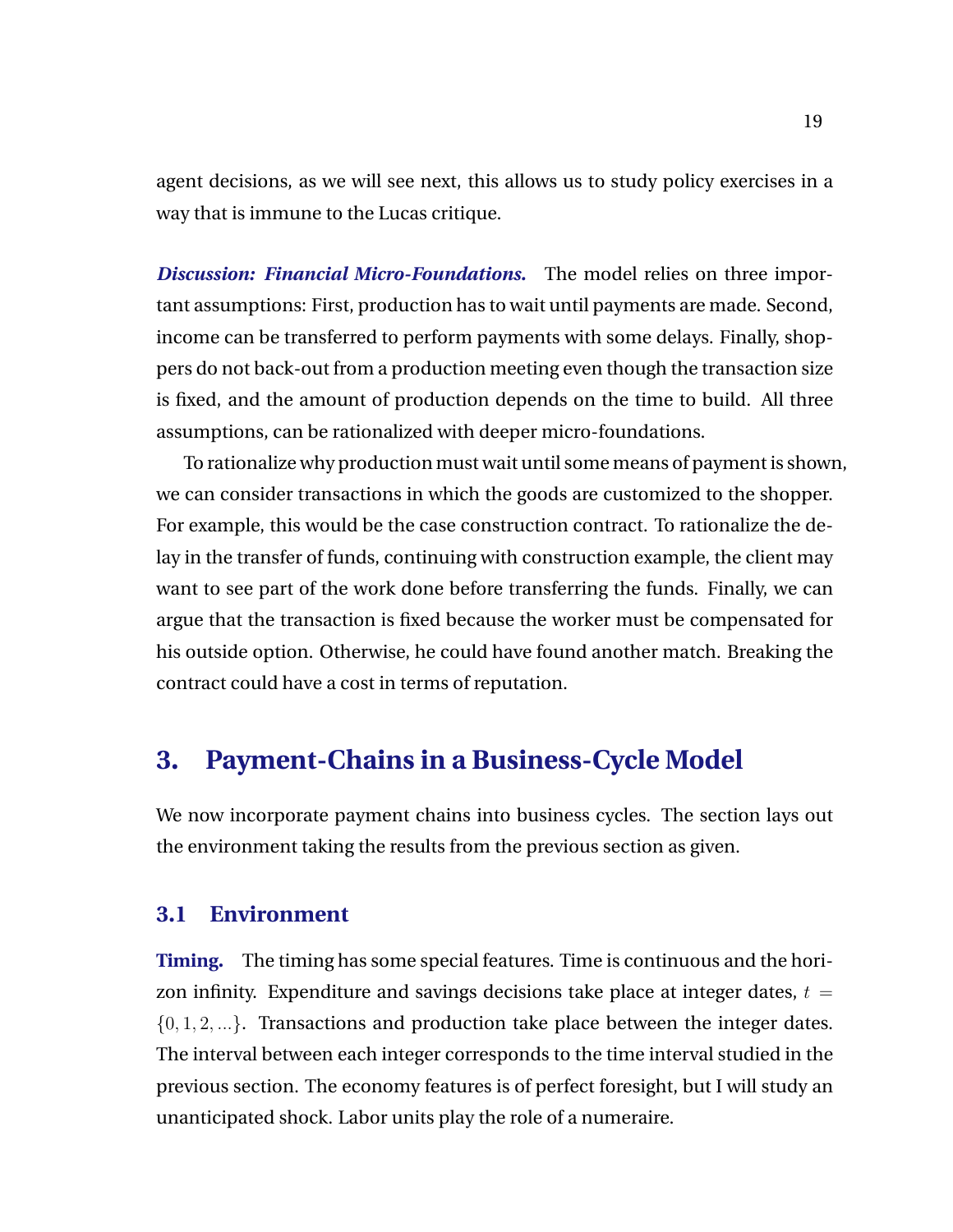**Demographics.** The economy is populated by two classes of big-family households. One class are working-class households (workers) that are rich in human wealth, but have negative financial wealth. The other class are financially wealthy households (savers). Both households are identical except that savers do not supply labor. Both households discount utility over time at rate  $\beta$ . As in, (Lucas, ), each household class is composed of a continuum of members that take care of an expenditure an income.

**Income, Expenditures, Transactions, and Prices.** Next, I describe how expenditures and income are generated. In turn, total production and consumption depend on expenditures. The worker household has a large number of workers  $\mathcal N$  with mass 1—as in the previous section, each worker supplies  $1/\mathcal N$  labor units so that the total labor supply is one. The labor supply is inelastic. Both households choose a quantity  $S$  of goods that are purchased with spot transactions. For that, households must bring liquid balances. The also chose a quantity  $X$  of goods consumed by executing chained transactions. For that, households chain the expenditures in these goods, with one unit of labor income.

To obtain the corresponding quantities of spot and chained goods at  $t$ , households must spend  $E_t^x$  in transactions that lead to chained consumption and  $E_t^s$  on spot transactions. Let  $E_t$  be the total expenditures at  $t, E = E^x + E^s$ . As in the previous section, each transaction is of fixed size and the payment is in one unite of labor. Then, since total units of labor are employed, labor income must equal 1. Since all transaction are quoted in one unit of labor, the,  $E_t = 1$ . Since each transaction involves one unit of labor, then, the number of transactions is also  $\mathcal{N}$ .

Letting  $\mathcal{N} \rightarrow \infty$ , then,

$$
\mu_t = E_t^x / (E_t^x + E_t^s) = E_t^x.
$$

Then, given  $\mu$ , total output is obtained as in the previous section:

$$
\mathcal{Y}\left(\mu_t\right) = S_t + X_t.
$$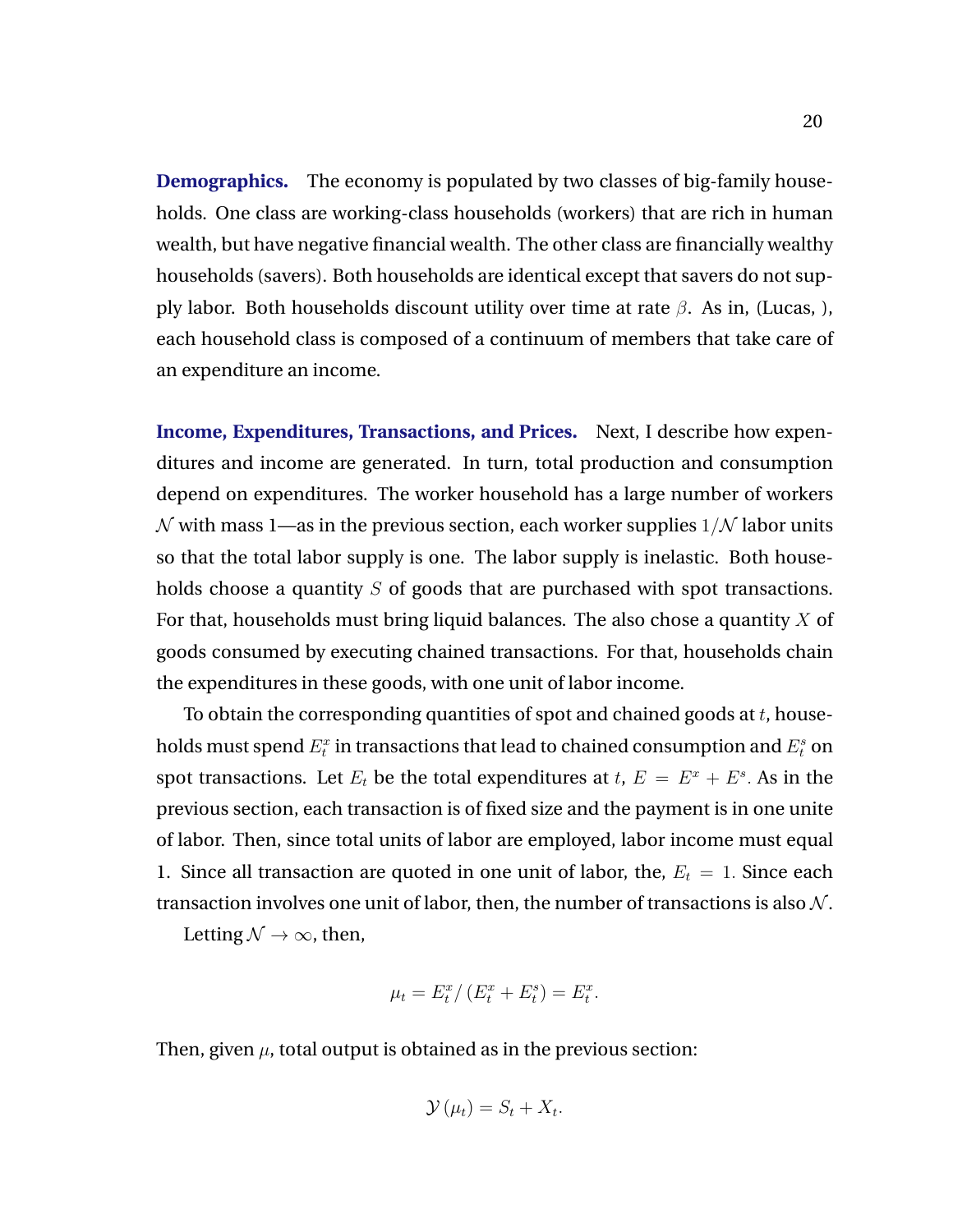Since, we know that all the transactions that are spot produce one unit of output, we have that  $E^s=1$ . Moreover, the fraction of spot transactions is  $1-\mu$ . Thus, we have that chained consumption must satisfy,  $X = A(\mu)\mu$ . Since the total fraction of chained payments is  $\mu_t$ , we have that:

$$
q(\mu_t)X_t = \mu_t
$$
 where  $q(\mu) \equiv A^-(\mu)$ .

From the perspective of the household, its total expenditures then defines a "shadow" price  $q(\mu)$  that it takes as given:

$$
S + q(\mu)X = E.
$$

**Saver Household.** Households consume and save in deposits that earn a deterministic real return  $R_t.$  The period utility is  $\log(\cdot)$  over a sequence of consumption  $\{C_t\}$ . Saver households start each date with an amount of real deposits,  $D_t$ as their only source of wealth. Then, they choose between an amount of savings for the future,  $D_{t+1}$ , and their current expenditures in consumption goods. Since households consume strictly less than their wealth and they don't earn any labor income, their expenditures are all spot consumption. The saver's problem is given by:

**Problem 1.** (Saver's Problem): *Given*  $D_0$  *and the path or real interest rates*  $\{R_{t+1}\}_{t\geq 0}$ *, wealthy households chose a sequence of savings*  $\left\{D_{t+1}\right\}_{t\geq0}$  *to maximize,* 

$$
\max_{\{D_{t+1}\}_{t\geq 0}} \sum_{t\geq 0} \beta^t \log\left(C_t^s\right),\,
$$

*subject to the following budget constraint:*

$$
\frac{D_{t+1}}{R_{t+1}} + C_t^s = D_t, \ \forall t \ge 0.
$$

The solution to this problem gives us the savers consumption path,  $C_t^s$ . Naturally, these consumption equals expenditures.

Since wealthy household's must maintain positive wealth  $D_t$  to sustain pos-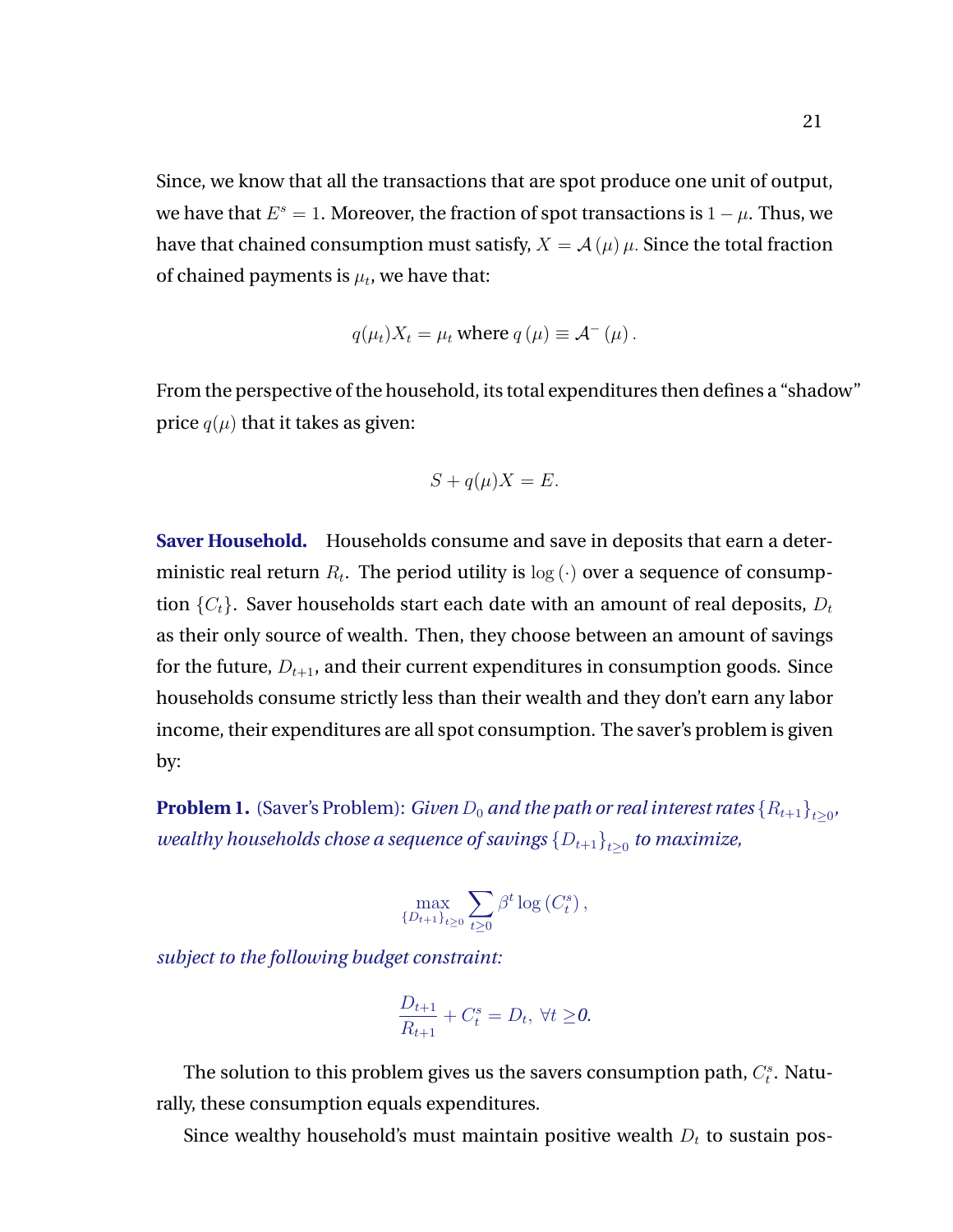<span id="page-22-0"></span>itive consumption, they will always maintain positive savings. Working household's must therefore be the borrowers in this economy. Since the economy is closed, clearing on the financial markets requires:

$$
D_t = B_t,\tag{2}
$$

where  $B_t$  are the borrowing of workers. Thus, I proceed to the worker's problem treating  $B_t$  as worker debt.

**Worker Household.** Workers start each date with an amount of debt,  $B_t$ . Workers supply a total of one of units of labor inelastically. The period utility of workers is also  $\log{(\cdot)}$ . Consumption  $C^w_t$  is the sum of goods obtained through spot expenditures,  $S_t^w$ , and chained expenditures,  $X_t^w$ :

$$
C_t^w = S_t^w + X_t^w. \tag{3}
$$

This distinction is important because whereas  $S_t^w$  has a unit price, consistent with the production cost. In turn, chained consumption  $X_t^w$  has an implicit price  $q_t$ that, in turn, depends on the total distribution of spot and chained payments.

Borrowing  $B_t$  is limited by the natural debt limit,  $\bar{B}=1/\beta$ , in order to prevent Ponzi schemes. The debt limit will never bind because it would mean infinite negative utility to the worker. To execute spot transactions,  $S^w_t$ , the worker must borrow within the period it wants to execute spot transactions at all. Intra-period debt carries no interest, as the debt is repaid within the period. The repayment is always feasible because for each unit of spot expenditures there is at least on unit of labor income. However, intra-period debt is limited. Namely, in addition to natural debt limit that applies to *inter-period* debt, I introduce a different constraint, a *borrowing limit,*  $\tilde{B}$ —we refer to the limit as the SBL, for spot borrowing limit from now on. The SBL  $\tilde{B}$  caps the amount of *intra-period* borrowing. Namely, spot transactions are capped as follows:

$$
S_t^w \le \max\left\{\tilde{B} - B_t, 0\right\}.
$$
 (4)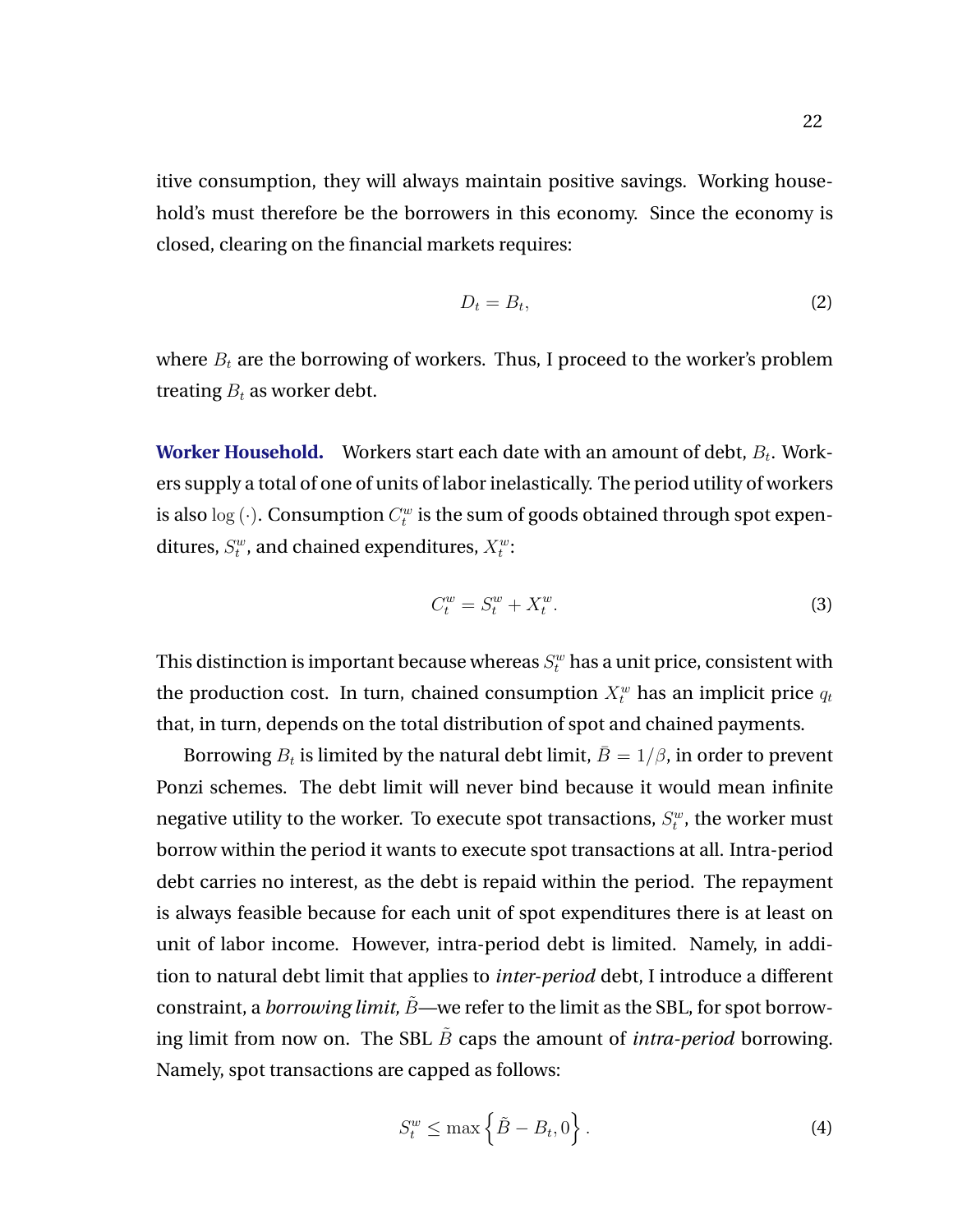<span id="page-23-0"></span>Of course, the worker can execute chained transactions in which case he does not have to borrow intra-period. However, chained consumption is costly because  $q_t \geq 1$ .

Note that between period, the volume of credit is  $B_t$  but within period,  $\tilde{B} - B_t$ is borrowed. We turn not turn to the worker's problem.

**Problem 2.** (Workers's Problem): *Given*  $B_0$  *and the path or real interest rates and SBL's,*  $\left\{ R_{t+1}, \tilde{B}_t \right\}$  $\epsilon_{t\geq 0}$  , the worker chooses a sequence spot expenditures  $S_t^w$  and chained  $expenditures X_t^w$  to maximize:

$$
\max_{\{s_t, x_t\}_{t\geq 0}} \sum_{t\geq 0} \beta^t \log(C_t),
$$

*subject to the flow budget constraint:*

$$
B_t + S_t^w + q_t X_t^w = \frac{B_{t+1}}{R_{t+1}} + 1, \ \forall t \ge 0,
$$
\n(5)

*the definition of total consumption [\(3\)](#page-22-0), the constraint on spot transactions [\(4\)](#page-22-0), and the natural debt limit,*  $B_t \leq \overline{B}$ .

**Equilibrium.** Given the expenditure choices of both households,  $\{X_t^w, S_t^w, C_t^s\}$ , the ratio of chained expenditures at  $t$  is:

$$
\mu_t = q(\mu_t) \cdot X_t^w.
$$

This ratio defines total production, TFP, and the effective cost of consumption obtained with chained expenditures at time t:

$$
Y_t = \mathcal{Y}(\mu_t), A_t = \mathcal{A}(\mu_t), \text{ and } q_t = \mathcal{A}(\mu_t)^{-1}.
$$
 (6)

In the economy, the goods market clearing condition is thus:

$$
C_t^s + S_t^w + X_t^w = \mathcal{Y}(\mu_t), \qquad (7)
$$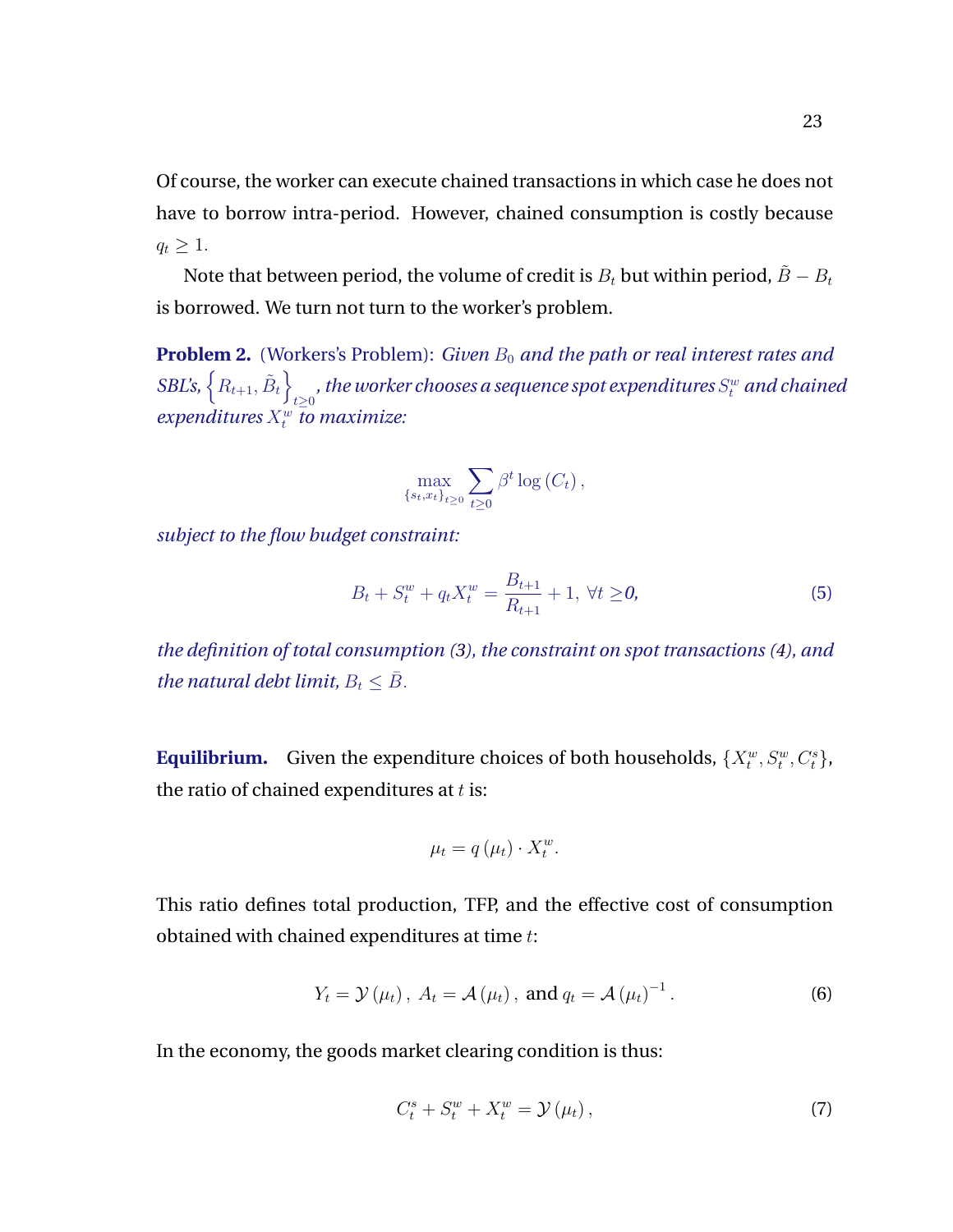<span id="page-24-0"></span>and furthermore, from here we derive the following income-expenditure identity:

$$
C_t^s + S_t^w + q_t X_t^w = 1.
$$
 (8)

I define an equilibrium as follows.

**Definition 2.** *An equilibrium is a sequence of asset positions and expenditures*  $\{B_t, D_t, C^s_t, S^w_t, X^w_t\}$  together with a sequence of real rates and implicit prices  $\{R_t, q_t\}_{t\geq 0}$ *such that:*

- 1. *Given*  $\{R_t, q_t\}_{t\geq 0}$ ,  $\{B_t, S_t^w, X_t^w\}$  *solves the worker's problem and*  $\{D_t, C_t^s\}$  *solves the saver households problem.*
- *2. The asset market and goods market clears: [\(2\)](#page-22-0) and [\(7\)](#page-23-0).*
- *3. The price*  $q_t$  *is consistent with the ratio of chained-transactions [\(6\)](#page-23-0).*

I now proceed to the characterization of equilibria.

### **3.2 Characterization**

**Solution to household problems.** The wealthy household's problem is standard and its solution yields the standard constant marginal propensity to consume, characteristic of log utility. I summarize it in the following proposition:

**Proposition 3.** Let  $D_0$  be given. The solution to the wealthy household's problem,  $\{D_{t+1}\}_{t\geq 0}$ , is given by:

$$
\frac{D_{t+1}}{R_{t+1}} = \beta D_t, \ \text{and} \ C_t^s = (1 - \beta) D_t \ \forall t \ge 0.
$$
 (9)

We know that the worker can never consume above his labor income—combine  $C^s > 0$  with the goods clearing condition. The worker's problem is more complicated because consumption depends on the fraction of spot transactions  $\mu$ . However, in essence, once the worker decides its savings and expenditure, and for a given level of expenditure, it maximizes the spot consumption because its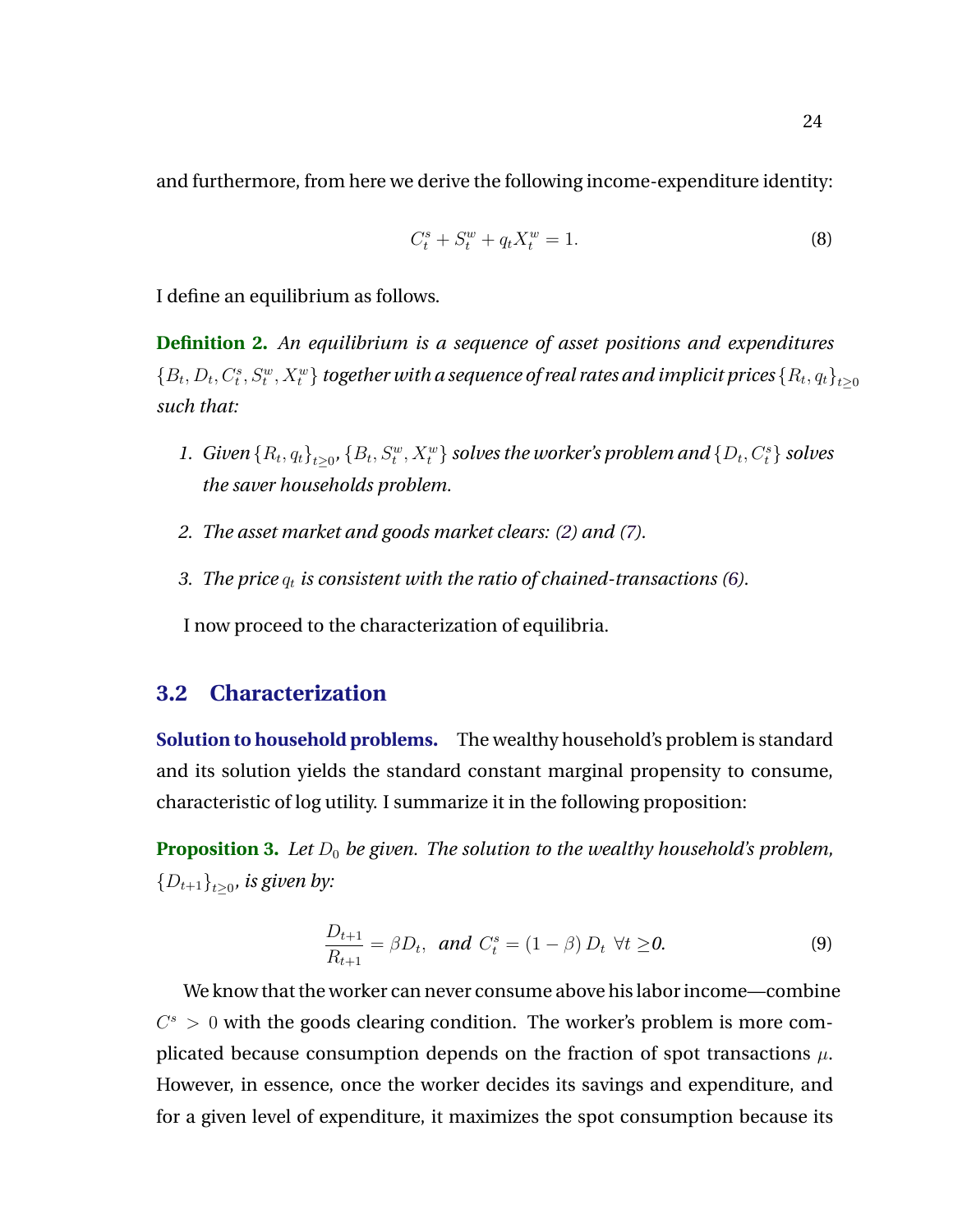<span id="page-25-0"></span>cheaper. Thus, we can split a desired level of consumption, which satisfies  $C_t^w = \frac{1}{\sqrt{2\pi}}$  $S_t^w + X_t^w$ , into following spot and chained consumptions:

$$
S_t = \min\left\{\max\left\{\tilde{B} - B_t, 0\right\}, C_t^w\right\} \tag{10}
$$

and

$$
X_t = C_t^w - \min\left\{\max\left\{\tilde{B} - B_t, 0\right\}, C_t^w\right\}.
$$
 (11)

Naturally,  $B_{t+1} = R_{t+1} (B_t + S_t^w + q_t X_t^w - 1)$ . After we have solved the optimal expenditure composition, given total expenditures, we obtain a generalized Euler equation.

**Proposition 4.** (Workers's First-Order Condition): *Consider a sequence*  $\{R_t, q_t\}$ *.* Any solution to the worker's problem,  $\{B_{t+1}\}_{t\geq 0}$  such that  $\tilde{B}_t-B_t\neq C^w_t$  and  $\tilde{B}_t=B_t$ *satisfies the following generalized Euler condition:*

$$
\frac{C_{t+1}^w}{C_t^w} = \beta \frac{R_{t+1}}{\tilde{q}_{t+1}^s / \tilde{q}_t^e} \tag{12}
$$

*where*

$$
\tilde{q}_t^e \equiv q_t \mathbb{I}_{[X_t>0]} + (1 - \mathbb{I}_{[X_t>0]}) \text{ and } \tilde{q}_{t+1}^s \equiv q_{t+1} \mathbb{I}_{[S_{t+1}=0]} + (1 - \mathbb{I}_{[S_{t+1}=0]}) \,. \tag{13}
$$

The proof is not immediate from the Envelope Theorem because the budget constraint features a kink. Yet, the solution has a clear interpretation.<sup>11</sup> The lefthand side is the usual marginal rates of substitution between t and  $t+1$  consumption. The right-hand side captures the usual relation between discounting and rate of return,  $\beta R_{t+1}$ , but there is an additional term, the marginal inflation. The marginal inflation captures the ratio of the relevant prices that enter marginal decisions: the marginal price of expenditures at  $t, \tilde{q}_t^e$ , and the marginal price of goods consumed after savings brought to  $t + 1$ ,  $\tilde{q}_{t+1}^s$ .

At an optimal solution, if chained goods are consumed at  $t$ , any saving will cut back the expenditures of chained goods. Since the price of chained goods at

 $^{11}$ To proof this result, I use a relaxation method: I assume  $c_{t}^{w}$  is chosen with some noise,  $\varepsilon$ , and take the noise to zero—one can also use directly a Lagrangian method. Let's provide the intuition behind the Euler equation.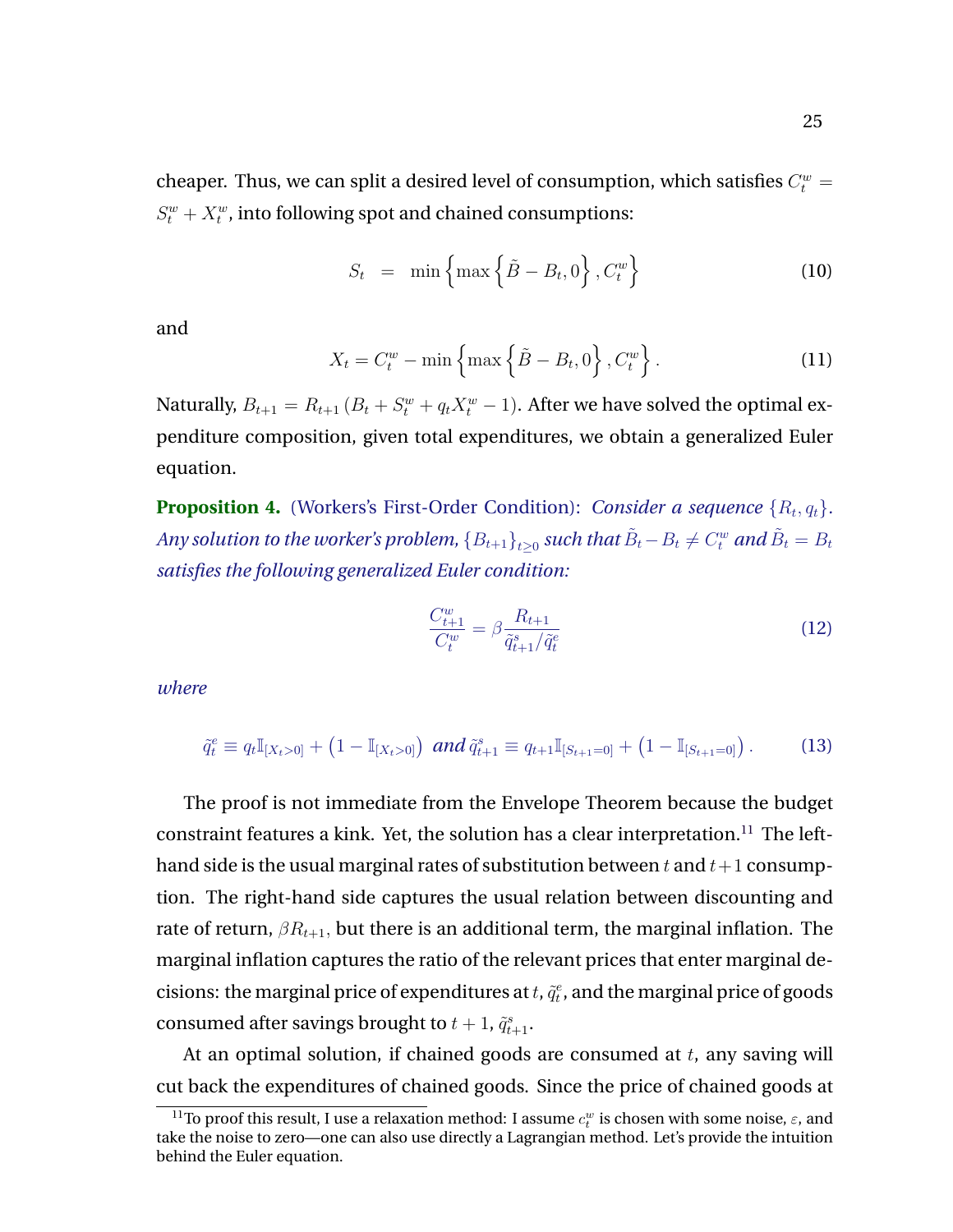$t$  is  $q_t$ , the cost of delivering a unit of current marginal utility will be  $q_t$  if at least some chained goods are consumed. Otherwise, the marginal price is 1. Hence, the relevant price to determine the marginal cost of utility at t is  $\tilde{q}_t^e$ . Likewise, if there's some amount of spot consumption at  $t + 1$ , that's because the constraint the SBL is not binding:  $\tilde{B} - B_t > 0$ . That means that on the margin, a unit of savings today translates into spot consumption whose price is 1. Otherwise, if the SBL is binding and only chained goods are consumed at  $t + 1$ , the relevant price is  $q_{t+1}$ . Hence, the cost to deliver marginal utility by saving, is  $\tilde{q}^s_{t+1}$ . This generalized Euler equation, is critical in the characterization that follows.

**State Variable and Recursive Representation.** The model admits a recursive representation in the state variable,  $Z_t \in B_t \times \tilde{B_{t+1}} \times \tilde{B}_{t+1}$ . Thus, for any variable  $m_t$ , with abuse of notation, I define a function,  $m(\cdot)$  :  $[0,\bar{B}]^3 \to \mathbb{R}_+$  such that  $m_t = m(Z_t)$ . Under the recursive representation, from [\(9\)](#page-24-0) and clearing in the asset market, the saver spot expenditures are given by:

$$
C^{s}(B) = (1 - \beta) B.
$$

In turn, from [\(10\)](#page-25-0) the worker spot are given given by:

$$
S^{w}\left(B,\tilde{B}\right) = \min\left\{\max\left\{\tilde{B}-B,0\right\},1-\left(1-\beta\right)B\right\}.
$$

and the worker chained expenditures obtained from the income-expenditures identity $12$ , [\(8\)](#page-24-0)

$$
\mu\left(B,\tilde{B}\right) = 1 - (1 - \beta)B - \min\left\{\max\left\{\tilde{B} - B, 0\right\}, 1 - (1 - \beta)B\right\}
$$

The price of chained consumption,  $q\left(B,\tilde{B}\right)$ , is obtained from the inverse of TFP  $\mathcal{A}^{-1}\left( \mu\left( B,\tilde{B}\right) \right) .$  We obtain the equilibrium chained consumption from the relation,  $X^w\left( B,\tilde{B}\right) =\mu\left( B,\tilde{B}\right) /q\left( B,\tilde{B}\right) .$  Likewise, we can define  $\tilde{q}^{e}$  and  $\tilde{q}^{s}$ , using [\(13\)](#page-25-0) and the functions  $S^w(B,\tilde{B})$ ,  $X^w(B,\tilde{B})$ , and  $q(B,\tilde{B})$ . In turn, output and <sup>12</sup>The formula satisfies  $\mu\left(B,\tilde{B}\right) \in [0,1-(1-\beta)B].$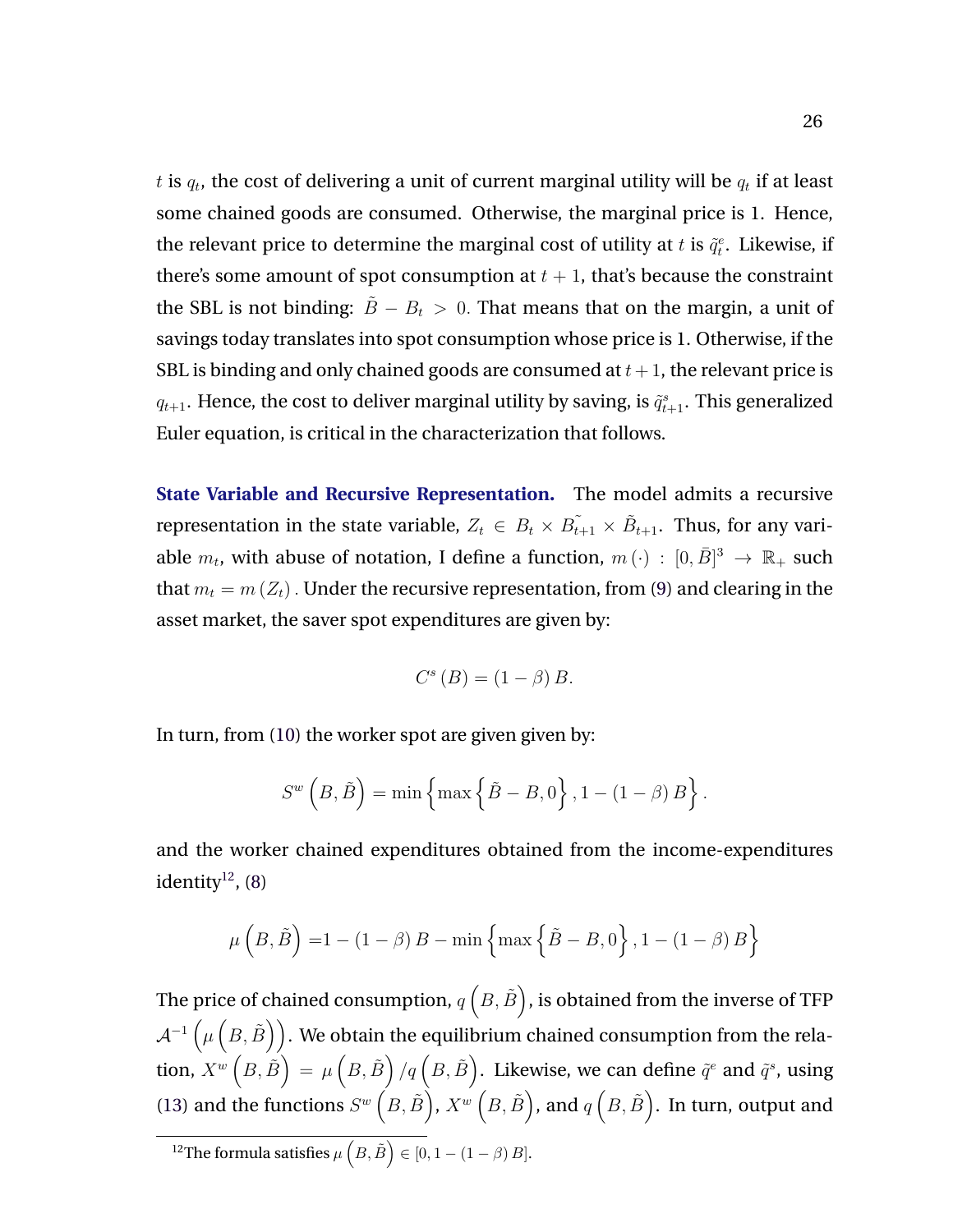TFP are respectively given by  $\mathcal{Y}\left( \mu\left( B,\tilde{B}\right) \right)$  and  $\mathcal{A}\left( \mu\left( B,\tilde{B}\right) \right)$ .

To finalize the recursive representation, recall that any recursive representation involves a map from the current state variable to the future state variables. The mapping for the exogenous states is given. For the endogenous state variable, we define the function  $B'(Z)$  such that  $B_{t+1} = B'(Z_t)$ . From [\(9\)](#page-24-0), we have that

$$
B' = \beta R(Z) B,
$$

where  $R(Z)$  is the equilibrium rate of return. Thus, the final object we need to complete the full characterization is  $R(Z)$ . The following proposition presents the exact solution solution:

**Proposition 5.** (Equilibrium Rates and Expenditures): *In a recursive equilibrium* R (Z) *is given by:*

$$
R\left(Z\right) = \frac{1}{\beta}\gamma\left(Z\right)
$$

*where*  $\gamma$  (*Z*) *solves:* 

$$
\gamma=\frac{1+\left(q\left(\gamma B,\tilde{B}'\right)-1\right)\max\left\{\tilde{B}'-\gamma B,0\right\}\mathbb{I}\left[\tilde{B}'<1+\beta\gamma B\right]}{1+\left(q\left(B,\tilde{B}\right)-1\right)\max\left\{\tilde{B}-B,0\right\}\mathbb{I}\left[\tilde{B}<1+\beta B\right]}.
$$

*Moreover,*  $\gamma$  (*Z*) *is the growth rate of debt.* 

• [TBA] Explanation goes here

Figure [6](#page-28-0) plots the growth rate of debt,  $\beta R(Z)$ . We should note that there are for regions of relevance that depend on the cases in the function. The discontinuity arises due to the indicators. The solution is obtained by replacing the market clearing condition into the the worker's Euler equation.

**Steady States.** Before we analyze the transitional dynamics of this model, I characterize the set of possible steady states. In a steady state, the price  $q$  and the real rate R are fixed. I drop time subscripts and use ss to denote a steady state value. In principle, a steady state could feature chained expenditures, if  $X_{ss}^w > 0$  and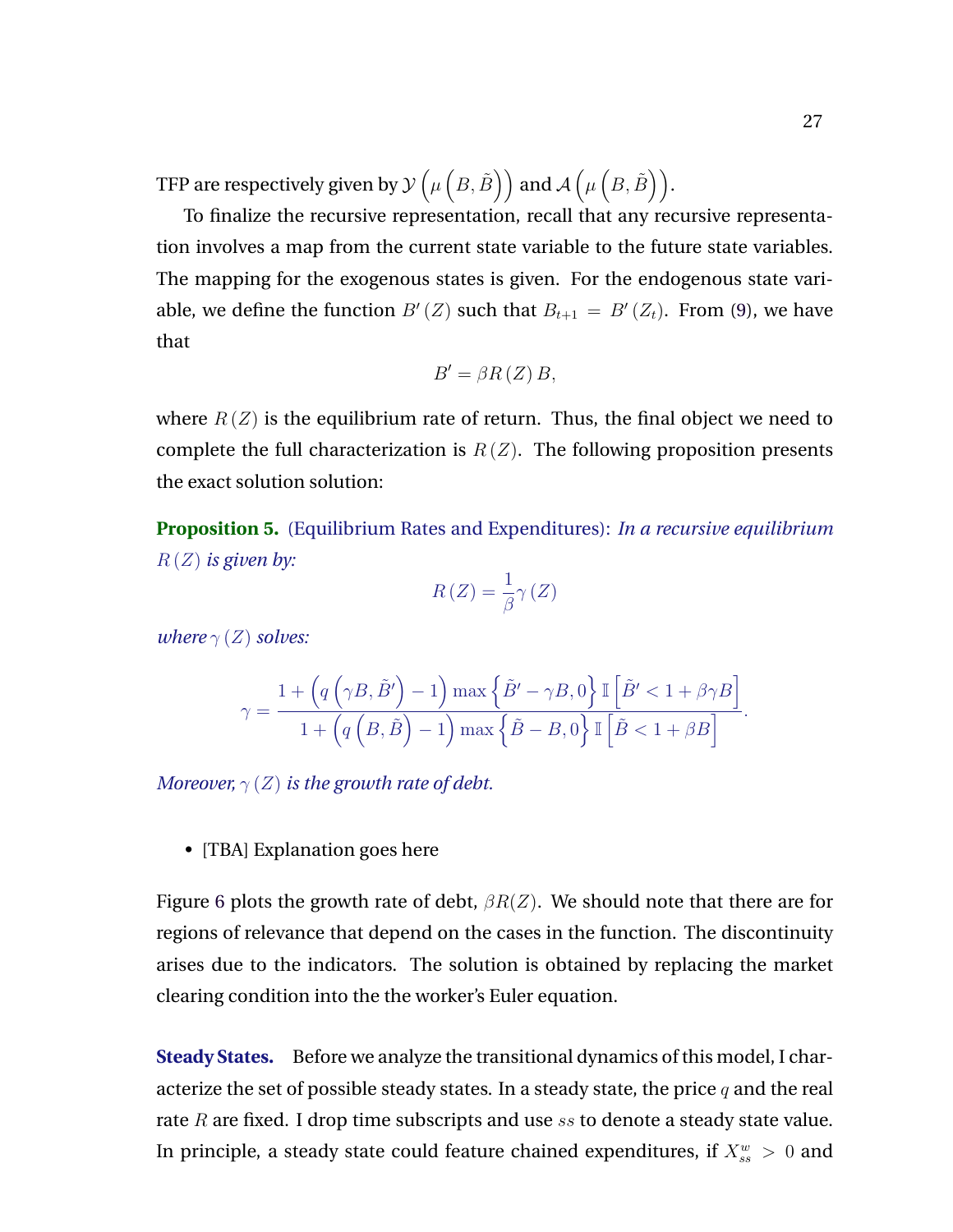<span id="page-28-0"></span>

Figure 6: Equilibrium Rate.

Note: This figure plots  $R(Z)$ , fixing  $B = 1$ .

 $q_{ss}$  < 1. However, this turns out to be impossible, as the following Proposition demonstrates.

**Proposition 6.** If intra-period borrowing is feasible  $\tilde{B}_{ss} > 0$ . Then, a steady state can only feature spot expenditures,  $C_{ss}^w = S_{ss}^w$  and  $q_{ss} = 1$ . Moreover, the economy is *in steady state at t if and only if the current debt level*  $B_t$  *satisfies:* 

$$
B_t \le B^* = \frac{1}{\beta} \left( \tilde{B}_{ss} - 1 \right). \tag{14}
$$

The proposition showcases as long as some intra-period debt borrowing is allowed, all steady-states are non-disrupted. For that to occur, condition (14) must hold. Let's provide some intuition on why this is the case. At steady state, from the saver's solution described in Proposition [3,](#page-24-0) we know that the economy can be in steady state only if  $\beta R^b = 1$ . Coupled with the worker's solution, [4](#page-25-0) the worker's consumption can be in steady state if either  $X > 0$  and  $S = 0$  or  $X = 0$  and  $s > 0$ . The former case can only occur if  $\tilde{B}_{ss}=0.$  In turn, the latter case can only occur if the debt level of the worker is not high enough that it violated his borrowing debt limit, and this occurs when  $B_t \leq B^*$ .

Now consider where the economy is at steady state, but a single individual worker has debt above  $B^*$ . That worker will delever at a rate consistent with [\(4\)](#page-25-0). As he delever, his consumption increases up to the point where  $B_t \geq B^\star$ . If all workers are above this level, the economy transition to steady state, and this has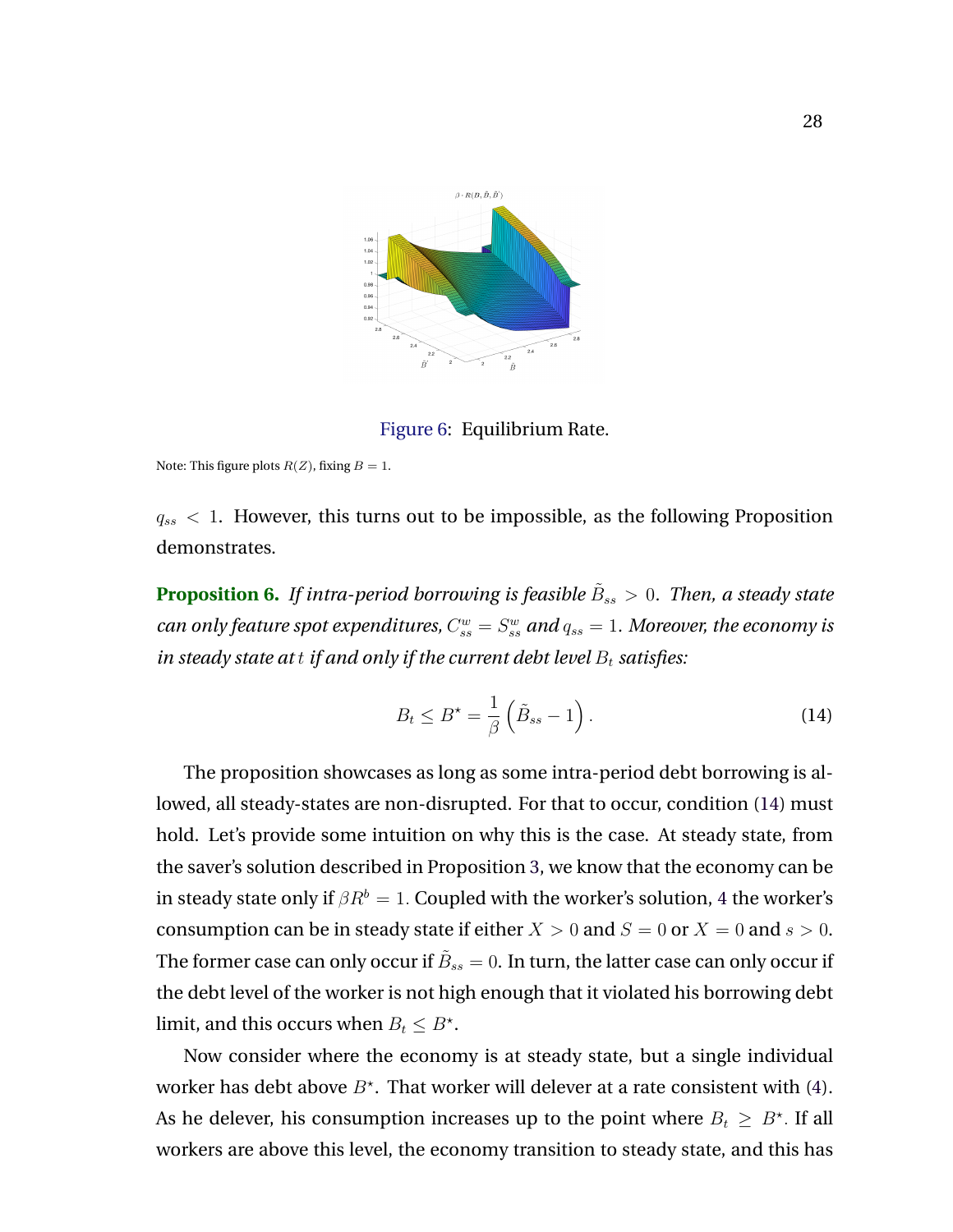effects on the real interest and the implicit price  $q_t.$  An implication of this result, is that if there are any disruptions in the economy, these have to do with temporary low exogenous borrowing limits or temporarily high endogenous debt levels.

**A Credit Crunch.** We have observed that all steady states are non-disrupted, in the sense that there is no chained consumption. I now describe the transitions toward a steady state and, later, argue that they are inefficient. This the reason is that because cash-stripped households do not internalize that by shopping without cash, they lengthen the payments chains. They don't internalize that by saving a little, the following period they could all gain a marginal benefit. To do that, we first solve for the model's dynamics.

We now consider a sudden unexpected decline in the borrowing limit  $\tilde{B}_t$ . We start from  $\tilde{B}_{ss}$ , a steady state level. We let the limit fall to  $\tilde{B}_0$  and the study a sequence that increases and converges back to steady state. The reversion speed can be geometric, or modeled as a one time jump.

**Transitions toward steady state: A special case.** To present a an analytic solutions, I begin with a violent transition. In a violent transition in which  $\tilde{B}_t$  falls and remains depressed for  $t \in [0, T^{crunch}]$  and then jumps back to steady state. In this case, debt remains constant:

Proposition 7. (Violent Transtions): *Consider a borrowing limit*  $\tilde{B}_{ss}$  *and a steady*state value of debt  $B_{ss}$ . Also, consider a sequence  $\left\{ \tilde{B}_{t}\right\}$  of borrowing limits such that  $\tilde{B}_t \leq B_{ss}$  for  $t \in [0, T^{crunch}]$  and  $\tilde{B}_t = \tilde{B}_{ss}$  for  $t > T^{crunch}$ . Then,  $t \in [0, T^{crunch}]$ , the *worker maintains its steady–state expenditure level,*  $R_t = 1/\beta$ *, and debt remains constant. Moreover, the worker consumes only chained goods during*  $t \in [0, T^{crunch}]$ *and only spot goods thereafter.*

This proposition showcases the possibility of extreme dynamics. There is no smoothing at all by the worker. Instead, the economy reacts passively and workers do not cutback chained expenditures. We now describe the transition when a partial recovery is expected.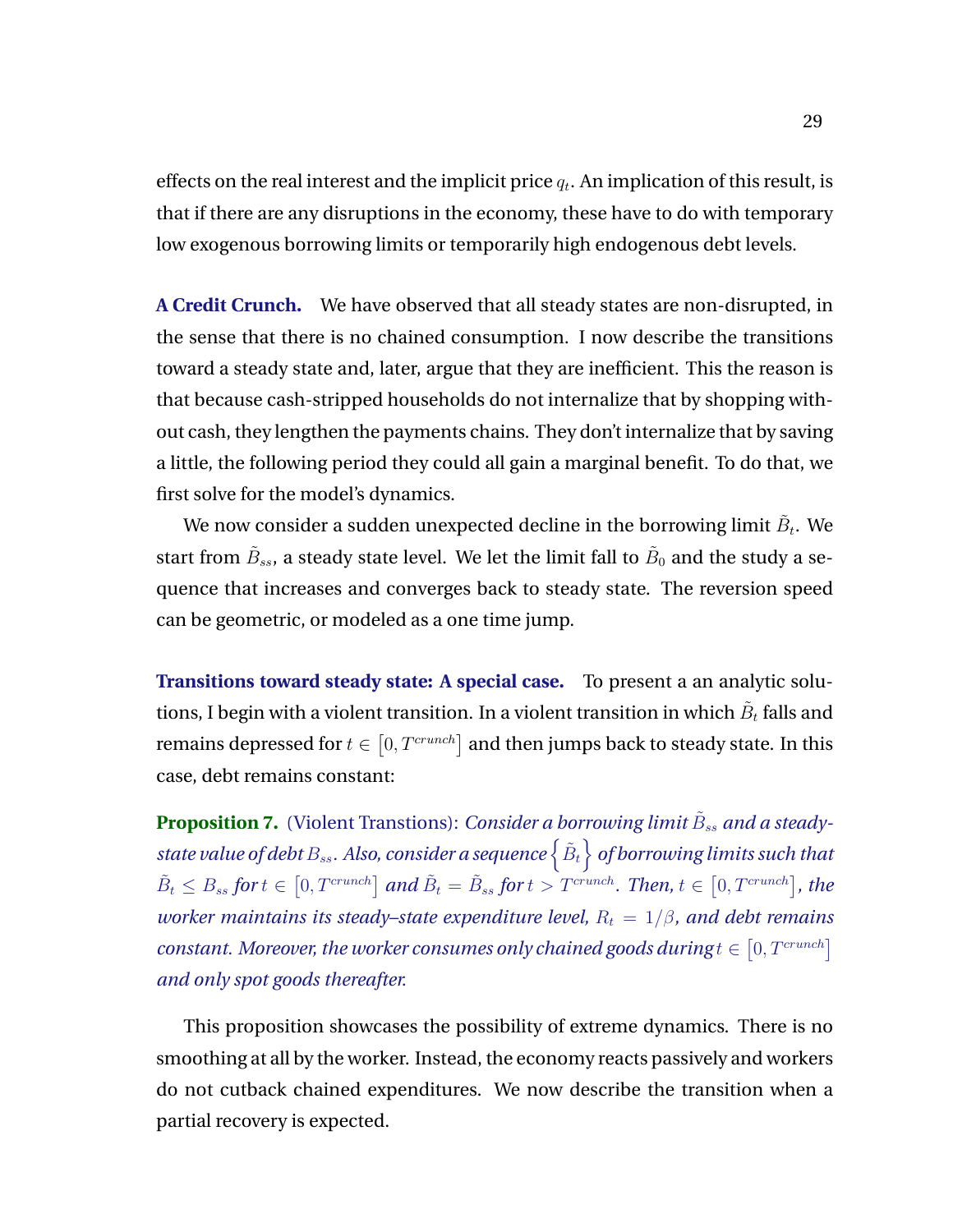Proposition 8. (Violent Transtions): *Consider a borrowing limit*  $\tilde{B}_{ss}$  *and a steady*state value of debt  $B_{ss}$ . Also, consider a sequence  $\{\tilde{B}_t\}$  of borrowing limits such  $\text{that } \tilde{B}_t \leq B_{ss} \text{ for } t \in [0, T^{crunch}, t = \tilde{B}_{ss}, \text{ for } t > T^{crunch} \text{ and } \tilde{B}_{T^{crunch}} \in \left[ B_{ss}, \tilde{B}_{ss} \right].$ Then,  $t \in [0, T^{crunch} - 2]$ , the worker maintains its steady–state expenditure level,  $R_t = R_{ss} = 1/\beta$ , and debt remains constant. Moreover, the worker consumes only *chained goods during*  $t \in [0, T^{crunch}]$  *and only spot goods thereafter. At*  $T^{crunch}$  – 1 *the worker accumulates debt,*  $R_{T^{crunch}} > 1/\beta$ , and  $X_t$  increases. At  $T^{crunch}$ , the *worker repays debt,*  $R_t < 1/\beta$  *and*  $X_t$  *decreases.* 

- No hysteresis. No delay in returning to steady state allocations. No "over accumulation" of debt.
- Figure [7](#page-31-0) presents two transitions corresponding to the cases we considered in the Propositions above. We can observe the pattern of over-accumulation and increase in chained consumption during an intermediate phase.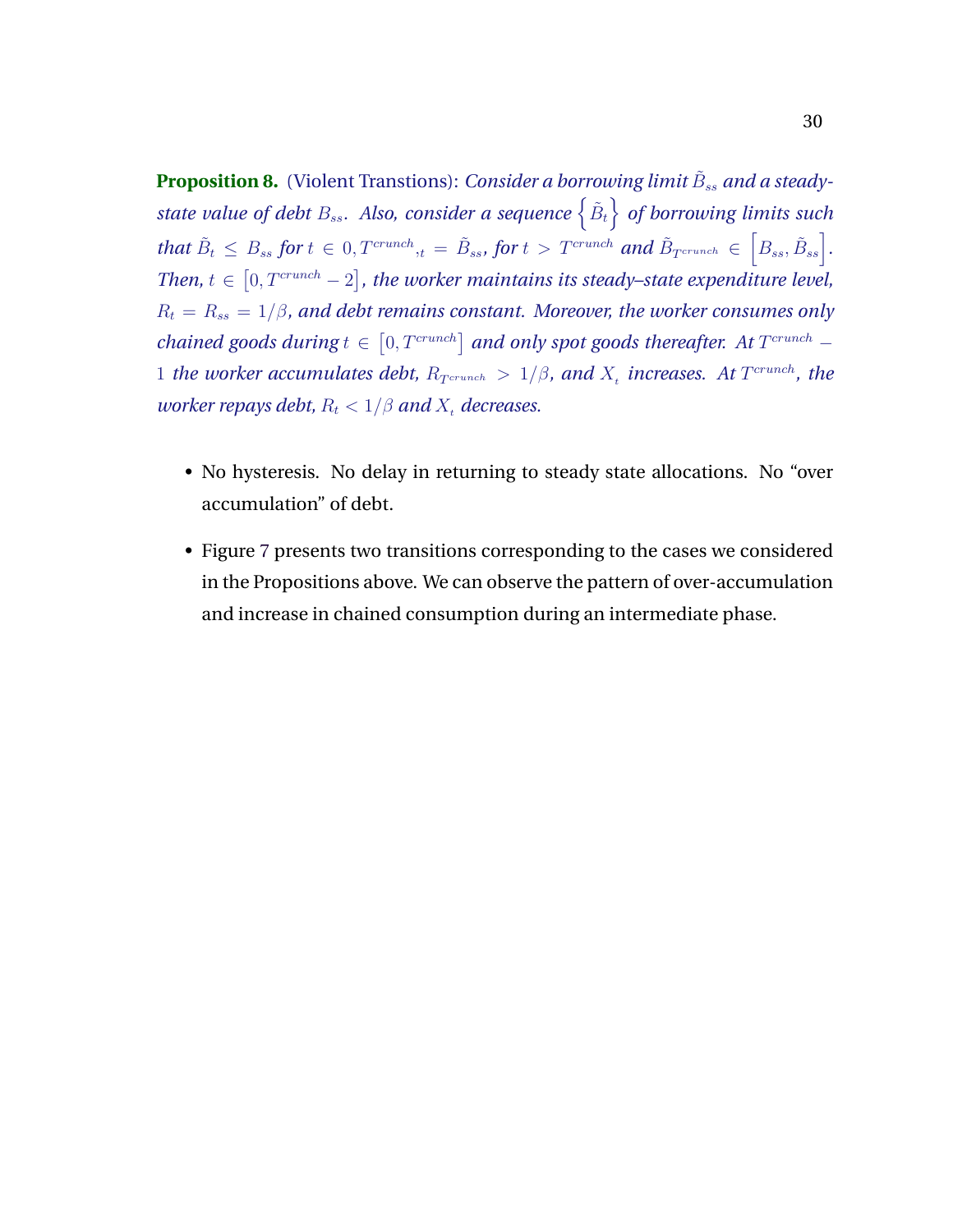<span id="page-31-0"></span>

Figure 7: Transition after Credit Crunch.

Note: This figure reports <sup>a</sup> numerical example of <sup>a</sup> credit crunch episode. I consider two possibilities, I violent and <sup>a</sup> smooth transition.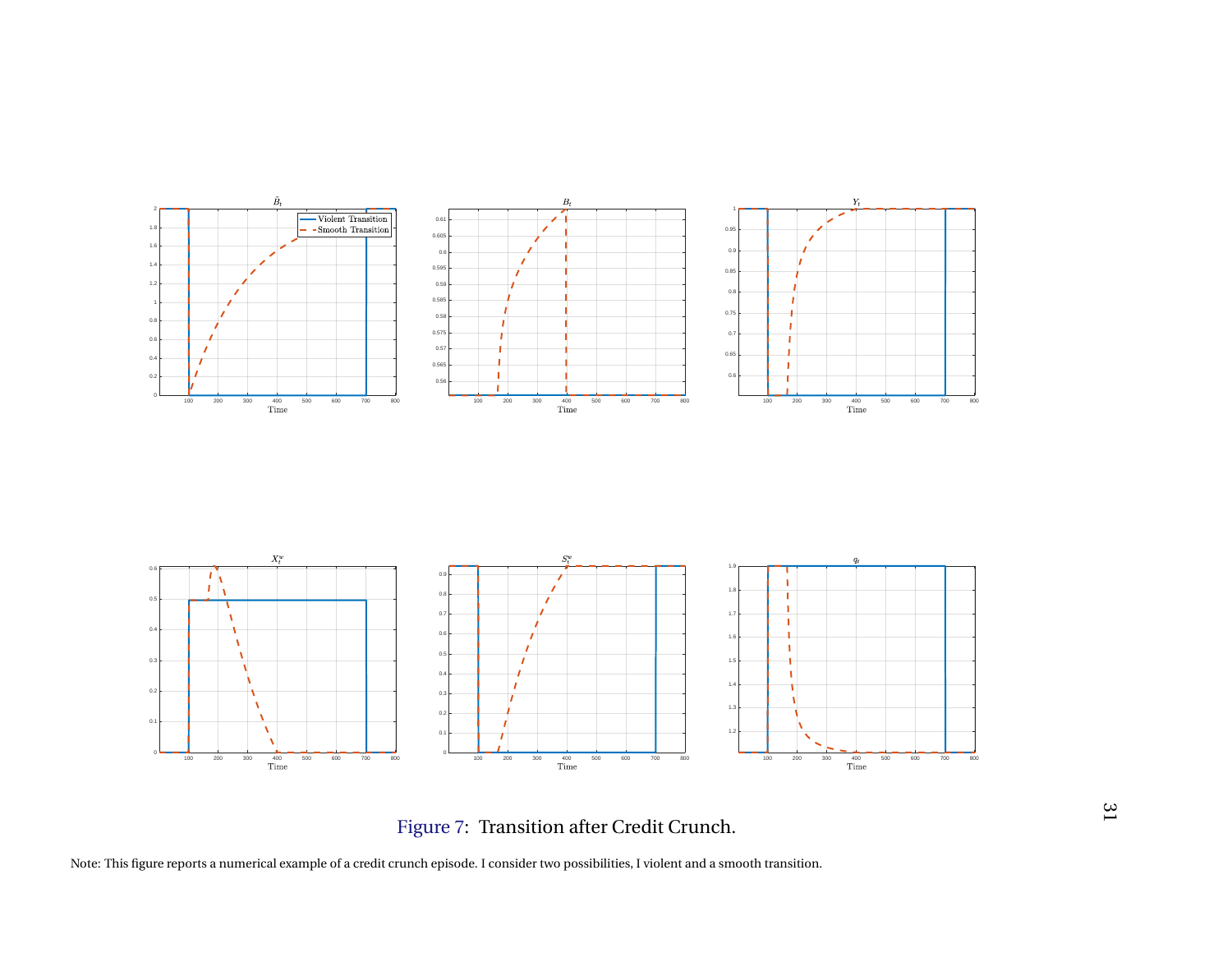<span id="page-32-0"></span>**Discussion: Borrowing vs Debt Limit.** The distinction between borrowing and debt limits has technical and economic motivation: The technical motivation is that the borrowing limit allows us to study an unexpected credit crunch. Although an unexpected jump in the debt limit is not well-defined mathematically, an unexpected jump in the borrowing limit is. $13 \text{ In turn, the economic motivation is}$ that if a bank wants to cut back on credit, it may be convenient to tighten the borrowing limit, but not necessarily to force households to repay debt principal immediately.<sup>14</sup>

### **4. Ex-Post Policies**

**Inefficiency.** In Section [2](#page-8-0) I alluded to the efficiency losses provoked when during payments-chain crises: as payments chains lengthen, chains get longer and production is delayed leading to losses in TFP. That description has to do with the transaction level which can be treated as part of the productive technology. Once expenditures are determined, there's nothing the government can do to eliminate the TFP losses because it does not have the technology to reorganize transactions. From a policy standpoint, what the government can do is influence the consumption and savings decisions that ultimately lead to the inefficient use of productive resources. The rest of this section is devoted to fleshing out the inefficiencies that follow from the consumption-savings decisions.

Next, I will show that both, static consumption decisions are inefficient and debt accumulation is inefficient. That is, I will show that relative to a market equilibrium, a planner would like to distort distort consumption decisions and alter the real rate of return on savings. Regarding static consumption decisions, there are two sides to the externality. On one hand, workers may consume too much chained consumption in a given period of time, because they don't internalize

 $13$ With an unexpected change in the debt limit, there would be a positive mass of households violating their debt limits. This does not apply to the borrowing limit  $\tilde{s}_t$ . An alternative approach is to study a gradual shock to debt limits as in **?**.

 $14$ When a bank extends a loan, it increases its liabilities. This is not true about a loan rollover. During crises, banks may want to roll over debt, although they are unwilling to extend loans because the latter consumes regulatory capital. In addition, if loan repayment is suddenly forced, it can trigger default which may lead to costly underwritings.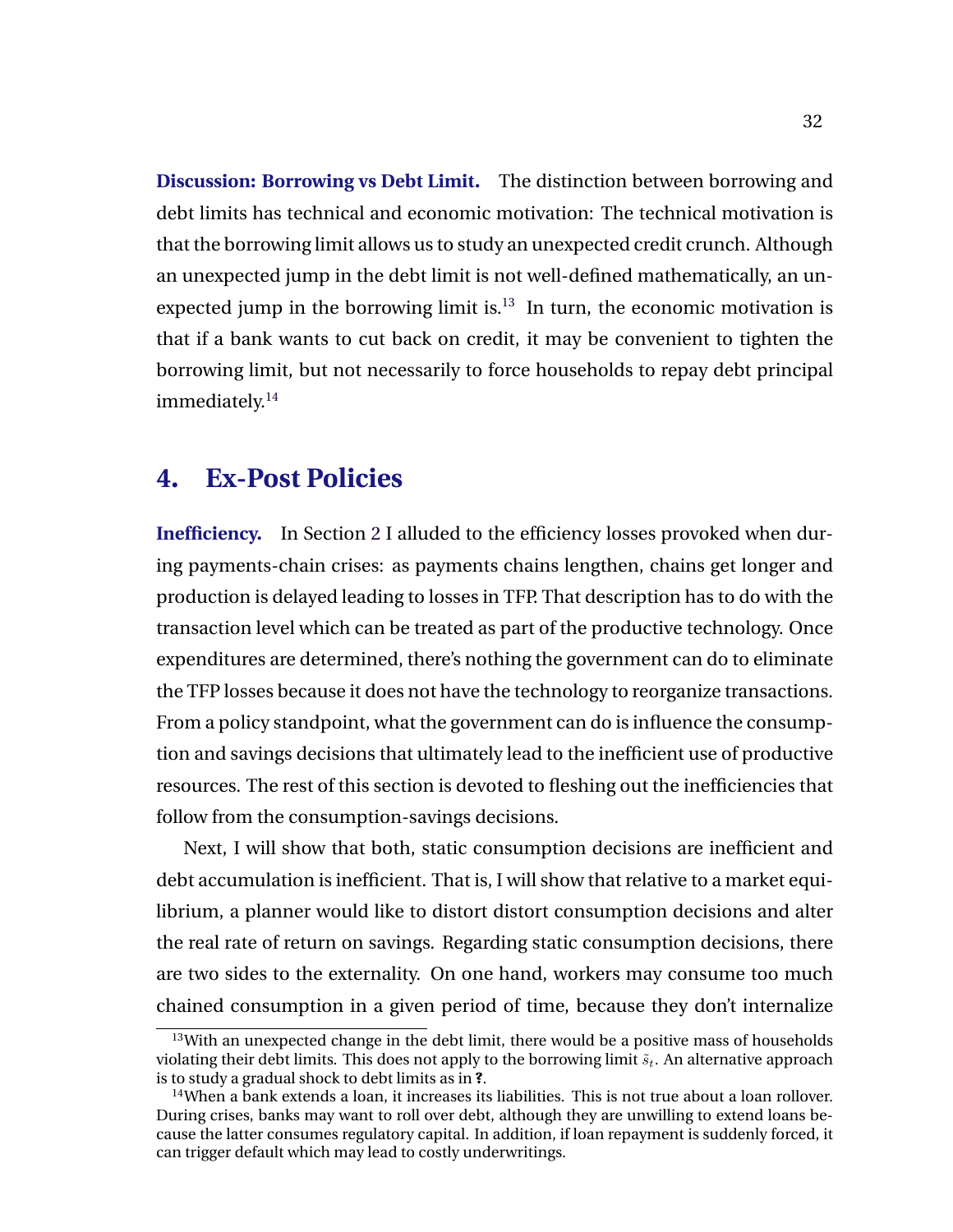their effect of their consumption on the average chain length—an production of other. On the other hand, the wealthy consume to little.

Finally, the real interest rate may be excessively high or low relative to the debt dynamics that a planner would like to induce. Unfortunately, as we will see, the policy correction required is draconian. The planner will reduce the consumption of workers during a credit crunch, even though these are the agents that are hurt the most. It does so, promising to reduce the future interest rate, something that reduces their debt burdens.

**A Ramsey Problem.** We consider now a various Ramsey planners that differ in their available set of instruments, but respect the debt constraints in the model. Naturally, if we endow the Ramsey planner with transfers, then it is obvious it can circumvent any credit constraints: it could simply tax everyone and distribute consumption tokens in the desired consumption amount.

We first consider a sequence of credit taxes  $\{\tau_t^k\}$ , labor taxes  $\{\tau_t^\ell\}$  , and consumption taxes  $\{\tau^c_t\}$ . Let  $B_{ss}$  be a steady-state level of debt and  $\theta$  a Pareto weight associated with that level of debt. The Pareto weights consistent with a given steady-state satisfy:

$$
\frac{1 - \beta B_{ss}}{\beta_{ss} B_{ss}} = \frac{\theta}{1 - \theta}
$$

We treat  $B_{ss}$  and  $\theta$  as inputs to the planner problems. The first Ramsey problem is:

**Problem 3.** (Ramsey Problem): *Taking*  $B_0 = B_{ss}$  *as given and a sequence of bor*rowing limits  $\left\{ \tilde{B}_{t}\right\}$ , the Ramsey Planner maximizes:

$$
\max_{\left\{\tau_t^k, \tau_t^c, \tau_t^\ell\right\}_{t\geq 0}} \sum_{t\geq 0} \beta^t \left[ (1-\theta) \log\left(C_t^s\right) + \theta \log\left(C_t^w\right) \right],
$$

*subject to the saver's budget constraint and optimality conditions:*

$$
(1 - \tau_t^k) \frac{B_{t+1}}{R_{t+1}} + (1 + \tau_t^c) C_t^s = B_t, \ \forall t \ge 0
$$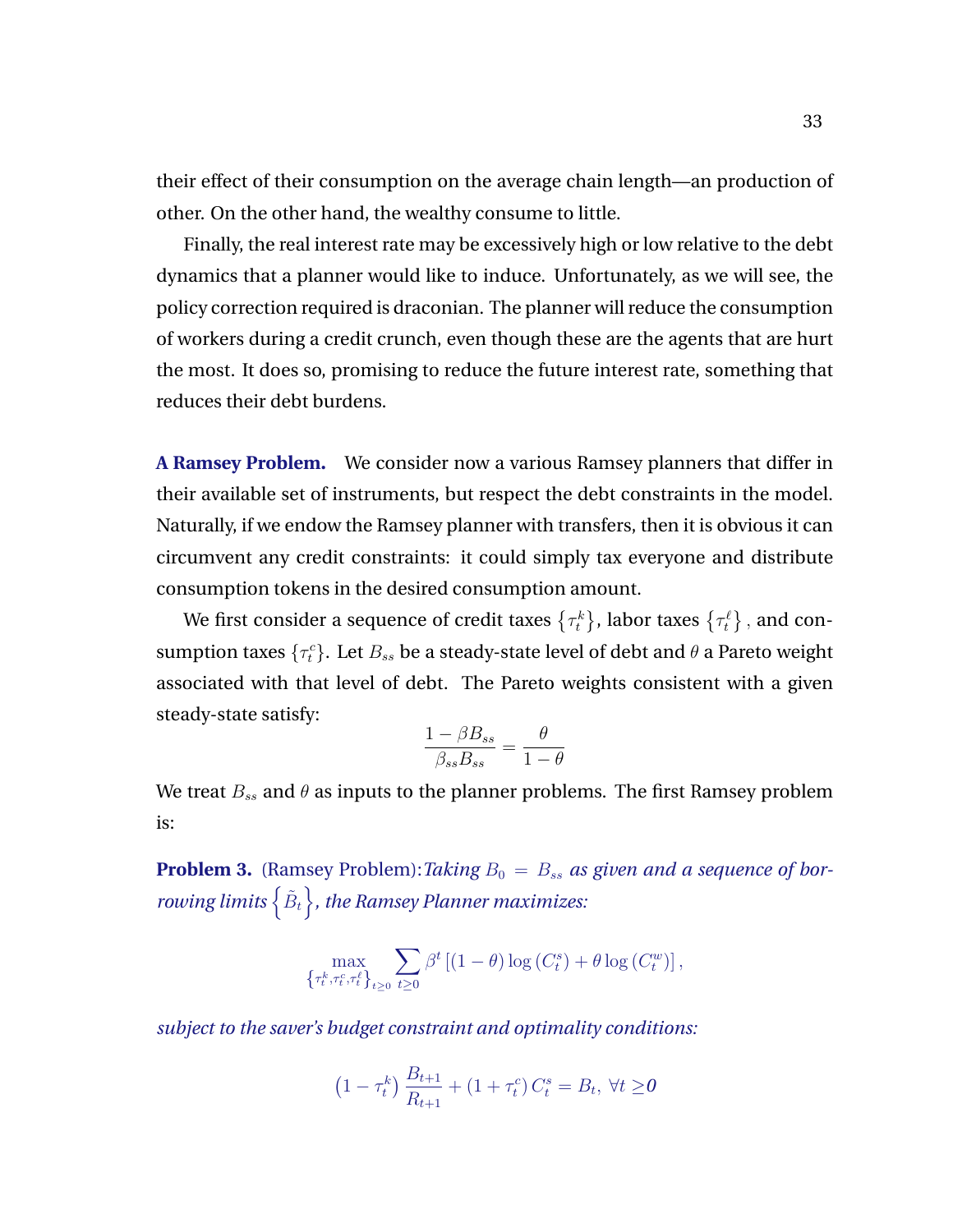$$
\frac{C_{t+1}^s}{C_t^s} = \beta \left[ \frac{1 + \tau_t^c}{1 + \tau_{t+1}^c} \right] \left( 1 - \tau_t^k \right) R_{t+1}, \ \forall t \ge 0
$$

*and the workers's constraints and optimality conditions:*

$$
B_t + (1 + \tau_t^c) (S_t^w + q_t X_t^w) = \frac{B_{t+1}}{R_{t+1}} + 1 - \tau_t^\ell, \ \forall t \ge 0
$$

$$
\frac{C_{t+1}^w}{C_t^w} \equiv \beta \left[ \frac{1 + \tau_t^c}{1 + \tau_{t+1}^c} \right] \left[ \frac{1 + (q_t - 1) \mathbb{I}_{[X_t > 0]}}{1 + (q_{t+1} - 1) \mathbb{I}_{[S_{t+1} = 0]}} \right] R_{t+1}, \ \forall t \ge 0
$$

$$
C_t^w = S_t^w + X_t^w
$$

 $S_t = \min\left\{\max\left\{\tilde{B}_t - B_t, 0\right\}, C_t^w\right\}\text{ and }X_t = C_t^w - \min\left\{\max\left\{\tilde{B}_t - B_t, 0\right\}, C_t^w\right\}, \ \forall t \geq 0$ 

*and respecting the payments constraints:*

$$
\mu_t = q_t X_t^w.
$$

and the implicit cost of chained consumption  $q_t = \mathcal{A}\left( \mu_t \right)^{-1}$  and the budget balance *constraint:*

$$
\tau_t^k \frac{B_{t+1}}{R_{t+1}} + \tau_t^c \left( C_t^s + C_t^w \right) + \tau_t^\ell = 0, \ \forall t \ge 0.
$$

The Ramsey planner distorts the economy with credit, labor, and consumption taxes, in order to avoid the externalities. The planner takes into account the optimality conditions of the agent behavior, their constraints and their market clearing conditions. It chooses taxes subject to a budget balance condition. Naturally, there's no role for government expenditures with complete instruments. We now turn to a primal planner problem, one where the planner can chose directly consumption of agents and choses an accounting variable,  $B_t$ , that determines dynamic constraints.

- If we endow the planner with only a credit tax and a transfer to workers, then consumption rule of savers is undistorted, and the interest rate absorbs the effect. Interest rate changes are akin to a transfer to savers.
- Therefore, the cleanest exercise is to introduce a time-varying uniform credit tax together with consumption taxes.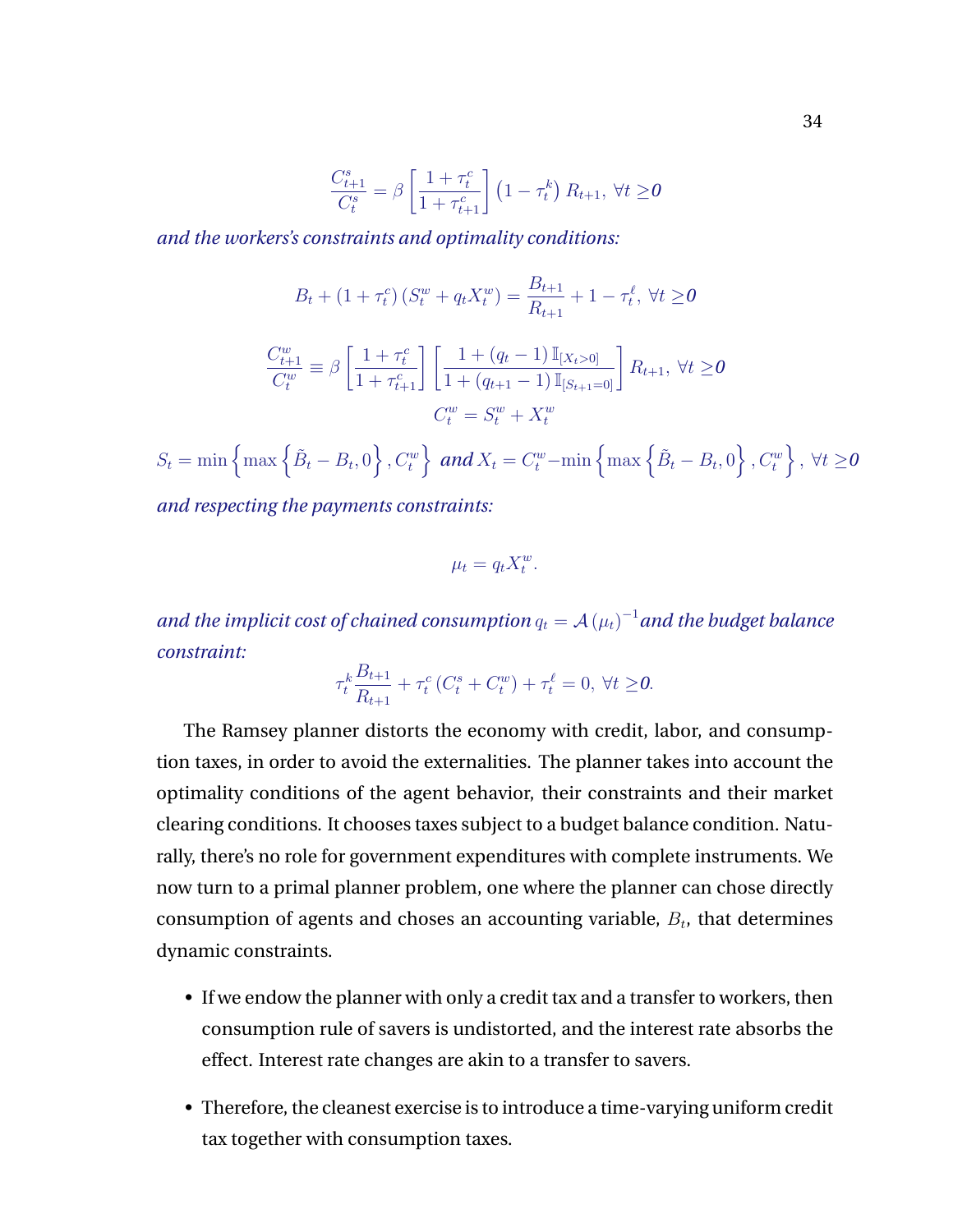Now the problem that respects the condition.

#### **Problem 4.** (Primal I):

Taking  $B_0 = B_{ss}$  and the time zero borrowing limit  $\left\{ \tilde{B}_t \right\}$  $\frac{d}{dz}$  as given, the primal *Ramsey Planner maximizes:*

$$
\max_{\{C_t^s, X_t^w, B_t\}_{t\geq 0}} \sum_{t\geq 0} \beta^t \left[ (1-\theta) \log\left(C_t^s\right) + \theta \log\left(C_t^w\right) \right],
$$

*subject to the resource constraint:*

$$
1 = C_t^s + S_t + \mathcal{A}(\mu_t)^{-1} X_t, \forall t \ge 0
$$

$$
\mu_t = \mathcal{A}(\mu_t)^{-1} X_t^w, \forall t \ge 0
$$

$$
S_t = \min\left\{\max\left\{\tilde{B}_t - B_t, 0\right\}, C_t^w\right\} \text{ and } X_t = C_t^w - \min\left\{\max\left\{\tilde{B}_t - B_t, 0\right\}, C_t^w\right\}, t = 0.
$$

$$
C_t^s \le B_t
$$

Notice that the constraint set in the Primal Ramsey problem includes the constraints of the original problem. This is immediate since market clearing in the asset market and the budget balance, implies, by Walras's law that the resource constraint holds, and naturally, only the time zero credit limit is imposed.

- There are two types of constraints. Static constraints and dynamic constraints.
	- $-$  Dynamics regards the choice of  $B_t$ .
- Static constraints regard the mix between  $C_t^s$  and  $X_t$ , given the level of  $S_t$ possible for our given construction.

The following lemma demonstrates that the solution to the primal problem coincides with the solution to original problem.

**Lemma 1.** (Implementability Conditions):

• Assume that a solution to the primal problem is such that  $C_t^s < B_t$ . Then, the solution  $\{C_t^*, X_t^*, B_t^*\}$  to the Primal problem is the solution the the Ramsey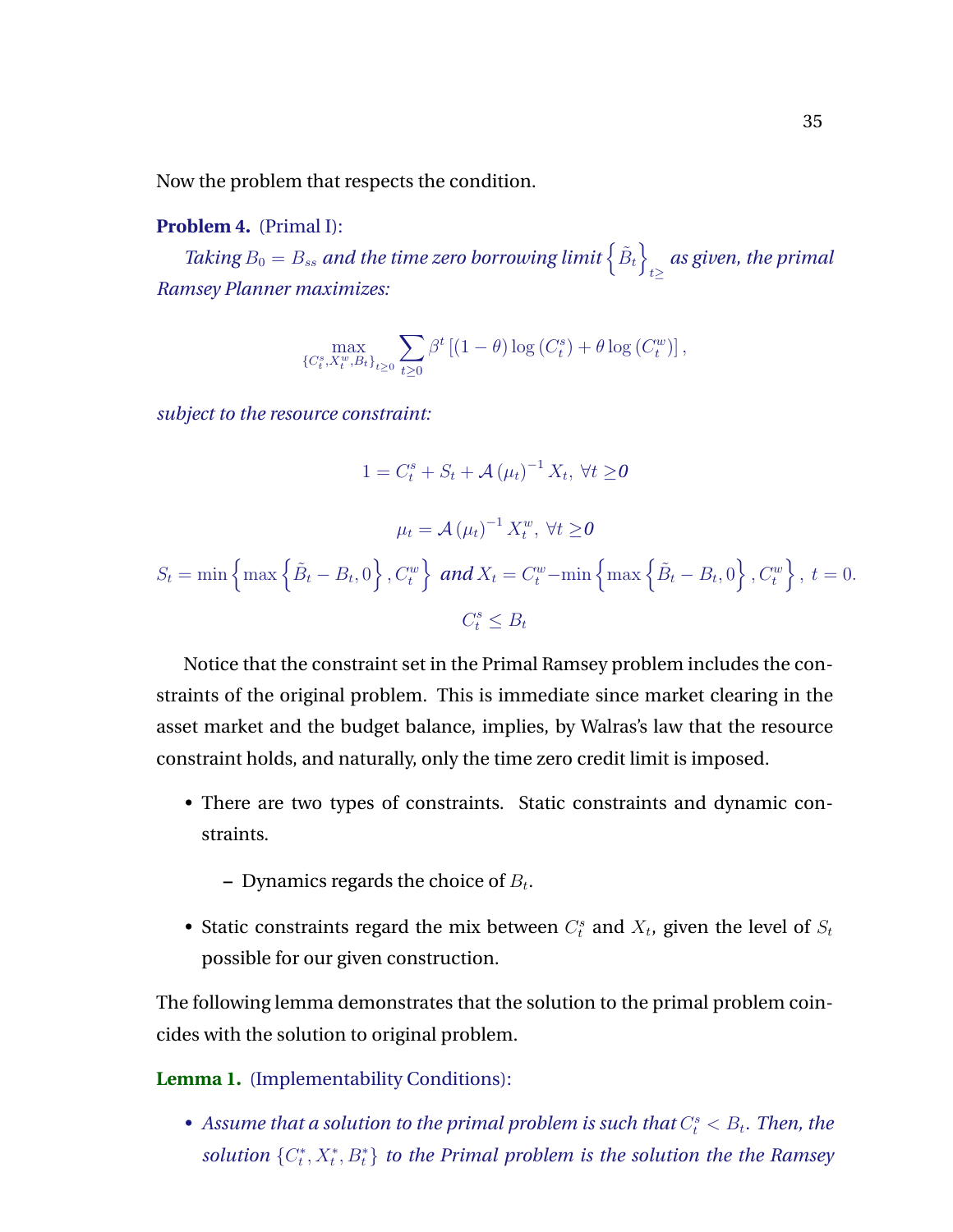*problem with credit taxes and consumption taxes. The sequence of taxes that implements the solution is:*

- *Conditions go hear.*
- The proof is obtained by noticing that there exists a path of  $\{\tau^k_t, \tau^c_t, \tau^l_t\}$  that produces a path of consumption and  $B_t$ , consistent with the solution in the primal problem.

A special case of this problem occurs when it is possible to construct a path for  $B_t$ such that there's chained consumption only at  $t = 0$ . This special case is interesting, because it tells us the nature of the correction in consumption, in isolation of the path of  $B_t$ .

We have the following Lemma which shows that the solution to the original Ramsey problem coincides with the primal problem.

#### **Proposition 9.** (Solution to the Primal Problem II.):

*The credit crunch in the primal problem lasts one period and the economy returns to steady-state immediately. Moreover, the planner distorts consumption at time zero where:*

$$
S_0 = \min\left\{\max\left\{\tilde{B}_0 - B_0, 0\right\}\right\}
$$

 $and \{X_0, C_0^s, \mu_0\}$  solves:

$$
\frac{C_0^s}{S_0 + X_0} = \frac{(1 - \theta)}{\theta} \left( \frac{q(\mu_0) - q'(\mu_0) \mu_0^2 + q'(\mu_0) \mu_0}{1 - q'(\mu_0) \mu_0^2} \right)
$$

$$
1 = C_0^s + S_0 + \mathcal{A}(\mu_0)^{-1} X_0
$$

*where:*

$$
\mu_0 = \frac{X_0}{C_0^s + S_0 + X_0}.
$$

The proposition tells us that consumption is only biased in the first period of the crunch. After that, consumption can be carried out exclusively in a spot fashion. The intuition is that the credit tax has an influence on the rate of return on bonds, thus, it can distort wealth toward workers.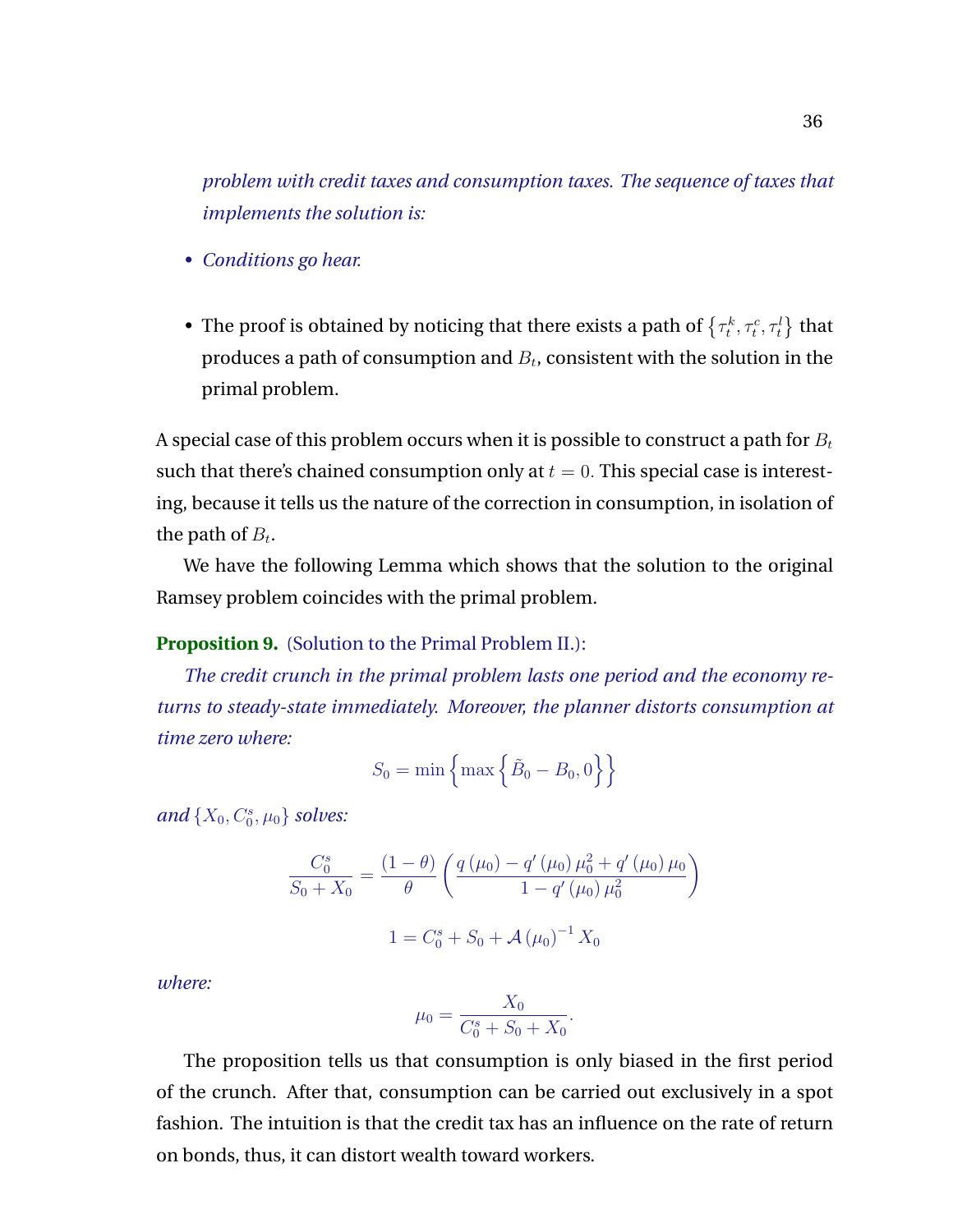**Proposition 10.** (Insufficient consumption.): *Relative to the market solution, the solution to the Ramsey problem features more spot consumption.*

**Credit Tax: tilting the evolution of debt.** We now consider a problem where the planner cannot distort the consumption of savers because  $\tau_t^c = 0$ . Hence, we consider a sequence of credit taxes  $\{\tau_t^k\}$  and the labor tax  $\{\tau_t^l\}.$  As an intermediate step, we begin presenting primal version of this problem.

**Lemma 2.** (Equivalence II): *The solution to the Ramsey problem without consumption taxes satisfies the following:*

**I.** *It induces the same path of debt as in the following primal problem:*

*Taking*  $B_0 = B_{ss}$  as given and a sequence of borrowing limits  $\{B_t\}$ , the Ramsey *Planner maximizes:*

$$
\max_{\{\hat{R}_{t+1}\}_{t\geq 0}} \sum_{t\geq 0} \beta^t \left[ (1-\theta) \log \left( (1-\beta) B_t \right) + \theta \log \left( \mathcal{A} \left( \mu_t \right) \mu_t + S_t^w \right) \right],
$$

*subject to the saver's budget constraint and optimality conditions*

$$
B_{t+1} = \hat{R}_{t+1} \beta B_t
$$

*and the resource constraint:*

$$
1 = \mu_t + S_t^w + (1 - \beta) B_t
$$
  

$$
S_t \le \max\left\{\tilde{B}_t - B_t, 0\right\}, \forall t \ge 0.
$$

 $\textbf{II.} \ \textit{The solution} \left\{\hat{R}_{t+1}, B_{t+1}\right\}_{t \geq 0}$  to the relaxed problem is implemented by the fol*lowing sequence of credit and labor taxes:*

$$
(1 - \tau_t^k) = \frac{1}{\beta} \cdot \frac{\mu\left(B_{t+t}, \tilde{B}_{t+1}\right) + S\left(B_{t+1}, \tilde{B}_{t+1}\right)}{\mu\left(B_t, \tilde{B}_t\right) + S\left(B_t, \tilde{B}_t\right)} \cdot \frac{1 + \left(q\left(\mu\left(B_t, \tilde{B}_t\right)\right) - 1\right) \mathbb{I}_{\left[\mu\left(B_t, \tilde{B}_t\right) > 0\right]}}{1 + \left(q\left(\mu\left(B_{t+1}, \tilde{B}_{t+1}\right)\right) - 1\right) \mathbb{I}_{\left[S\left(B_{t+1}, \tilde{B}_{t+1}\right) = 0\right]}}
$$

Next, we present the solution to the primal problem.

.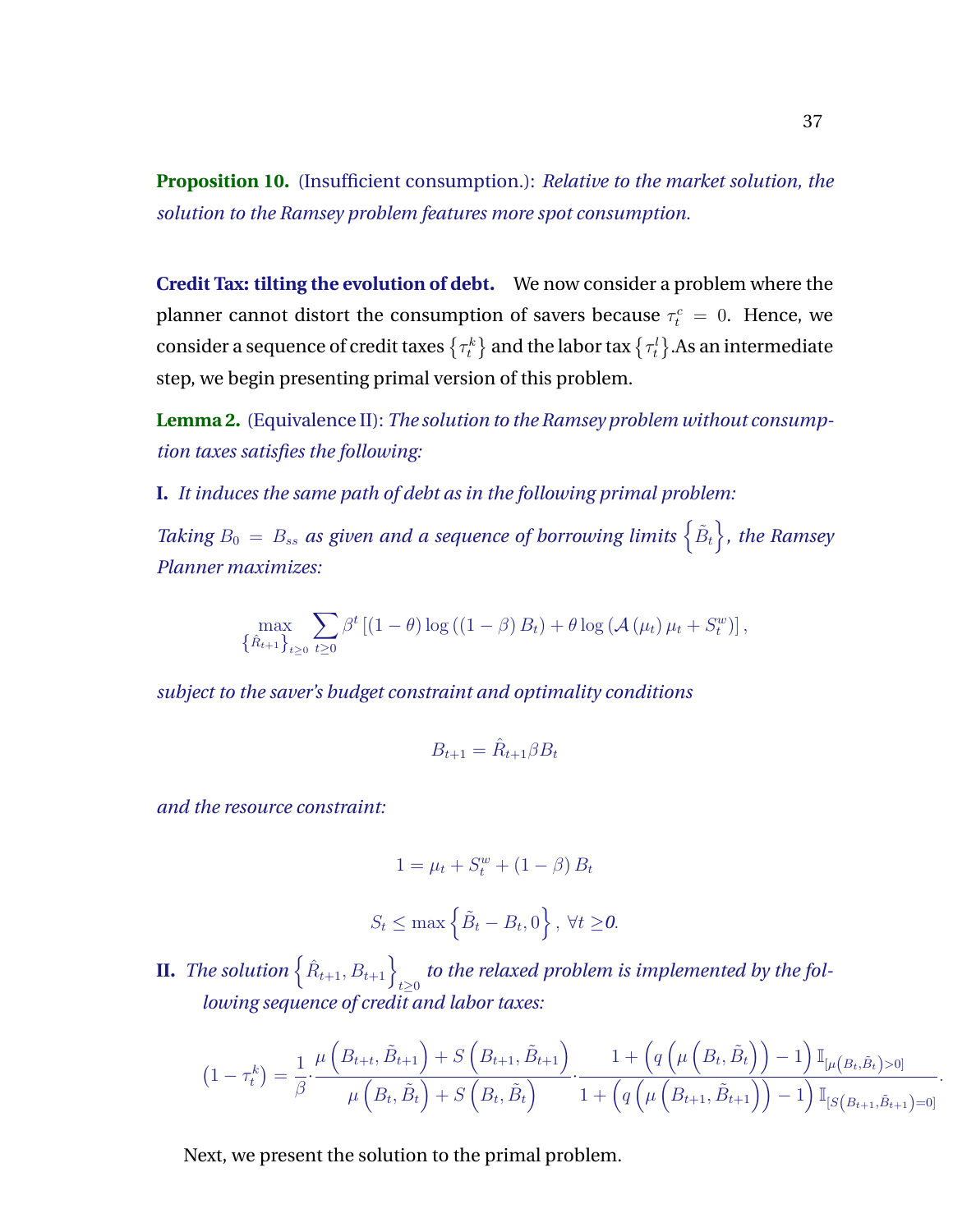**Proposition 11.** (Solution with Credit Tax Policy):

 $At t = 0$ , the allocations coincide with the allocations of the competitive equi*librium without taxes. For any*  $t > 0$ , *the choice of*  $\hat{R}_{t+1}$  *that*  $B_t$  *satisfies:* 

$$
\frac{1 - (1 - \beta) B_t}{(1 - \beta) B_t} = \frac{\theta}{1 - \theta} \cdot \left( 1 + \epsilon_{\mu}^{\mathcal{A}} \left( \mu(B_t, \tilde{B}_t) \right) \right) \Sigma(B_t, B_t)
$$

*where*  $\Sigma(B, B)$  *measures the change in the average price the worker consumption bundle relative to total consumption.*

*Hence, when*  $\tilde{B}_t \geq 1 + \beta B_{ss}$ ,  $B_t = B_{ss}$  and

$$
\frac{1 - (1 - \beta) B_t}{(1 - \beta) B_t} = \frac{\theta}{1 - \theta} \cdot \left( 1 + \epsilon_{\mu}^{\mathcal{A}} \left( \mu(B_t, \tilde{B}_t) \right) \right)
$$

 $if B_t < \tilde{B}_t.$ 

• Add figure for static solution

### **Transfers: uses matters.**

• Transfers is not as useful as the consumption unless used for spending. We assumed labor subsidy does not enter the borrowing limit. If used to pay debt, its not that good. Connect with Richard Koo's discussion.

[Here I explain that it matters if the transfer is used for transactions or to pay debt.]

**Government Spending: Pay for stuff vs. Spending.** We now consider the optimality of government expenditures in this environment. We consider to possibilities: the case where government expenditures are financed with current tax receipts or future tax receipts. We begin with the latter problem.

**Problem 5.** (Spot Government Expenditures): *Taking*  $B_0 = B_{ss}$  *as given and a* sequence of borrowing limits  $\left\{ \tilde{B}_{t}\right\}$  , the Ramsey Planner maximizes:

$$
\max_{\left\{\tau_t^k, G_t\right\}_{t\geq 0}} \sum_{t\geq 0} \beta^t \left[ (1-\theta) \log\left(C_t^s\right) + \theta \log\left(C_t^w\right) \right],
$$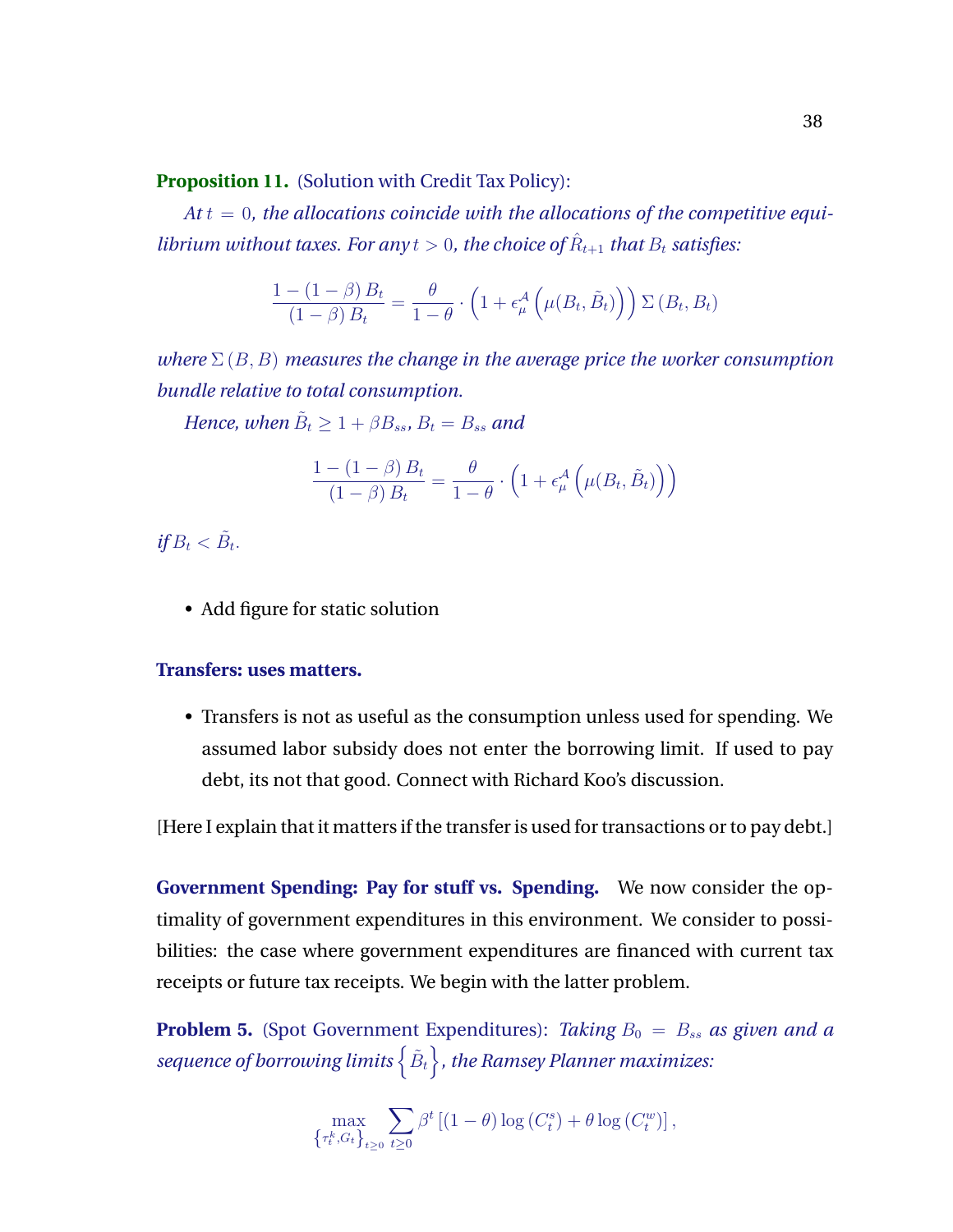*subject to the saver's budget constraint and optimality conditions:*

$$
\frac{B_{t+1}}{\left(1 - \tau_t^k\right) R_{t+1}} + C_t^s = B_t, \ \forall t \ge 0
$$
\n
$$
\frac{C_{t+1}^s}{C_t^s} = \beta \left(1 - \tau_t^k\right) R_{t+1}, \ \forall t \ge 0
$$

*and the workers's constraints and optimality conditions:*

$$
B_t + S_t^w + q_t X_t^w = \frac{B_{t+1}}{R_{t+1}} + 1, \ \forall t \ge 0
$$

$$
\frac{C_{t+1}^w}{C_t^w} \equiv \beta \left[ \frac{1 + (q_t - 1) \mathbb{I}_{[X_t > 0]}}{1 + (q_{t+1} - 1) \mathbb{I}_{[S_{t+1} = 0]}} \right] R_{t+1}, \ \forall t \ge 0
$$

$$
C_t^w = S_t^w + X_t^w
$$

 $S_t = \min\left\{\max\left\{\tilde{B}_t - B_t, 0\right\}, C_t^w\right\}$  and  $X_t = C_t^w - \min\left\{\max\left\{\tilde{B}_t - B_t, 0\right\}, C_t^w\right\}, \ \forall t \geq 0$ 

*and respecting the payments constraints:*

$$
\mu_t = \frac{X_t^w}{C_t^s + S_t^w + G_t + X_t^w}.
$$

and the implicit cost of chained consumption  $q_t = \mathcal{A}\left( \mu_t \right)^{-1}$  and the budget balance *constraint:*

$$
\tau_t^k R_{t+1} = G_t, \ \forall t \geq 0.
$$

We now study the case where  $G_t$  is consumed by the government in chained consumption. This requires expenditures to occur before tax collections.

**Problem 6.** (Spot Government Expenditures): *Taking*  $B_0 = B_{ss}$  *as given and a* sequence of borrowing limits  $\left\{ \tilde{B}_{t}\right\}$  , the Ramsey Planner maximizes:

$$
\max_{\{\tau_t^k, G_t\}_{t\geq 0}} \sum_{t\geq 0} \beta^t \left[ (1-\theta) \log\left(C_t^s\right) + \theta \log\left(C_t^w\right) \right],
$$

*subject to the saver's budget constraint and optimality conditions:*

$$
\frac{B_{t+1}}{\left(1 - \tau_t^k\right) R_{t+1}} + C_t^s = B_t, \ \forall t \ge 0
$$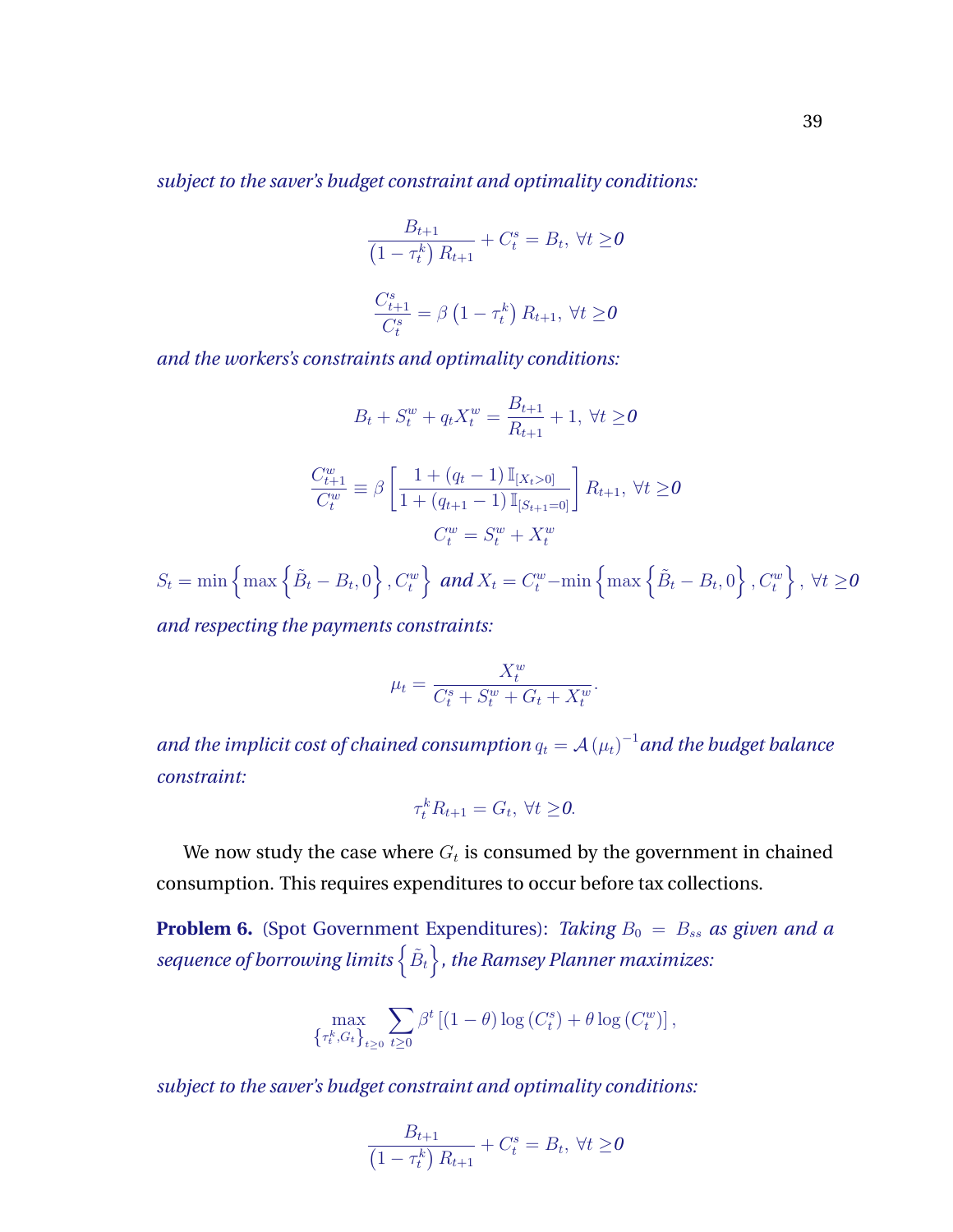$$
\frac{C_{t+1}^s}{C_t^s} = \beta \left(1 - \tau_t^k\right) R_{t+1}, \ \forall t \ge 0
$$

*and the workers's constraints and optimality conditions:*

$$
B_t + S_t^w + q_t X_t^w = \frac{B_{t+1}}{R_{t+1}} + 1, \ \forall t \ge 0
$$

$$
\frac{C_{t+1}^w}{C_t^w} \equiv \beta \left[ \frac{1 + (q_t - 1) \mathbb{I}_{[X_t > 0]}}{1 + (q_{t+1} - 1) \mathbb{I}_{[S_{t+1} = 0]}} \right] R_{t+1}, \ \forall t \ge 0
$$

$$
C_t^w = S_t^w + X_t^w
$$

 $S_t = \min\left\{\max\left\{\tilde{B}_t - B_t, 0\right\}, C_t^w\right\}\text{ and }X_t = C_t^w - \min\left\{\max\left\{\tilde{B}_t - B_t, 0\right\}, C_t^w\right\}, \ \forall t \geq 0$ 

*and respecting the payments constraints:*

$$
\mu_t = \frac{X_t^w + G_t}{C_t^s + S_t^w + G_t + X_t^w}.
$$

and the implicit cost of chained consumption  $q_t = \mathcal{A}\left( \mu_t \right)^{-1}$  and the budget balance *constraint:*

$$
\tau_t^k R_{t+1} = G_t, \ \forall t \geq 0.
$$

We have the following result:

**Proposition 12.** (Expenditure multipliers): *Consider the economy where government expenditures are spot. Then, the expenditures increase the value of the Ramsey problem:*

$$
\frac{\theta}{S^w + X^w} \underbrace{\frac{q(\mu) + q'(\mu) \mu (1 - \mu)}{q'(\mu) \mu^2 - 1}}_{\text{marginal utility}} \\
$$

*In turn, when government expenditures are chained,*

 $\theta$  $S^w + X^w$ | {z } *marginal utility*  $q(\mu) + q'(\mu) \mu (1 - \mu)$  $q'(\mu) (1 - \mu) \mu - 1$ | {z } *net goverment multiplier* .

*For*  $\mu \rightarrow 1$ *, we have that the spot expenditure multiplier is:* 

$$
\frac{q(1)}{q'(1)-1} > \frac{q(1)}{-1}.
$$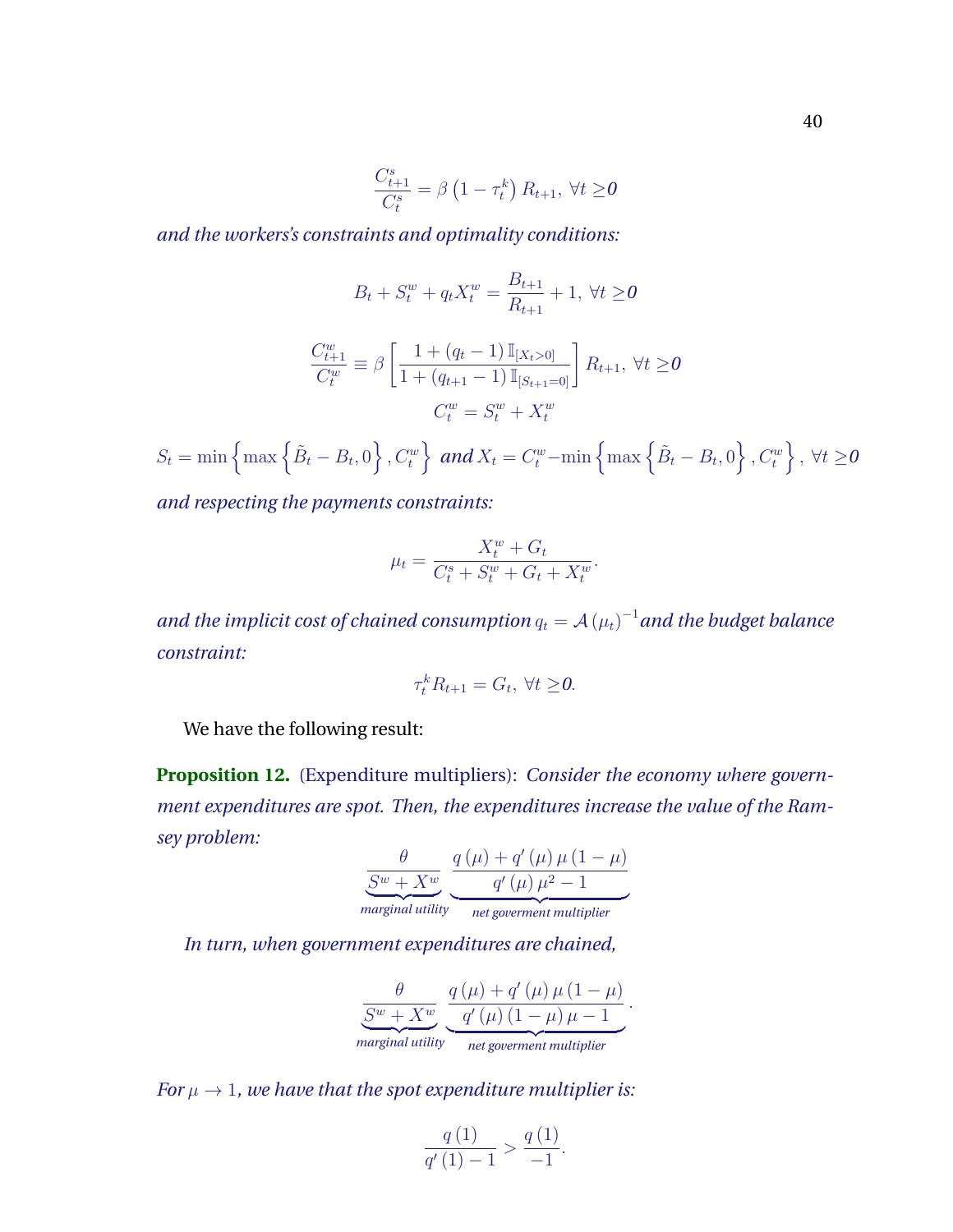<span id="page-41-0"></span>*and the chained expenditure multiplier:*

$$
\frac{q\left(1\right)}{-1} < 0
$$

• clearly, since  $q' > 0$ , for small expenditures, there's a positive benefit only if expenditures are used to speed up payments.

### **5. Conclusion**

There are many views about the nature of business-cycles. Some economists view shocks to the financial sector as episodes the catalyzer of subsequent economic downturns. Set aside that aspect, views differ once it comes to explaining the aftermath of the credit crunch that follows the disruptions in the financial sector. The new-Keynesian view, for example, articulates how societies waste resources if prices cannot adjust and aggregate demand remains deficient. The idea is particularly attractive because during financial crises, there is a generalized sense that that the economy suffers from coordination failures and demand externalities.

For monetarist economists, or any who believes that there is something inherently special about the financial crisis—*payments and money in a broad sense* this description feels incomplete. Although monetarist economies share the view that policy can fix the coordination failures, they feel at ease that demand-driven theories are not explicit about payments or credit: there's nothing that makes financial crises special! Yet, if one thinks about it, the deepest and longest recessions of the past century have all been triggered by problems within the financial system. The Great Depression, the Japanese lost decades, the Great Recession that has affected the US and Europe for almost a decade now, all had some financial catalyst. If coordination failures don't have financial and payments nature, they put all recessions in the same bucket and policy recommendations are the same.

The contribution of this paper is to propose a payments interpretation financial crises and the failures that follow. The claim is that the core economic prob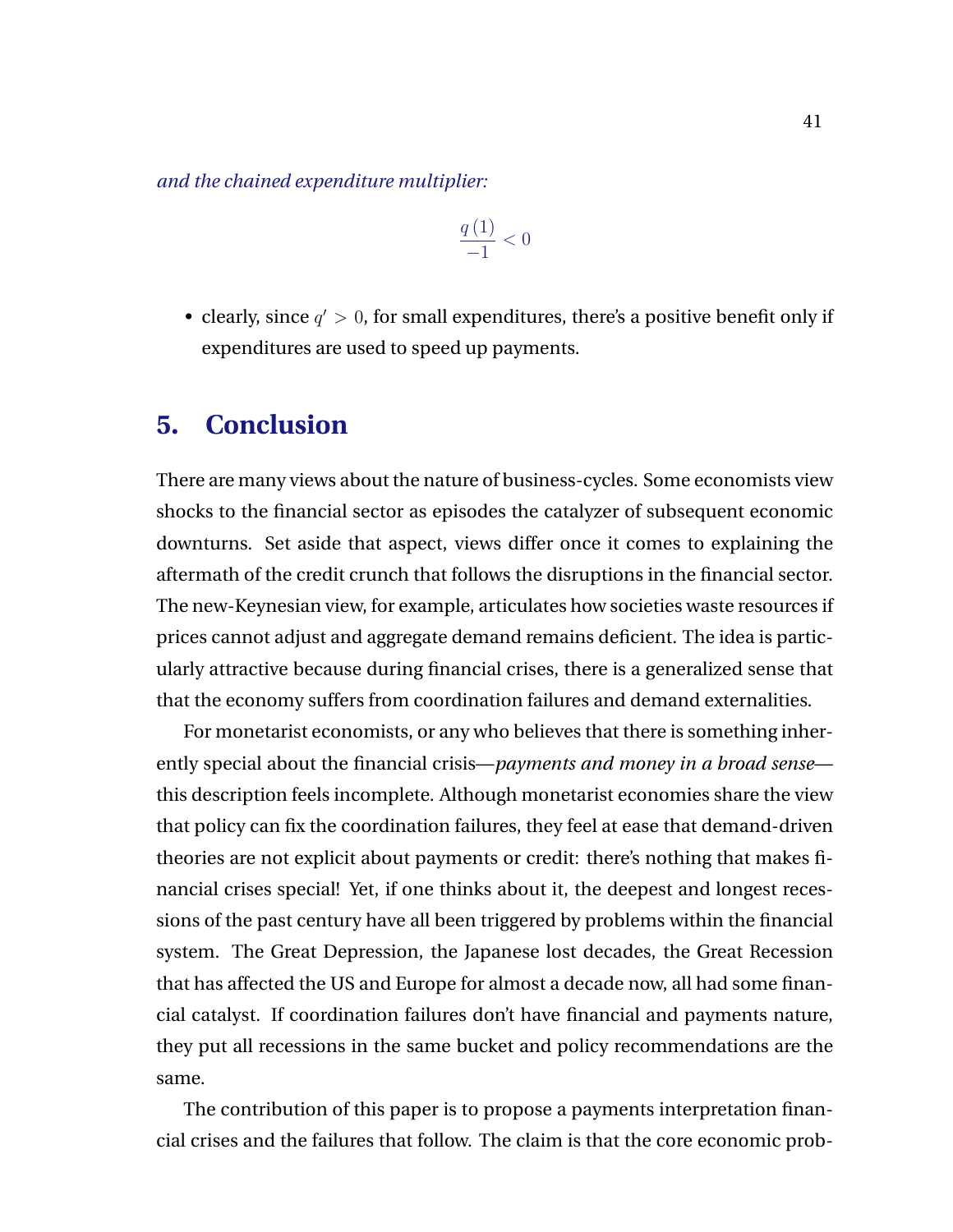lem in the aftermath of a crises is not price rigidity, but an inefficient distribution of liquid funds. This inefficient distribution causes a delay in payments and is a form of coordination failures. Whereas the policy recommendations have a similar flavor to those that emerge in environments with price rigidity, the paper shows that those directed to circumvent the liquidity problem are the most effective.

In building the theory, I made two important shortcuts. First, I assumed that all transactions in the economy are of the same size. Second, I assumed that transactions take time to be executed when they are not spot transactions. Developing a general version of A that can handle a richer sequence of transactions and their corresponding delays is important to take the model to the data. Nonetheless, I believe the lessons from this paper are robust to such departures.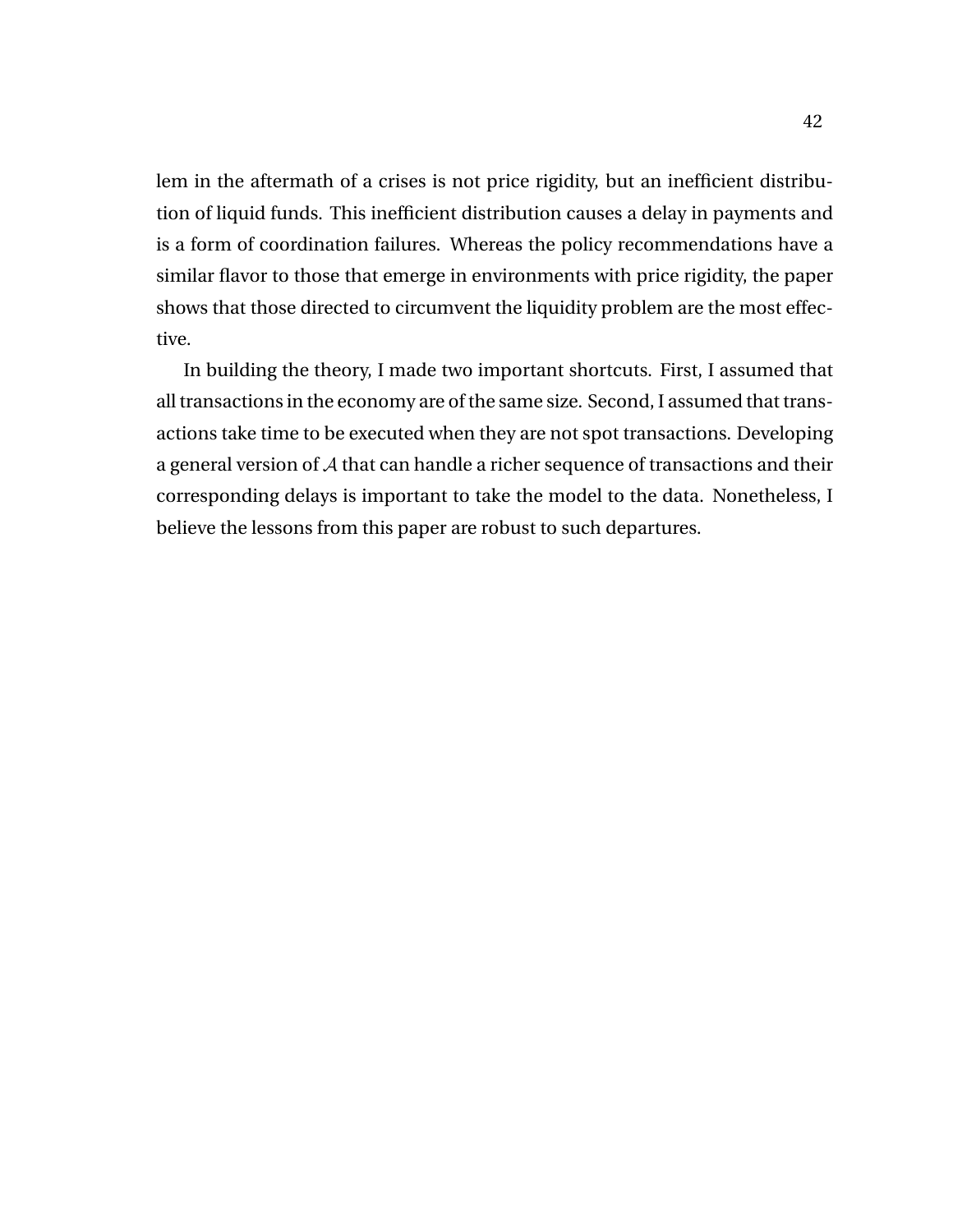### <span id="page-43-0"></span>**References**

- **Alvarez, Fernando and Gadi Barlevy**, "Mandatory disclosure and financial contagion," *Journal of Economic Theory*, 6 2021, *194*, 105237. [1](#page-5-0)
- **Bigio, Saki and Jennifer La'O**, "Distortions in Production Networks," *The Quarterly Journal of Economics*, 05 2020, *135* (4), 2187–2253. [1](#page-5-0)
- **Davila, Eduardo and Anton Korinek**, "Pecuniary externalities in economies with financial frictions," *The Review of Economic Studies*, 2018, *85* (1), 352–395. Publisher: Oxford University Press. [1](#page-6-0)
- **Diamond, Peter A.**, "Aggregate Demand Management in Search Equilibrium," *Journal of Political Economy*, 1982, *90*, 881–894. [1](#page-6-0)
- **Eggertsson, Gauti B. and Paul Krugman**, "Debt, Deleveraging, and the Liquidity Trap: A Fisher-Minsky-Koo Approach," *The Quarterly Journal of Economics*, July 2012, *127* (3), 1469–1513. eprint: https://academic.oup.com/qje/articlepdf/127/3/1469/30457060/qjs023.pdf. [1](#page-6-0)
- **Elliott, Matthew, Benjamin Golub, and Matthew O. Jackson**, "Financial Networks and Contagion," *American Economic Review*, 10 2014, *104*, 3115–53. [1](#page-5-0)
- **Freeman, Scott**, "The Payments System, Liquidity, and Rediscounting," *The American Economic Review*, 1996, *86* (5), 1126–1138. Publisher: American Economic Association. [1](#page-5-0)
- **Green, Edward J.**, "Money and Debt in the Structure of Payments," *Federal Reserve Bank of Minneapolis Quaterly Review*, 1999, *23*, 13–29. [1](#page-5-0)
- **and Ruilin Zhou**, "Dynamic Monetary Equilibrium in a Random Matching Economy," *Econometrica*, 2002, *70* (3), 929–969. [1](#page-5-0)
- **Greenwald, Bruce C. and Joseph E. Stiglitz**, "Externalities in economies with imperfect information and incomplete markets," *Quarterly Journal of Economics*, 1986, *101*, 229–264. [1](#page-6-0)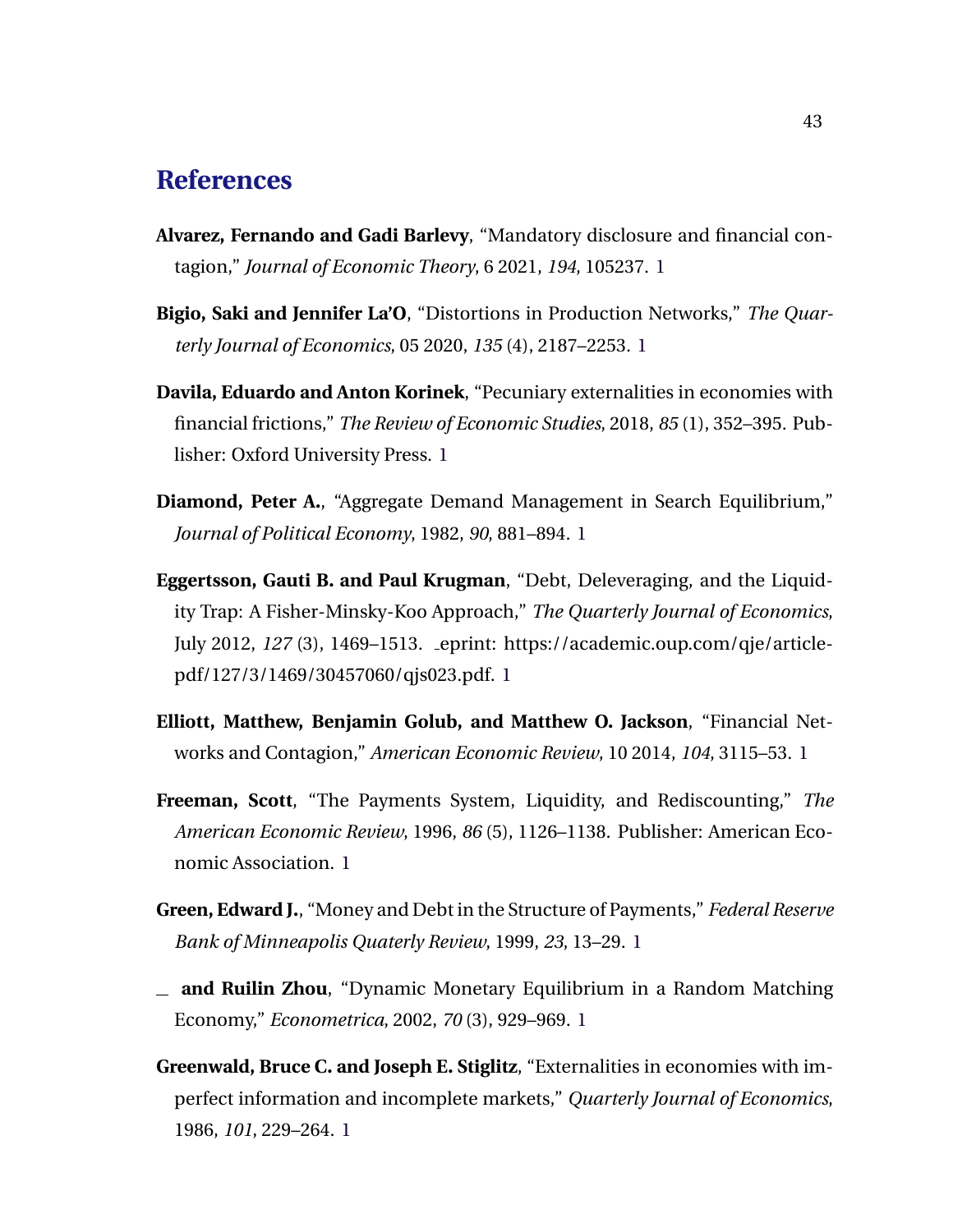- <span id="page-44-0"></span>**Guerrieri, Veronica and Guido Lorenzoni**, "Liquidity and Trading Dynamics," *Econometrica*, 2009, *77* (6), 1751–1790. [1](#page-5-0)
- **and** , "Credit Crises, Precautionary Savings, and the Liquidity Trap\*," *The Quarterly Journal of Economics*, 2017, *132* (3), 1427–1467. [1](#page-6-0)
- **, , Ludwig Straub, and IvA¡n Werning ˜** , "Macroeconomic Implications of COVID-19: Can Negative Supply Shocks Cause Demand Shortages?," Technical Report, National Bureau of Economic Research 2020. [1](#page-6-0)
- **Kalemli-Ozcan, Sebnem, Se-Jik Kim, Bent Sorensen, and Sevcan Yesiltas Hyun Song Shin**, "Financial Shocks in Production Chains," 2015.  $\mathcal{Q}$ working<sub>p</sub>aper, author = SebnemKalemli – Ozcan, Se – JikKim, BentSorensen, andSevcanY
- **Kiyotaki, Nobuhiro and John Moore**, "Credit Chains," 1997. Publisher: London School of Economics. [1](#page-5-0)
- **and Randall Wright**, "On Money as a Medium of Exchange," *Journal of Political Economy*, 1989, *97* (4), 927–954. Publisher: The University of Chicago Press. [1](#page-5-0)
- **Korinek, Anton and Alp Simsek**, "Liquidity Trap and Excessive Leverage," *American Economic Review*, March 2016, *106* (3), 699–738. [1](#page-6-0)
- **Lagos, Ricardo and Guillaume Rocheteau**, "Liquidity in Asset Markets with Search Frictions," *Econometrica*, 2009, *77*, 403–426. [1](#page-5-0)
- **and Randall Wright**, "Unified Framework for Monetary Theory and Policy Analysis," *Journal of Political Economy*, 2005, *113* (3), 463–484. [1](#page-5-0)
- **, Guillaume Rocheteau, and Pierre-Olivier Weill**, "Crises and Liquidity in OTC Markets," *Journal of Economic Theory*, 2011, *146*, 2169–2205. [1](#page-5-0)
- **La'O, Jennifer**, "A Traffic Jam Theory of Recessions," 2015. [1](#page-6-0)
- **Li, Yiting, Guillaume Rocheteau, and Pierre-Olivier Weill**, "Liquidity and the Threat of Fraudulent Assets," *Journal of Political Economy*, 2012, *120*, 815–846. [1](#page-5-0)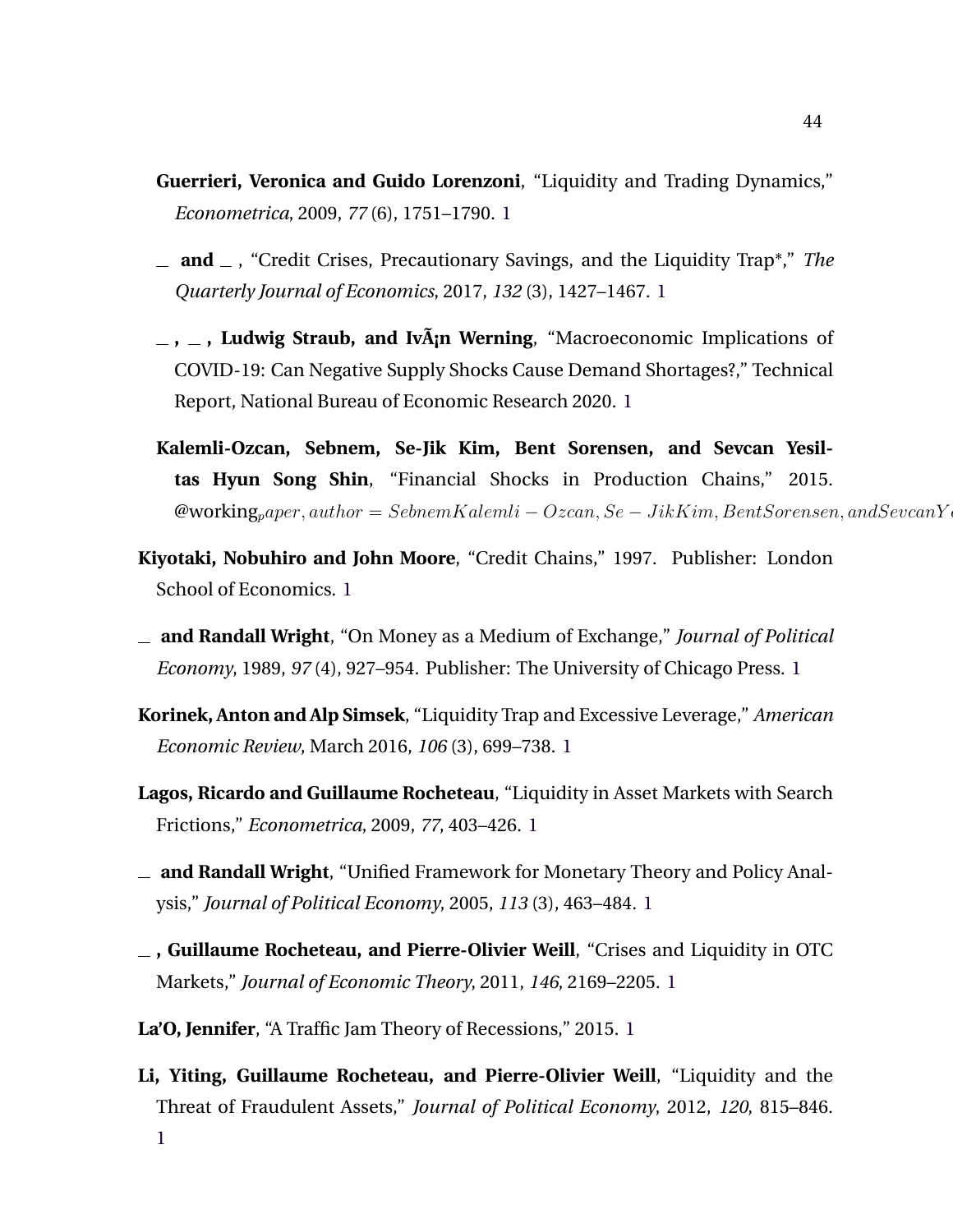- <span id="page-45-0"></span>**Lucas, Robert E. and Nancy L. Stokey**, "Money and Interest in a Cash-in-Advance Economy," *Econometrica*, 1987, *55* (3), 491–513. Publisher: The Econometric Society. [1](#page-5-0)
- **Nosal, Ed and Guillaume Rocheteau**, *Money, Payment, and Liquidity*, MIT Press, 2011. [1](#page-5-0)
- **Oberfield, Ezra**, "A Theory of InputaOutput Architecture," ˆ *Econometrica*, 3 2018, *86*, 559–589. [1](#page-5-0)
- **Rocheteau, Guillaume**, "Payment and Liquidity under Adverse Selection," *Journal of Monetary Economics*, 2011, *58* (191-205). [1](#page-5-0)
- **and Antonio Rodriguez-Lopez**, "Liquidity Provision, Interest Rates, and Unemployment," 2013. [1](#page-5-0)
- **, Randall Wright, and Cathy Zhang**, "Corporate Finance and Monetary Policy," *American Economic Review*, April 2018, *108* (4-5), 1147–86. [1](#page-5-0)
- **, Tsz-Nga Wong, and Pierre-Olivier Weill**, "Working through the Distribution: Money in the Short and Long Run," May 2016. [1](#page-5-0)
- **Shi, Shouyong**, "A Divisible Search Model of Fiat Money," *Econometrica*, 1997, *65*, 75–102. [1](#page-5-0)
- **Woodford, Michael**, "Effective Demand Failures and the Limits of Monetary Stabilization Policy," *forthcoming American Economic Review*, 2022. [1](#page-6-0)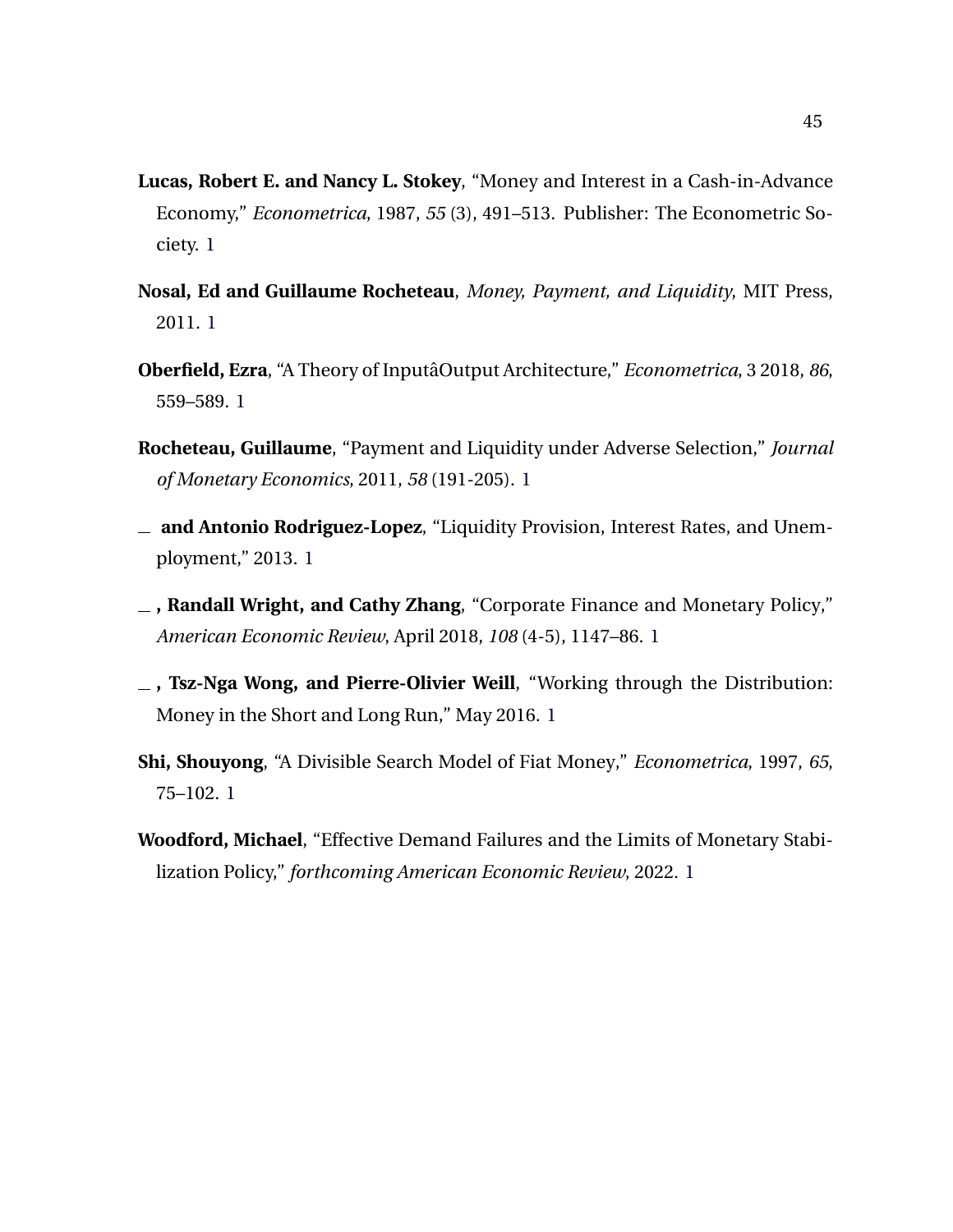# Online Appendix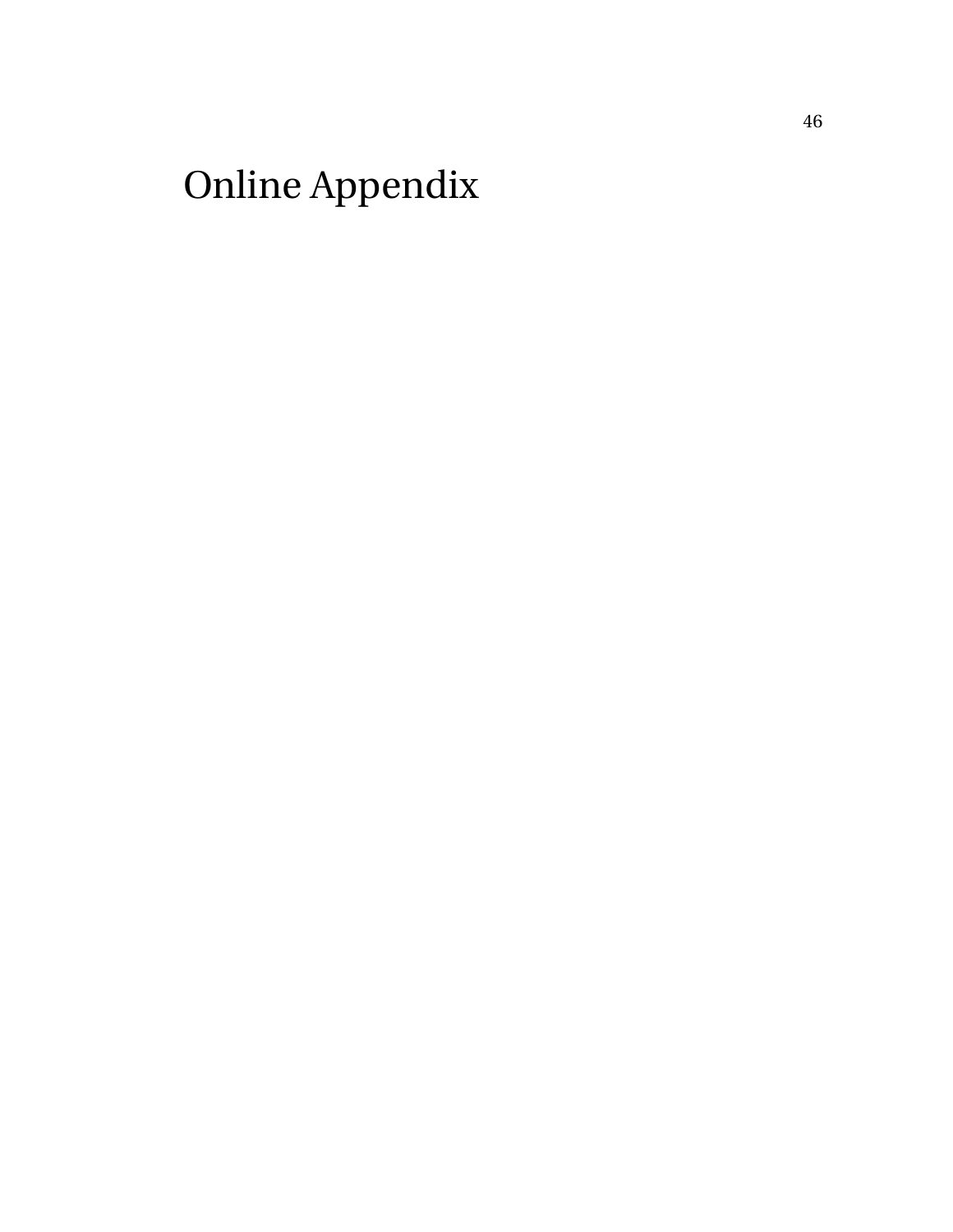# Appendix (Nor for publication)

# **A. Table of Contents**

# **Contents**

| 1            | <b>Introduction</b>                                                             | $\mathbf{1}$ |
|--------------|---------------------------------------------------------------------------------|--------------|
| $\mathbf{2}$ | <b>Payment-Chains and Productivity</b>                                          | 8            |
| 3            | <b>Payment-Chains in a Business-Cycle Model</b>                                 | 19           |
|              | 3.1                                                                             | 19           |
|              | 3.2                                                                             | 24           |
| 4            | <b>Ex-Post Policies</b>                                                         | 32           |
| 5            | <b>Conclusion</b>                                                               | 41           |
| A            | <b>Table of Contents</b>                                                        | 1            |
| B            | <b>Proofs of Section 2</b>                                                      | $\bf{2}$     |
|              | B.1                                                                             | 2            |
| C.           | <b>Proofs of Section 3</b>                                                      | 11           |
|              | C.1                                                                             | 11           |
|              | C.2                                                                             | 16           |
|              | C.3                                                                             | 17           |
|              | C.4                                                                             | 19           |
| D            | <b>Proofs of Section ??</b>                                                     | 19           |
|              | Proof of Proposition ?? (regarding the transition after a special credit<br>D.1 |              |
|              |                                                                                 | 20           |
| E            | <b>Proofs of Section 4</b>                                                      | 23           |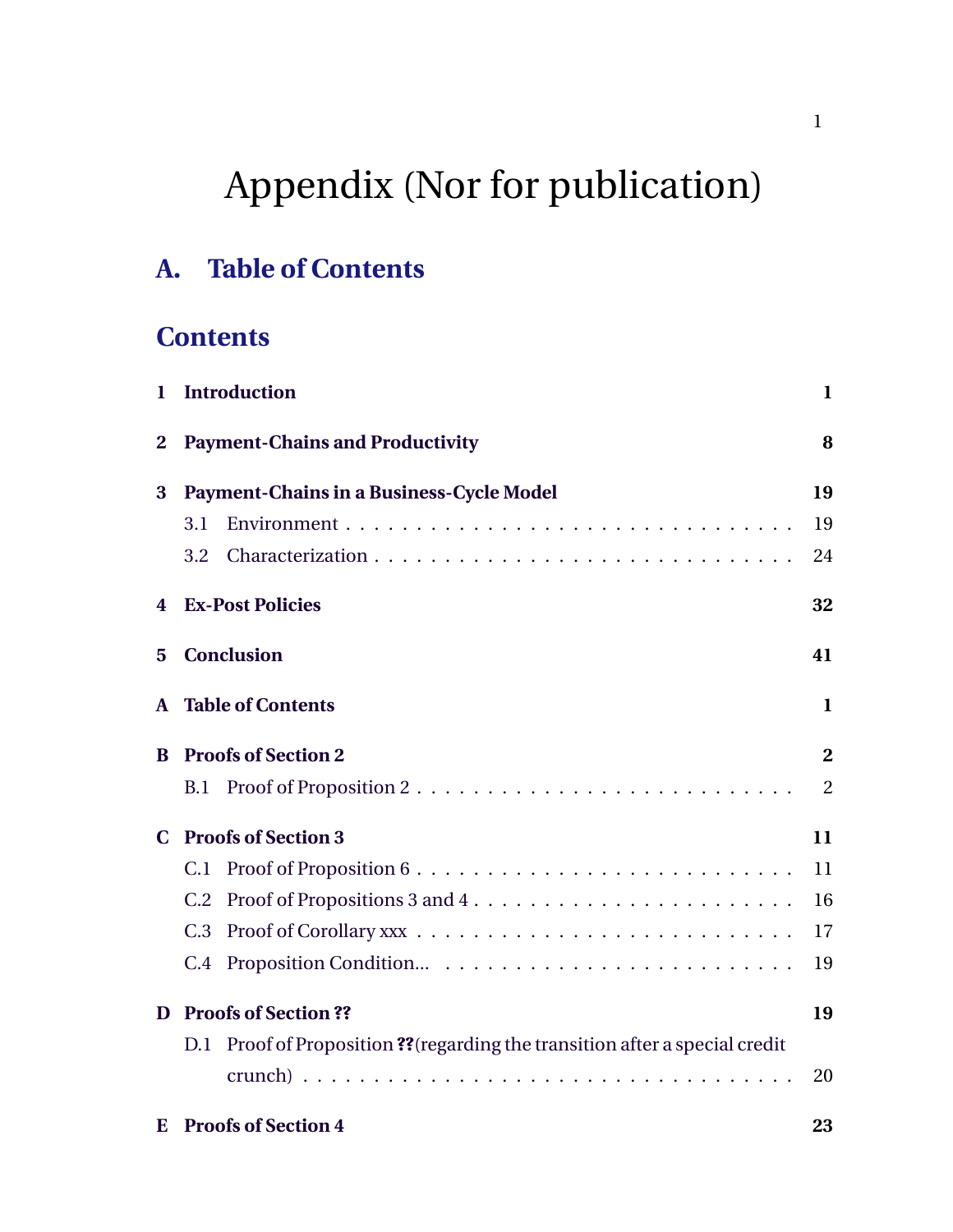## <span id="page-48-0"></span>**B. Proofs of Section [2](#page-8-0)**

### **B.1 Proof of Proposition [2](#page-16-0)**

**Part 1. Derivation of TFP.** I first derive the *expected* output generated by coupled expenditures in a given chain. We use this to find the expected output of a worker in a production relation. This will be equal to the expected value of the per-worker production in a *n*-length chain, taking expectation across *n*'s. Notice that in the following augmented  $n$ -length chain—augmented by the single worker in the  $n + 2$  position—

$$
\left\{S, \underbrace{x}_{1}, \underbrace{x}_{\delta}, \dots, \underbrace{x}_{\delta^{n-1}}, \underbrace{s}_{\delta^n}\right\}
$$

the production generated by workers in a production relation with  $n$  coupled shoppers is  $\sum_{m=1}^n \delta^m$  as we do not consider the first worker for being related to a single shopper. Hence, the per-worker production in a  $n$ -length chain is

$$
\bar{y}_n^x = \frac{1}{n} \sum_{m=1}^n \delta^m = \frac{\delta}{n} \left( \frac{1 - \delta^n}{1 - \delta} \right).
$$

Now, recall that a couple will necessarily fall in a chain with length  $n \geq 1$ . Hence, the distribution of lengths for couples is  $G(n; \mu)$  conditional on  $n \geq 1$  since the first draw is a couple with probability  $\mu$ . Thus, the distribution size of the payments chains among coupled expenditures is

$$
G^{x}\left(n;\mu\right) = \frac{\left(1-\mu\right)\mu^{n}}{\mu},
$$

where  $G<sup>x</sup>$  denotes the distribution of lengths for chains with couples—note that it integrates to 1 as  $n \to \infty$ .

Next, we turn to our goal of finding the expected output of a worker in a pro-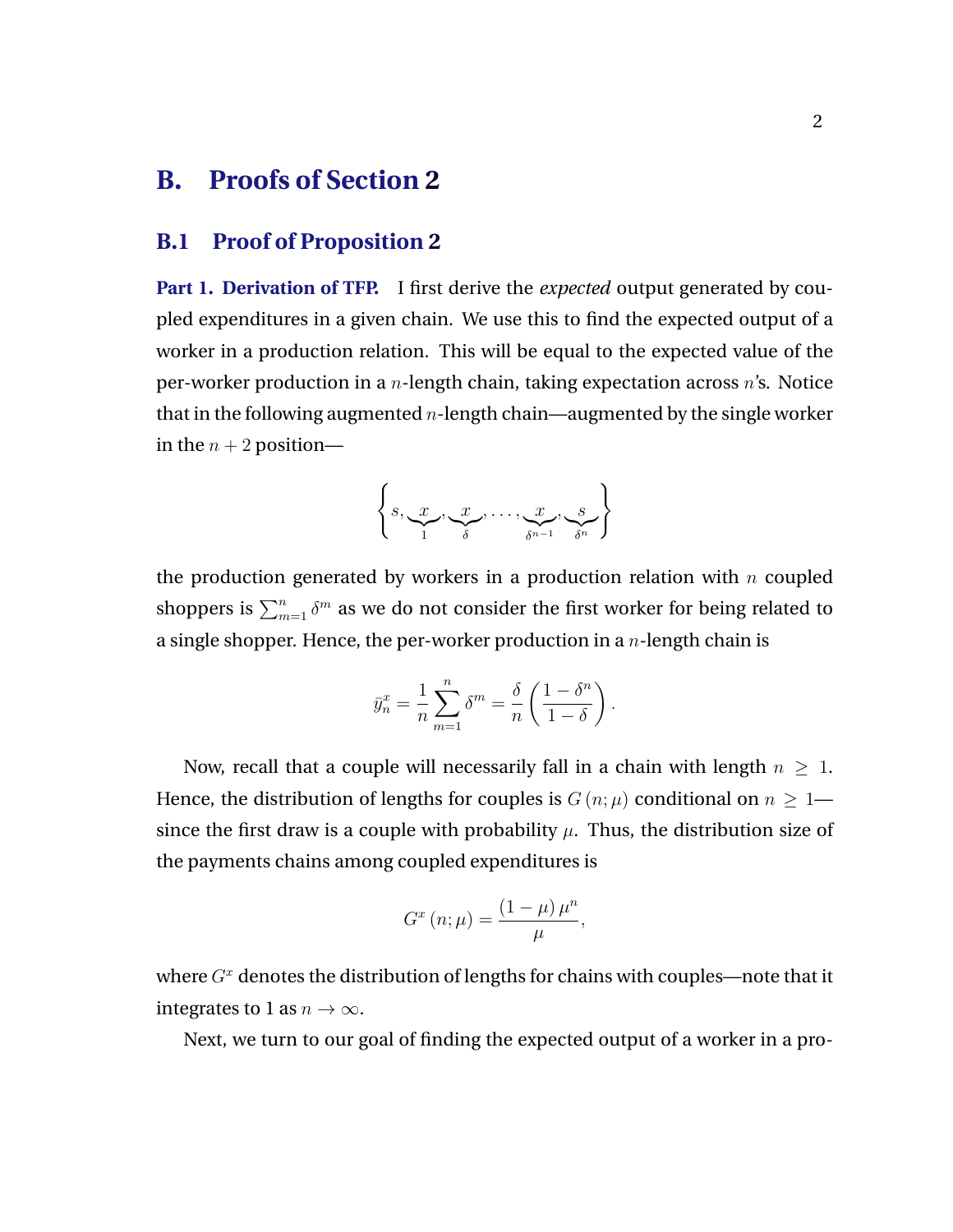duction relation with at least one coupled expenditures:

$$
\mathbb{E}\left[\bar{y}^x\right] = \sum_{n=1}^{\infty} \bar{y}_n^x G^x(n;\mu),
$$
  
= 
$$
\sum_{n=1}^{\infty} \frac{(1-\mu)\mu^n}{\mu} \cdot \frac{\delta}{n} \left(\frac{1-\delta^n}{1-\delta}\right),
$$
  
= 
$$
\frac{(1-\mu)}{\mu} \cdot \frac{\delta}{(1-\delta)} \cdot \sum_{n=1}^{\infty} \left(\frac{\mu^n}{n} - \frac{(\delta\mu)^n}{n}\right),
$$
  
= 
$$
\frac{(1-\mu)}{\mu} \cdot \frac{\delta}{(1-\delta)} \cdot \ln\left(\frac{1-\delta\mu}{1-\mu}\right),
$$

here the last equality comes from the fact that

$$
\sum_{n=1}^{\infty} a^{n-1} = \frac{1}{1-a} \leftrightarrow
$$

$$
\sum_{n=1}^{\infty} \frac{a^n}{n} = \ln\left(\frac{1}{1-a}\right)
$$

for  $|a| < 1$  because of the linearity of the derivative operator. We call  $A(\mu) =$  $\mathcal{Y}^{x}\left(\mu\right)=\mathbb{E}\left[\bar{y}^{x}\right]$  . Next, we derive expected output. The fraction of chains of length 1 is  $(1 - \mu)$ . Production in these chains is 1 unit of output. The fraction of workers in couples is  $\mu$ , and they produce on average  $\mathcal{Y}^x(\mu)$ . Thus, total output is:

$$
\mathcal{Y}(\mu) = (1 - \mu) + \mu \mathcal{Y}^{x}(\mu)
$$
  
=  $(1 - \mu) + \mu \frac{(1 - \mu)}{\mu} \frac{\delta}{1 - \delta} \ln \left( \frac{1 - \delta \mu}{1 - \mu} \right)$   
=  $(1 - \mu) \left( 1 + \frac{\delta}{1 - \delta} \ln \left( \frac{1 - \delta \mu}{1 - \mu} \right) \right).$ 

Next, we obtain the derivative and limits of  $\mathcal{Y}(\mu)$  ,  $\mathcal{Y}^x(\mu)$ .

**Part 2. Limits.** Limits as  $\mu \to 0$ . We first consider the limit of A

$$
\lim_{\mu \to 0} \mathcal{A}(\mu;\delta) = \frac{\delta}{(1-\delta)} \lim_{\mu \to 0} \left(\frac{1}{\mu} - 1\right) \cdot \ln\left(\frac{1-\delta\mu}{1-\mu}\right) = \lim_{\mu \to 0} \frac{\ln\left(\frac{1-\delta\mu}{1-\mu}\right)}{\mu}.
$$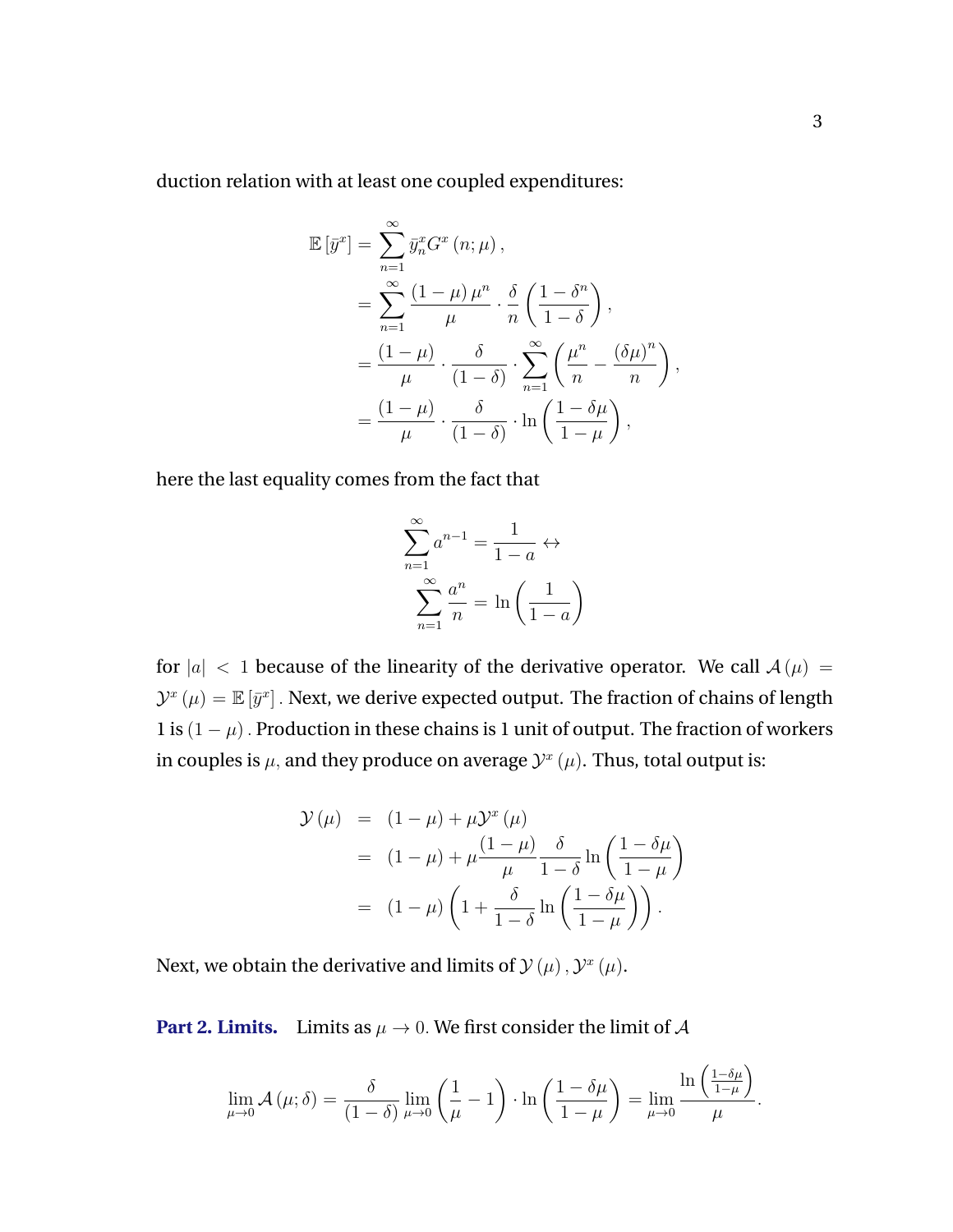The last term is the ratio of to variables that converge to zero.

Using L'Hospital's rule:

$$
\lim_{\mu \to 0} \frac{\ln \left( \frac{1-\delta \mu}{1-\mu} \right)}{\mu} = \frac{\delta}{(1-\delta)} \frac{\lim_{\mu \to 0} \left( \frac{1}{1-\mu} - \frac{\delta}{1-\delta \mu} \right)}{1} = \delta.
$$

where we used that:

$$
\frac{\partial \ln\left(\frac{1-\delta\mu}{1-\mu}\right)}{\partial \mu} = \frac{1-\mu}{1-\delta\mu}\left(\frac{1-\delta\mu}{1-\mu}\right)\left(\frac{1}{1-\mu}-\frac{\delta}{1-\delta\mu}\right) = \left(\frac{1}{1-\mu}-\frac{\delta}{1-\delta\mu}\right).
$$

Next, we consider the limit of  $\mathcal Y$ 

$$
\lim_{\mu \to 0} \mathcal{Y}(\mu; \delta) = \lim_{\mu \to 0} (1 - \mu) \lim_{\mu \to 0} \left( 1 + \frac{\delta}{1 - \delta} \ln \left( \frac{1 - \delta \mu}{1 - \mu} \right) \right) = 1.
$$

Limits as  $\mu \to 1$ . We first consider the limit of A

$$
\lim_{\mu \to 1} \mathcal{A}(\mu; \delta) = \frac{\delta}{(1 - \delta)} \lim_{\mu \to 1} \left( \frac{1}{\mu} - 1 \right) \lim_{\mu \to 1} \ln \left( \frac{1 - \delta \mu}{1 - \mu} \right).
$$

This is the product of a ratio that goes to 0 and a ratio that goes to infinity. Using L'Hospital's rule:

$$
\lim_{\mu \to 1} \mathcal{A}(\mu; \delta) = \frac{\lim_{\mu \to 1} \left( -\frac{1}{\mu^2} \right)}{\lim_{\mu \to 1} \left( \frac{1}{1 - \mu} - \frac{\delta}{1 - \delta \mu} \right)} = 0.
$$

Next, we consider the limit of  ${\mathcal{Y}}$ 

$$
\lim_{\mu \to 1} \mathcal{Y}(\mu) = \lim_{\mu \to 1} (1 - \mu) + \lim_{\mu \to 1} \mu \lim_{\mu \to 1} \mathcal{Y}^x(\mu) = 0.
$$

Limits as  $\delta \to 0$ . We first consider the limit of A :

$$
\lim_{\delta \to 0} \mathcal{A}(\mu; \delta) = \left(\frac{1}{\mu} - 1\right) \lim_{\delta \to 0} \frac{\delta}{(1 - \delta)} \cdot \lim_{\delta \to 0} \ln\left(\frac{1 - \delta\mu}{1 - \mu}\right) = 0.
$$

Next, we consider the limit of  ${\mathcal{Y}}$ 

$$
\lim_{\delta \to 0} \mathcal{Y}(\mu) = (1 - \mu) + \mu \lim_{\delta \to 0} \mathcal{Y}^x \mathcal{A}(\mu; \delta) = (1 - \mu).
$$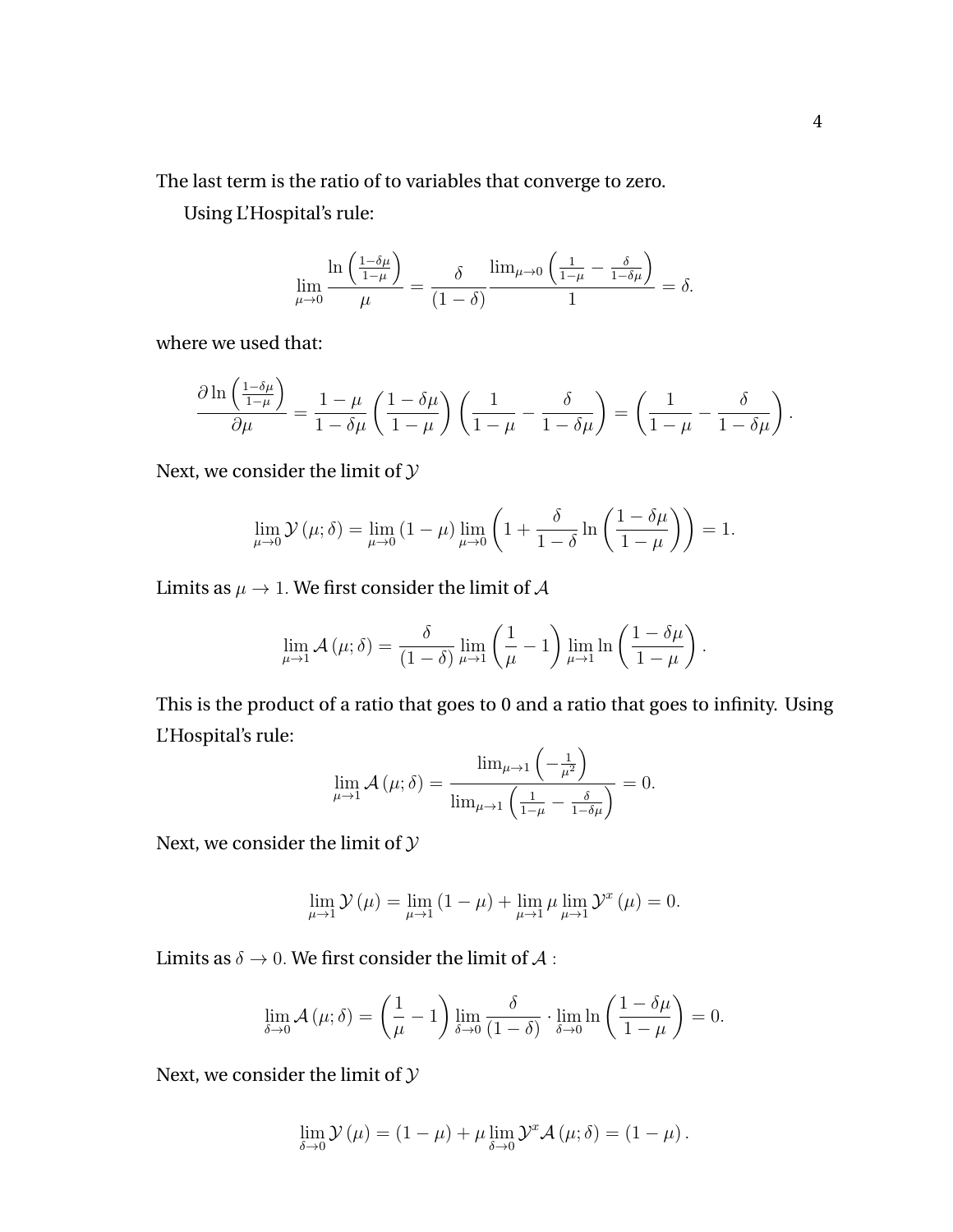Limits as  $\delta \rightarrow 1$ . We first consider the limit of A:

$$
\lim_{\delta \to 1} \mathcal{A}(\mu; \delta) = \left(\frac{1}{\mu} - 1\right) \lim_{\delta \to 1} \delta \cdot \lim_{\delta \to 1} \frac{1}{(1 - \delta)} \cdot \lim_{\delta \to 1} \ln\left(\frac{1 - \delta \mu}{1 - \mu}\right).
$$

This derivative is of the ratio of two numbers that goes to zero. Thus, we employ L'Hospital's rule again. We obtain:

$$
\lim_{\delta \to 1} \mathcal{A}(\mu; \delta) = \left(\frac{1}{\mu} - 1\right) \frac{\lim_{\delta \to 1} \frac{1 - \mu}{1 - \delta \mu} \left(\frac{-\mu}{1 - \mu}\right)}{-1} = \left(\frac{1 - \mu}{\mu}\right) \left(\frac{\mu}{1 - \mu}\right) = 1.
$$

Next, we consider the limit of  $\mathcal Y$ 

$$
\lim_{\delta \to 1} \mathcal{Y}(\mu) = (1 - \mu) + \mu \lim_{\delta \to 1} \mathcal{Y}^x \mathcal{A}(\mu; \delta) = 1.
$$

Thus, we have obtained all the limits of interest.

**Part 3. Monotonicity.** Next, we investigate the derivatives of  $A$  and  $Y$  and their concavity. Thus, we have that:

$$
\mathcal{A}(\mu;\delta) = \left(\frac{1}{\mu} - 1\right) \cdot \frac{\delta}{(1-\delta)} \cdot \ln\left(\frac{1-\delta\mu}{1-\mu}\right).
$$

Thus, we obtain:

$$
\mathcal{A}_{\mu} = \frac{\delta}{(1-\delta)} \left( \left( -\frac{1}{\mu^2} \right) \cdot \ln \left( \frac{1-\delta\mu}{1-\mu} \right) + \left( \frac{1}{\mu} - 1 \right) \left( \frac{-\delta}{1-\delta\mu} + \frac{1}{1-\mu} \right) \right).
$$

Factoring out  $-1/\mu^2$ , we obtain:

$$
\mathcal{A}_{\mu} = -\frac{\delta}{(1-\delta)} \frac{1}{\mu^2} \left( \ln \left( \frac{1-\delta\mu}{1-\mu} \right) - \mu (1-\mu) \left( \frac{-\delta}{1-\delta\mu} + \frac{1}{1-\mu} \right) \right)
$$
  
\n
$$
= -\frac{\delta}{(1-\delta)} \frac{1}{\mu^2} \left( \ln \left( \frac{1/\mu-\delta}{1/\mu-1} \right) - \mu \left( \frac{-\delta (1-\mu)}{1-\delta\mu} + 1 \right) \right)
$$
  
\n
$$
= -\frac{\delta}{(1-\delta)} \frac{1}{\mu^2} \left( \ln \left( \frac{1-\delta\mu}{1-\mu} \right) - \mu \left( \frac{1-\delta}{1-\delta\mu} \right) \right).
$$

To show that the function is indeed negative, we need to show that the term in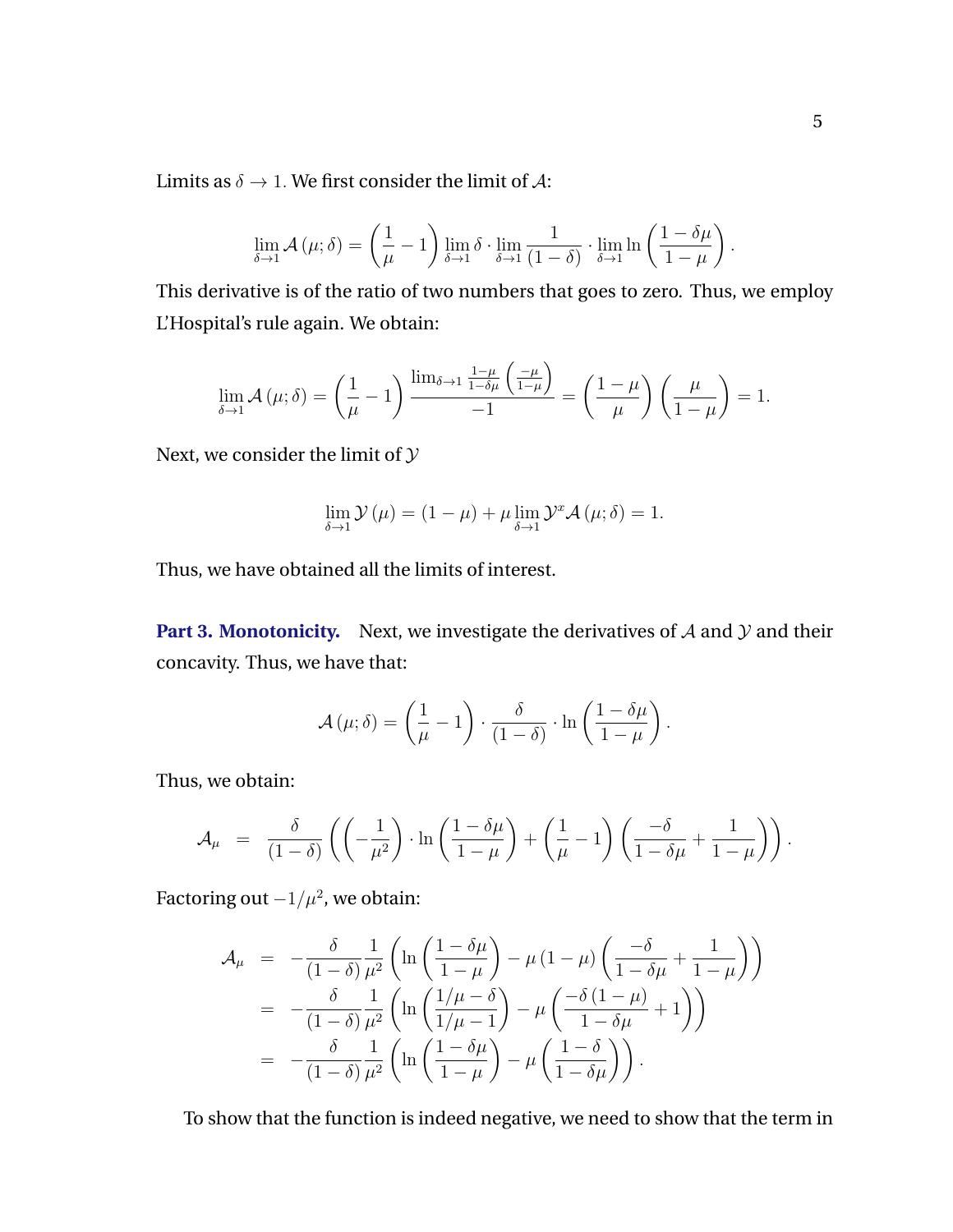the parenthesis is positive:

$$
\ln(1 - \delta\mu) - \left(\frac{\mu - \delta\mu}{1 - \delta\mu}\right) > \ln(1 - \mu).
$$

A concave function must satisfy:

$$
f(x) + f'(x) |y - x| > f(y).
$$

Let

 $x = \delta \mu$ 

and

Then define:

 $f (x) \equiv \ln (1 - x)$ .

Then, since  $x>y$  because  $\{\delta,\mu\}<1,$  we have that:

$$
|y - x| = (\mu - \delta \mu).
$$

Thus, by concavity of the natural logarithm we have:

$$
\ln(1 - \delta\mu) - \underbrace{\left(\frac{\mu - \delta\mu}{1 - \delta\mu}\right)}_{f'(x)|y - x|} > \ln(1 - \mu).
$$

which proves the desired inequality. Hence, we have showed that  $\mathcal{A}_\mu < 0.$ 

Therefore, we also obtain that:

$$
\mathcal{Y}_{\mu} = -1 + \mu \mathcal{A}_{\mu} = -\left(1 + \frac{\delta}{(1-\delta)} \frac{1}{\mu} \underbrace{\left(\ln\left(\frac{1-\delta \mu}{1-\mu}\right) - \mu \left(\frac{1-\delta}{1-\delta \mu}\right)\right)}_{>0}\right).
$$

$$
y=\mu.
$$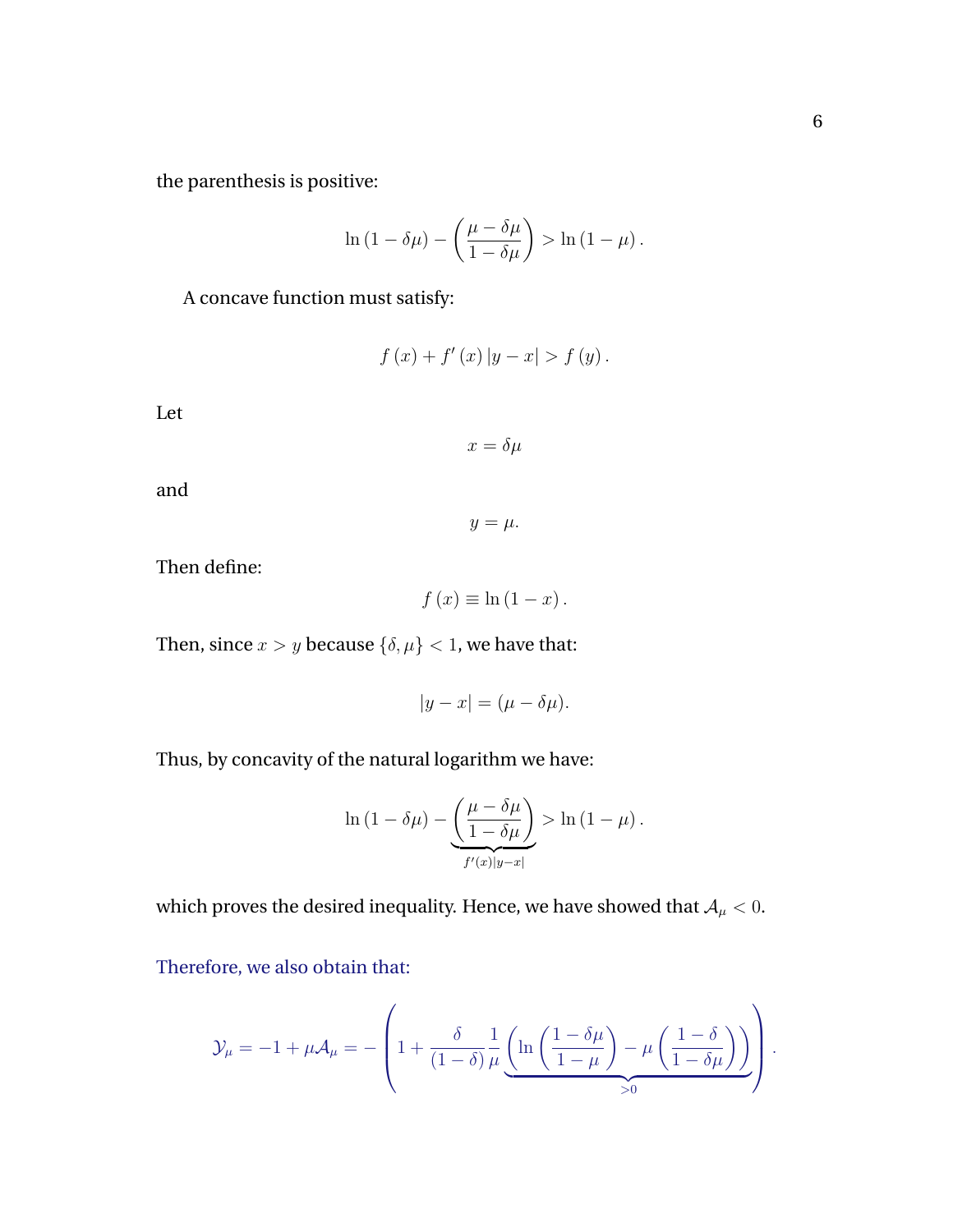Part 3. Concavity. Next we perform the convexity analysis. We have that:

$$
\mathcal{A}_{\mu\mu} = \frac{\delta}{(1-\delta)} \left[ 2\frac{1}{\mu^3} \left( \ln\left(\frac{1-\delta\mu}{1-\mu}\right) - \mu\left(\frac{1-\delta}{1-\delta\mu}\right) \right) - \frac{1}{\mu^2} \left( \frac{1}{1-\mu} - \frac{\delta}{1-\delta\mu} - \frac{1-\delta}{1-\delta\mu} - \mu\delta \frac{1-\delta}{(1-\delta\mu)^2} \right) \right]
$$

We second term in parenthesis becomes:

$$
\frac{1}{1-\mu} - \frac{\delta}{1-\delta\mu} - \frac{1-\delta}{1-\delta\mu} - \mu \delta \frac{1-\delta}{(1-\delta\mu)^2} = \left(\frac{1}{1-\mu} - \frac{(1-\delta\mu)-\delta\mu(1-\delta)}{(1-\delta\mu)^2}\right)
$$

$$
= \left(\frac{1}{1-\mu} - \frac{1-2\delta\mu+\mu\delta^2}{(1-\delta\mu)^2}\right)
$$

$$
= \left(\frac{1-2\delta\mu+(\delta\mu)^2 - (1-\mu)(1-\mu\delta^2)}{(1-\mu)(1-\delta\mu)^2}\right)
$$

$$
= \left(\frac{1-2\delta\mu+(\delta\mu)^2 - 1(1-\mu\delta^2) + \mu(1-\mu\delta^2)}{(1-\mu)(1-\delta\mu)^2}\right)
$$

$$
= \left(\mu \frac{\delta^2 - 2\delta + 1}{(1-\mu)(1-\delta\mu)^2}\right)
$$

$$
= \mu \frac{(\delta-1)^2}{(1-\mu)(1-\delta\mu)^2}.
$$

Thus, we have that:

$$
\mathcal{A}_{\mu\mu} = \frac{\delta}{(1-\delta)} \frac{1}{\mu^3} \left[ 2\ln\left(\frac{1-\delta\mu}{1-\mu}\right) - 2\mu\left(\frac{1-\delta}{1-\delta\mu}\right) - \frac{\mu^2(1-\delta)^2}{(1-\mu)(1-\delta\mu)^2} \right].
$$

Then, we add the second and third terms to obtain:

$$
-\mu\left(\frac{1-\delta}{1-\delta\mu}\right)\left(2+\frac{\mu^2(1-\delta)}{(1-\mu)(1-\delta\mu)}\right)=-\mu\left(\frac{1-\delta}{1-\delta\mu}\right)\left(\frac{2-\mu-3\delta\mu+2\delta\mu^2}{(1-\mu)(1-\delta\mu)}\right)
$$

As a result, the second derivative is:t:

$$
\mathcal{A}_{\mu\mu} = \frac{\delta}{(1-\delta)} \frac{1}{\mu^3} \left[ \ln \left( \left( \frac{1-\delta\mu}{1-\mu} \right)^2 \right) - \mu \left( \frac{1-\delta}{1-\delta\mu} \right) \left( \frac{2-\mu-3\delta\mu+2\delta\mu^2}{(1-\mu)(1-\delta\mu)} \right) \right].
$$

The function is strictely concave if:

$$
\ln\left(\frac{1-\delta\mu}{1-\mu}\right)^2-\mu\left(1-\delta\right)\frac{\left(2-\mu+\delta\mu\left(2\mu-3\right)\right)}{1-\mu}\left(\frac{1}{1-\delta\mu}\right)^2<0
$$

.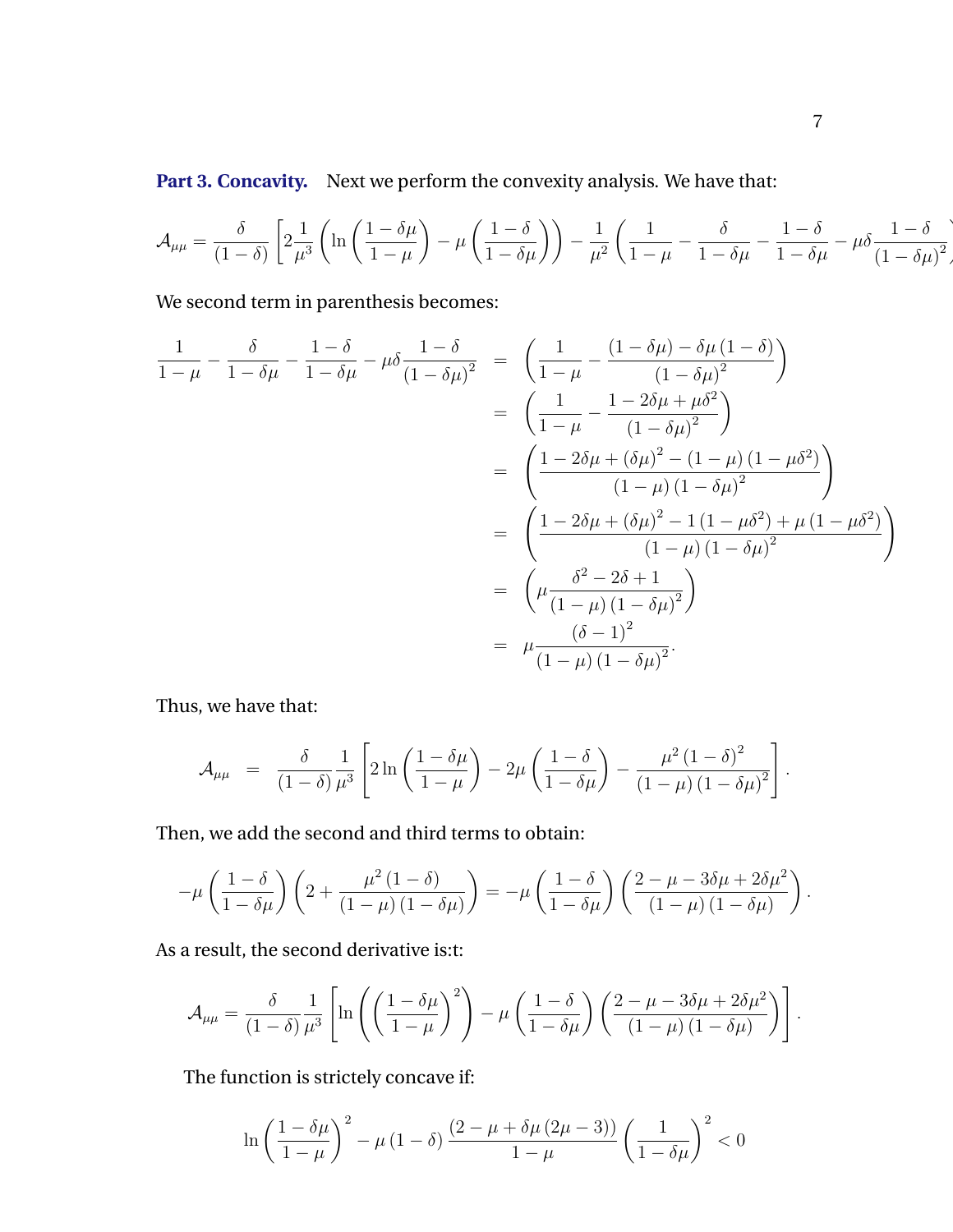<span id="page-54-0"></span>or

$$
-\ln(1-\mu)^2 < -\ln(1-\delta\mu)^2 + \left(\frac{1}{1-\delta\mu}\right)^2 \left(\frac{\mu(1-\delta)}{(1-\mu)}\left(2-\mu+2\delta\mu^2-3\delta\mu\right)\right)
$$
(15)

We observe that the function

$$
f(x) \equiv -\ln x
$$

is convex. Define

$$
x = (1 - \delta\mu)^2
$$

and

$$
y=(1-\mu)^2.
$$

We perform some operations:

$$
y - x = (1 - \mu)^2 - (1 - \delta\mu)^2
$$
  
=  $\mu^2 - 2\mu (1 - \delta) - (\delta\mu)^2$   
=  $\mu (\mu - 2 (1 - \delta) - \delta^2\mu)$   
=  $\mu (2 (1 - \delta) - \mu (1 - \delta^2))$   
=  $(1 - \delta) \mu (2 - \mu (1 + \delta)).$ 

Then:

$$
(1 - \delta) \mu (2 - \mu (1 + \delta)) = \frac{(1 - \delta) \mu}{(1 - \mu)} (2 (1 - \mu) - (1 - \mu) \mu (1 + \delta))
$$

$$
= \frac{(1 - \delta) \mu}{(1 - \mu)} \cdot (2 - 3\mu - \delta \mu + \mu^2 + \delta \mu^2)
$$

The term inside the parenthesis equals:

$$
(2 - 2\mu - (\mu + \mu \delta - \mu^2 (1 + \delta))) = 2 - 3\mu - \mu \delta + \mu^2 + \delta \mu^2
$$
  
=  $(2 - \mu - 3\mu \delta + 2\delta \mu^2) + \mu^2 + 2\mu + 2\mu \delta - 2\delta \mu^2$   
=  $(2 - \mu - 3\mu \delta + 2\delta \mu^2) + \nu$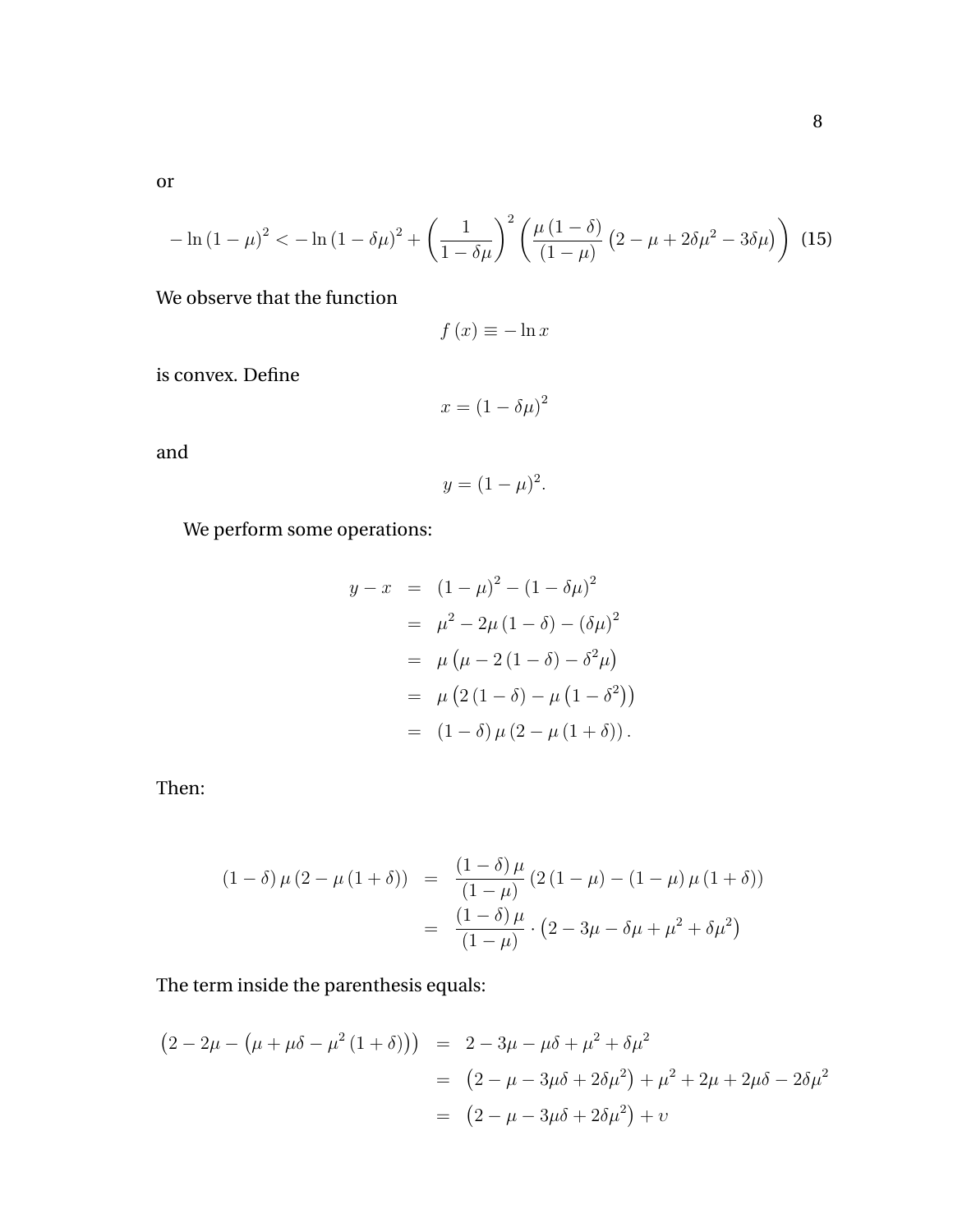where

$$
\upsilon = \mu^2 + 2\mu + 2\delta\mu \left(1 - \mu^2\right) > 0.
$$

Hence, we have that:

$$
y - x = \frac{(1 - \delta) \mu}{(1 - \mu)} \cdot (2 - 3\mu - \delta\mu + \mu^2 + \delta\mu^2 + \nu).
$$

By strict convexity of  $-\ln x$ , it must be the case that:

$$
f(y) > f(x) + f'(x) |y - x|.
$$

Since  $f'(x) = -1/x$  but  $x > y$ , we have that:

$$
f'(x) |y - x| = -\frac{1}{x} (y - x).
$$

Next, we replace the definitions and observe that:

$$
-\ln (1 - \mu)^2 < -\ln (1 - \delta \mu)^2 - \left(\frac{1}{1 - \delta \mu}\right)^2 (y - x)
$$
  
= 
$$
-\ln (1 - \delta \mu)^2 - \left(\frac{1}{1 - \delta \mu}\right)^2 \left(\frac{\mu (1 - \delta)}{(1 - \mu)} (2 - \mu + 2\delta \mu^2 - 3\delta \mu)\right)
$$
  
= 
$$
-\ln (1 - \delta \mu)^2 - \left(\frac{1}{1 - \delta \mu}\right)^2 \left(\frac{\mu (1 - \delta)}{(1 - \mu)} ((2 - \mu - 3\mu\delta + 2\delta \mu^2) + v)\right)
$$
  

$$
\leq -\ln (1 - \delta \mu)^2 - \left(\frac{1}{1 - \delta \mu}\right)^2 \left(\frac{\mu (1 - \delta)}{(1 - \mu)} ((2 - \mu - 3\mu\delta + 2\delta \mu^2))\right)
$$

where the last inequality follows from  $v > 0$ . Thus, we have shown that [\(15\)](#page-54-0) holds. Thus,  $\mathcal{A}_{\mu\mu}<0$  which guarantees the concavity of  $\mathcal{A}.$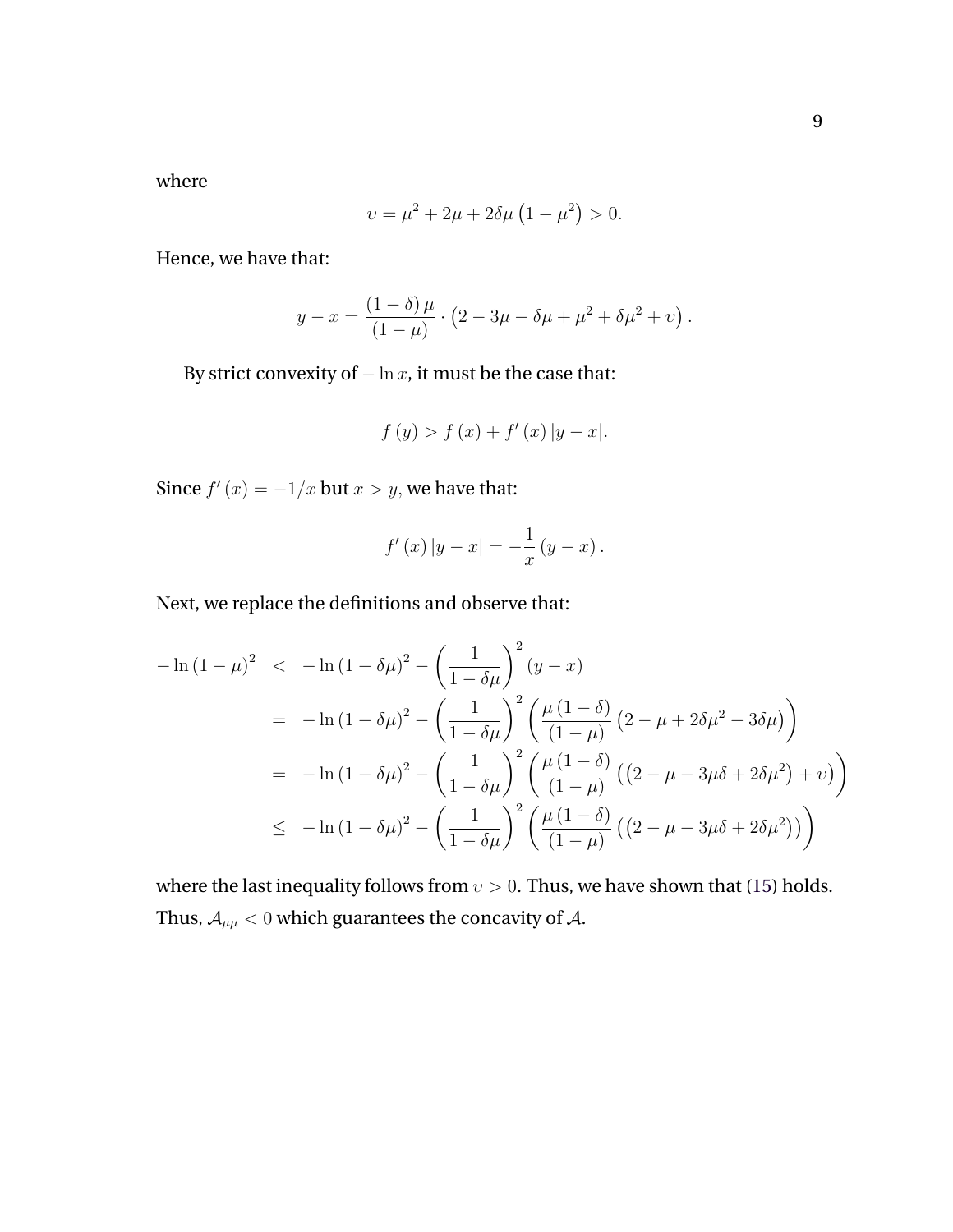Next, we verify the convexity of output:

$$
\mathcal{Y}_{\mu\mu} = \mathcal{A}_{\mu} + \mu \mathcal{A}_{\mu\mu}
$$
\n
$$
= -\frac{\delta}{(1-\delta)} \frac{1}{\mu^2} \left( \ln \left( \frac{1-\delta\mu}{1-\mu} \right) - \mu \left( \frac{1-\delta}{1-\delta\mu} \right) \right) + \frac{\delta}{(1-\delta)} \frac{2}{\mu^2} \mu \left( \ln \left( \frac{1-\delta\mu}{1-\mu} \right) - \mu \left( \frac{1-\delta}{1-\delta\mu} \right) \right)
$$
\n
$$
- \frac{\mu}{\mu^2} \left( \frac{1}{1-\mu} - \frac{\delta}{1-\delta\mu} - \frac{1-\delta}{1-\delta\mu} - \mu \delta \frac{1-\delta}{(1-\delta\mu)^2} \right)
$$
\n
$$
= \frac{\delta}{(1-\delta)} \frac{1}{\mu^2} \left( \ln \left( \frac{1-\delta\mu}{1-\mu} \right) - \mu \left( \frac{1-\delta}{1-\delta\mu} \right) \right) - \frac{\mu}{\mu^2} \left( \frac{1}{1-\mu} - \frac{\delta}{1-\delta\mu} - \frac{1-\delta}{1-\delta\mu} - \mu \delta \frac{1-\delta}{(1-\delta\mu)^2} \right)
$$
\n
$$
= \mu \left( \frac{\delta}{(1-\delta)} \frac{2}{\mu^3} \left( \ln \left( \frac{1-\delta\mu}{1-\mu} \right) - \mu \left( \frac{1-\delta}{1-\delta\mu} \right) \right) - \frac{\mu}{\mu^2} \left( \frac{1}{1-\mu} - \frac{\delta}{1-\delta\mu} - \frac{1-\delta}{1-\delta\mu} - \mu \delta \frac{1-\delta}{(1-\delta\mu)^2} \right)
$$
\n
$$
- \frac{\delta}{(1-\delta)} \frac{\mu}{\mu^3} \left( \ln \left( \frac{1-\delta\mu}{1-\mu} \right) - \mu \left( \frac{1-\delta}{1-\delta\mu} \right) \right)
$$
\n
$$
= \mathcal{A}_{\mu\mu} - \frac{\delta}{(1-\delta)} \frac{\mu}{\mu^3} \left( \ln \left( \frac{1-\delta\mu}{1-\mu} \right) - \mu \left( \frac{1-\delta}{1-\delta\mu} \right) \right)
$$
\n
$$
< 0.
$$

### **Part 5. Inverse productivity.**

Now, we study the inverse of productivity. Let

$$
q(\mu;\delta) = \mathcal{A}^{-1}(\mu;\delta).
$$

Clearly, the function has the limits:

$$
\lim_{\mu \to 0} q(\mu; \delta) = \delta^{-1} \text{ and } \lim_{\mu \to 1} q(\mu; \delta) = \infty \text{ and } \lim_{\delta \to 0} q(\mu; \delta) = \infty \text{ and } \lim_{\delta \to 1} q(\mu; \delta) = 1.
$$

We also have that:

$$
q_{\mu}=-\frac{\mathcal{A}_{\mu}}{\mathcal{A}^2}>0.
$$

We use the limit of the derivative of this function:

$$
q_{\mu}(\mu) = \frac{\frac{\delta}{(1-\delta)}\frac{1}{\mu^{2}}\left(\ln\left(\frac{1-\delta\mu}{1-\mu}\right) - \mu\left(\frac{1-\delta\mu}{1-\delta\mu}\right)\right)}{\left(\frac{(1-\mu)}{\mu}\cdot\frac{\delta}{(1-\delta)}\cdot\ln\left(\frac{1-\delta\mu}{1-\mu}\right)\right)^{2}}
$$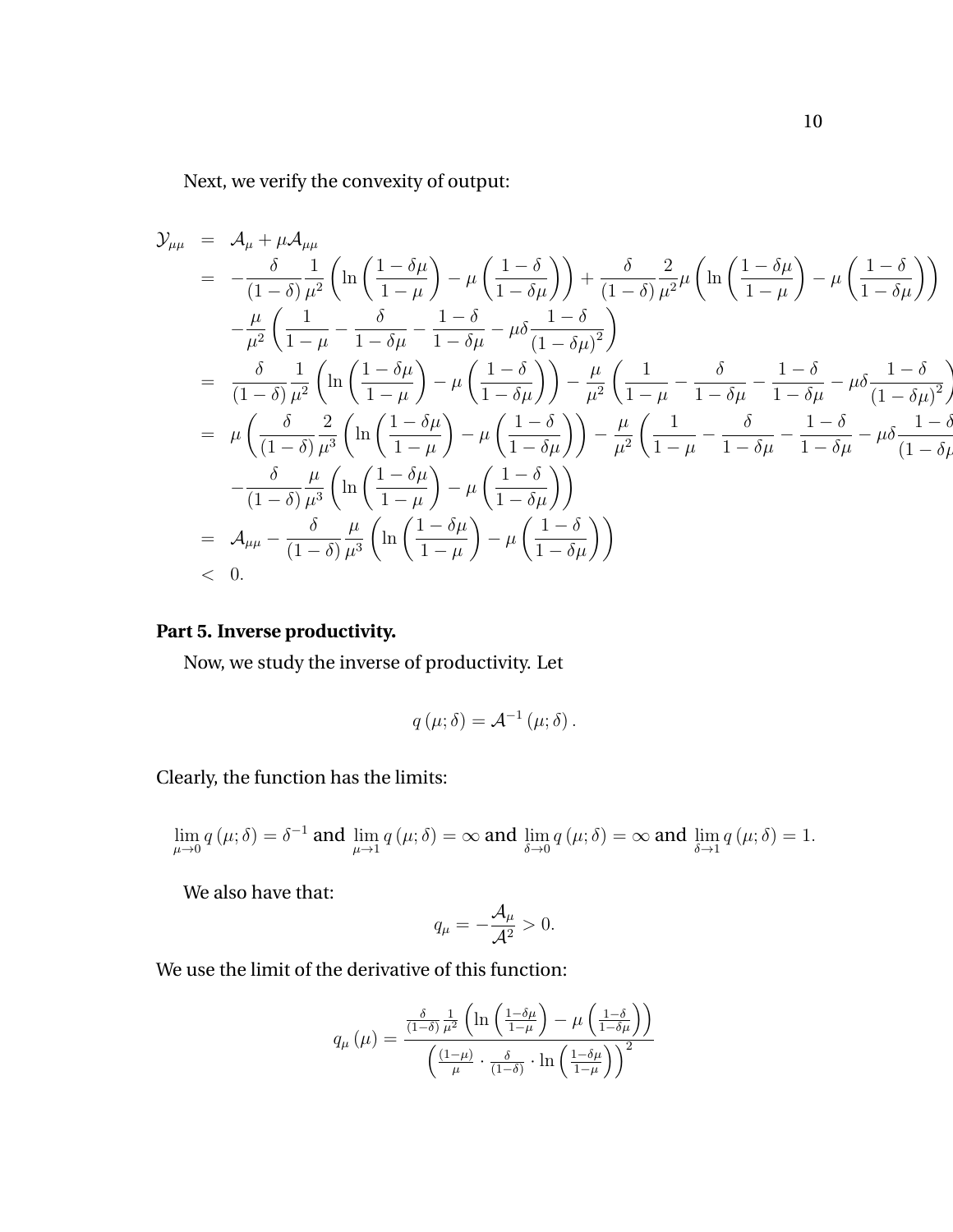<span id="page-57-0"></span>Next, we check the convexity of function:

$$
q_{\mu\mu}=-\frac{\mathcal{A}_{\mu\mu}}{\mathcal{A}^2}+\frac{\mathcal{A}_\mu}{\mathcal{A}^3}>0.
$$

Hence, the price is a concave function.

*Proof ends here*.

## **C. Proofs of Section [3](#page-19-0)**

### **C.1 Proof of Proposition [6](#page-28-0)**

A steady state with both spot and chained consumption at any period is not possible since  $\beta R = 1$  in any steady state. As a result, it is enough to proof that an all chained consumption steady state is not possible. Let's suppose that  $c_{ss}^w = X > 0$ for all periods is a steady state solution of the workers' problem. At steady state I assume that  $R_t = R$  for all  $t \geq 0$  so we have

$$
\max_{\{X_t, S_t, B_{t+1}\}_{t\geq 0}} \sum_{t\geq 0} \beta^t \log(c_t)
$$

$$
B_t + qX + \sum_{t=0}^{n} \sum_{t=0}^{t+1} \beta^t + 1
$$

First, let's calculate a debt level that sustains the path of consumtion  $\left\{(X,0)\right\}_{t\geq 0}.$ This is will make manipulations of the difference equation easy,

$$
B_{ss} + qX = \frac{B_{ss}}{R} + 1
$$

$$
B_{ss} = \frac{R(1-qX)}{(R-1)}
$$

This expression says that I can have a (positive) debt path (a constant one) as long as  $qX < 1$  and the debt interest repayment is financed with the capitalized period savings. This is natural, in steady state, my per period consumption expenditure has to be lower than my real wage income. Let's first treat the case of  $qX < 1$  and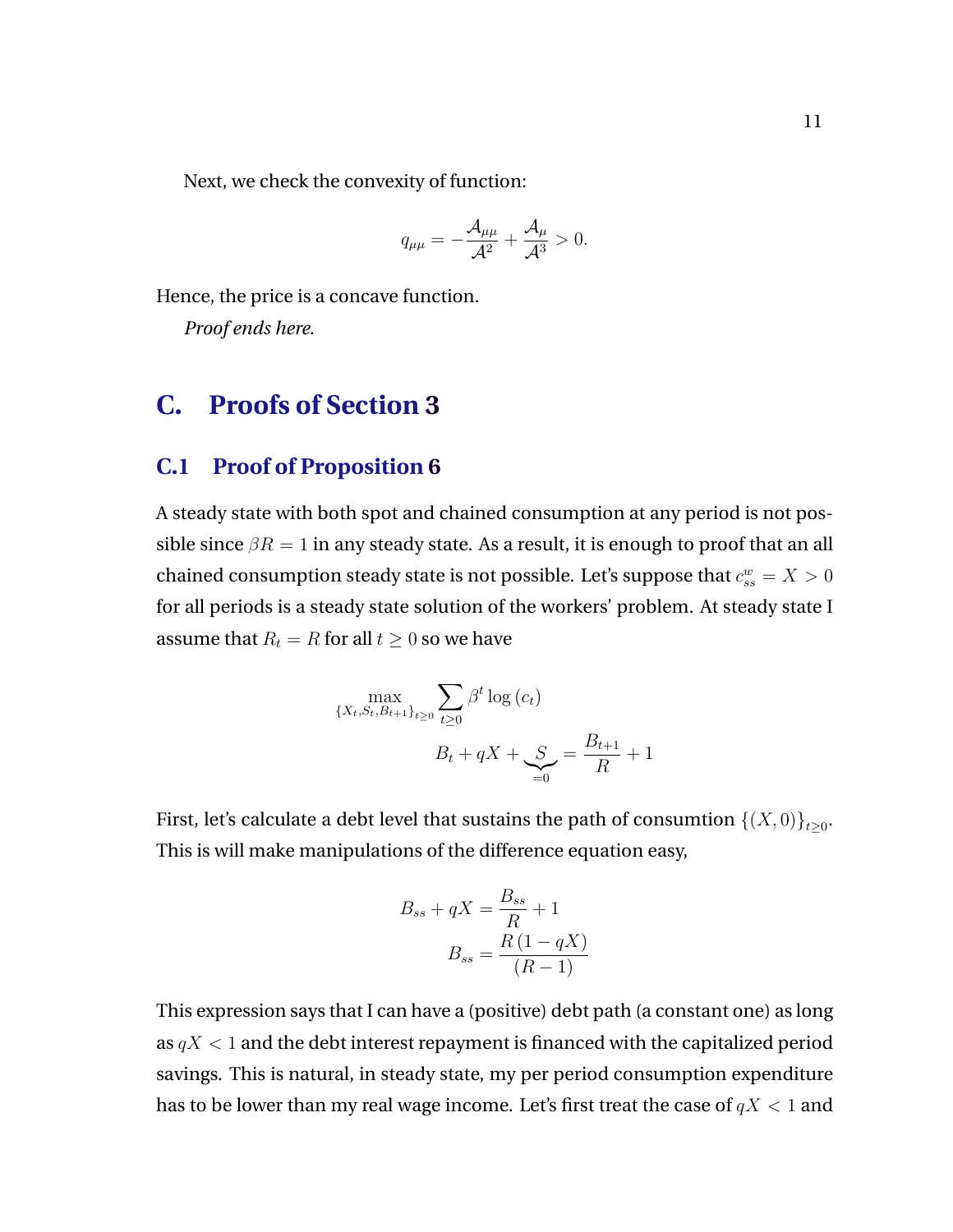compute the debt path with a backward recursion

$$
B_{t+1} = RB_t - R(1 - qX)
$$
  
\n
$$
B_{t+1} = R^{t+1}B_0 - (R^{t+1} - 1) R \frac{(1 - qX)}{R - 1}
$$
  
\n
$$
B_{t+1} - B_{ss} = R^{t+1} (B_0 - B_{ss})
$$

**Case 1.** If  $B_0 - B_{ss} > 0$  we have forever increasing debt and this exceeds the natural debt limit at some finite time which will make impossible to consume X at that period in the future.

**Case 2.** If  $B_0 - B_{ss} < 0$  then at some finite time  $B_{t+1} = 0$  (at  $R^{\tau+1} (B_0 - B_{ss}) =$  $-B_{ss}$  and this necessarily happens at  $\tau \geq 0$  because  $B_0 > 0$ ). However, we only need a  $\tau$  such that  $0 < B_{\tau+1} < \tilde{B}$  (the spot borrowing limit) and this also happens at finite time since  $B_0 > \tilde{B} > 0$ . It happens at  $\tau = [j] + 1$  where j is the time to close the intial gap and satisfies

$$
B_{t+1} - \tilde{B} = R^{j+1} (B_0 - B_{ss}) + B_{ss} - \tilde{B} = 0 \iff
$$
  

$$
\tilde{B} - B_{ss} = R^{j+1} (B_0 - B_{ss}).
$$

In this case, in finite time (without the need of a deviation), the worker no longer has  $(X, 0)$  as a solution because  $S > 0$  will eventually become available and optimal.

**Case 3.** If  $B_{ss} = B_0 > \tilde{B}$ , the worker never changes the debt level and consuming  $(X, 0)$  could be optimal. In this case, I cannot employ the argument above to show that this is not a steady state (because the feature before was that the debt level decreased due to the initial imbalance). However, we could use a deviation approach to show that there is an affordable and feasible plan, given prices  $\{R\}_{t\geq0}$ that achieves a higher lifetime utility. Suppose at time 0, the consumption is chosen  $X - \varepsilon/q$  (for a fixed  $\varepsilon > 0$ ) and later consumption is chosen X so we have the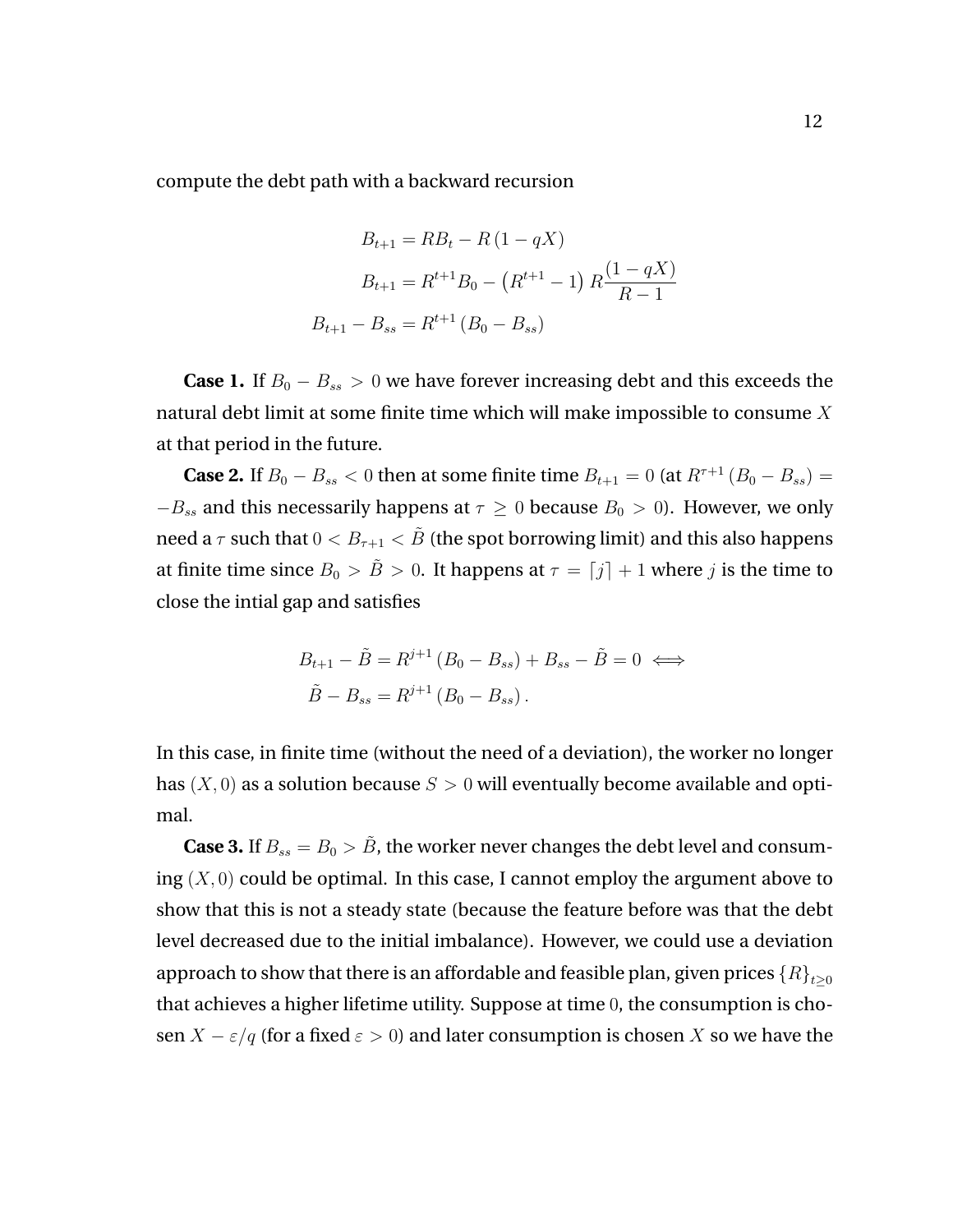following equations for the path of debt

$$
R + B_1 = RB_0 + RqX - R\varepsilon
$$
  

$$
R + B_{t+1} = RB_t + RqX, \quad \forall t \ge 1
$$

solving backwards we have

$$
B_{t+1} = R^{t+1}B_0 - (R^{t+1} - 1) B_{ss} - \varepsilon R^{t+1}
$$

$$
B_{t+1} - B_{ss} = -\varepsilon R^{t+1}
$$

$$
\tilde{B} - B_{t+1} = \varepsilon R^{t+1} - (B_{ss} - \tilde{B})
$$

and we observe that for finite time we can have  $B_{t+1}$  as low as we want. Suppose  $\tau$ is the some (need not be the first) time such that  $B_{\tau+1} < \tilde{B},$  The steady state plan has utility in periods 0 and  $\tau + 1$ 

$$
\log X + \beta^{\tau+1} \log X
$$

my deviation plan has utility in periods 0 and  $\tau + 1$ 

$$
\log\left(X - \frac{\varepsilon}{q}\right) + \beta^{\tau+1}\log\left(X + \varepsilon R^{\tau+1} - \left(B_{ss} - \tilde{B}\right)\right]
$$

so the change in utility from deviating is

$$
\left\{\log\left(X-\frac{\varepsilon}{q}\right)-\log X\right\}+\beta^{\tau+1}\left\{\log\left(X+\varepsilon R^{\tau+1}-\left(B_{ss}-\tilde{B}\right)\right]-\log X\right\}
$$

$$
\log\left(1-\frac{\varepsilon}{X}+\frac{\varepsilon}{X}\left(1-\frac{1}{q}\right)\right)+\beta^{\tau+1}\log\left[1+\frac{\varepsilon}{X}R^{\tau+1}-\frac{\left(B_{ss}-\tilde{B}\right)}{X}\right]
$$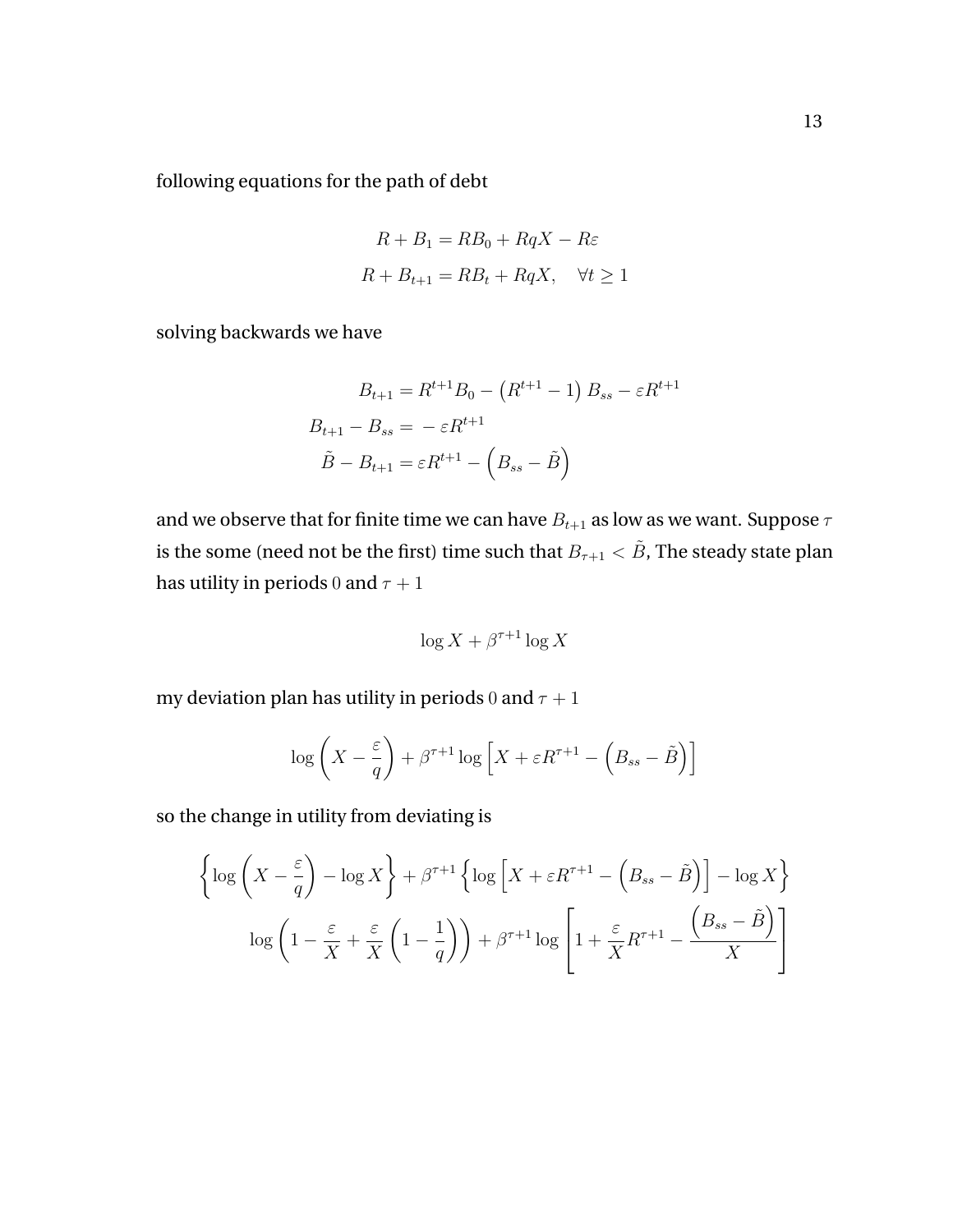and by the mean value theorem (since log is continuous)

$$
\log\left[1+\frac{\varepsilon}{X}R^{\tau+1}-\frac{\left(B_{ss}-\tilde{B}\right)}{X}\right] = \log\left[1+\frac{\varepsilon}{X}R^{\tau+1}\right]+\frac{1}{1+\frac{\varepsilon}{X}R^{\tau+1}-\omega_{1}\frac{\left(B_{ss}-\tilde{B}\right)}{X}}\left[-\frac{\left(B_{ss}-\tilde{B}\right)}{X}\right]
$$

$$
\log\left[1-\frac{\varepsilon}{X}+\frac{\varepsilon}{X}\left(1-\frac{1}{q}\right)\right] = \log\left[1-\frac{\varepsilon}{X}\right]+\frac{1}{1-\frac{\varepsilon}{X}+\omega_{2}\frac{\varepsilon}{X}\left(1-\frac{1}{q}\right)}\left[\frac{\varepsilon}{X}\left(1-\frac{1}{q}\right)\right]
$$

with  $\omega_1, \omega_2 \in (0, 1)$ ,  $\omega_1$  depends on  $\varepsilon R^{\tau+1}$  and  $\omega_2$  depends on  $\varepsilon$  only. Rearranging terms

$$
\left\{\log\left[1-\frac{\varepsilon}{X}\right]+\beta^{\tau+1}\log\left[1+\frac{\varepsilon}{X}R^{\tau+1}\right]\right\}
$$
  
+
$$
\left\{\underbrace{\frac{1}{1-\frac{\varepsilon}{X}+\omega_2\frac{\varepsilon}{X}\left(1-\frac{1}{q}\right)}\frac{\varepsilon}{X}\left(1-\frac{1}{q}\right)-\beta^{\tau+1}\frac{1}{1+\frac{\varepsilon}{X}R^{\tau+1}-\omega_1\frac{\left(B_{ss}-\tilde{B}\right)}{X}}\frac{\left(B_0-\tilde{B}\right)}{\omega_1\text{initial gap}}\right\}}_{\text{initial gap}}
$$

We know that the first term can be made arbitrarily small choosing  $\varepsilon$ . Let's work with the second term. For each  $\varepsilon > 0$  the "lower price benefit" term is fixed and the denominator of the slope of the "initial gap" is bounded below

$$
1 + \frac{\varepsilon}{X} R^{\tau+1} - \frac{\left(B_{ss} - \tilde{B}\right)}{X} < 1 + \frac{\varepsilon}{X} R^{\tau+1} - \omega_1 \frac{\left(B_{ss} - \tilde{B}\right)}{X}
$$

and since the LHS of this inequality can get arbitrarily large with some large  $\tau$ , the RHS too. Using this inequality I have

$$
\frac{1}{1 - \frac{\varepsilon}{X} + \omega_2 \frac{\varepsilon}{X} \left(1 - \frac{1}{q}\right)} \frac{\varepsilon}{X} \left(1 - \frac{1}{q}\right) - \beta^{\tau+1} \frac{1}{1 + \frac{\varepsilon}{X} R^{\tau+1} - \omega_1 \frac{(B_{ss} - \tilde{B})}{X}} \frac{\left(B_{ss} - \tilde{B}\right)}{X}
$$
  
> 
$$
\frac{1}{1 - \frac{\varepsilon}{X} + \omega_2 \frac{\varepsilon}{X} \left(1 - \frac{1}{q}\right)} \frac{\varepsilon}{X} \left(1 - \frac{1}{q}\right) - \beta^{\tau+1} \frac{1}{1 + \frac{\varepsilon}{X} R^{\tau+1} - \frac{(B_{ss} - \tilde{B})}{X}} \frac{\left(B_{ss} - \tilde{B}\right)}{X}
$$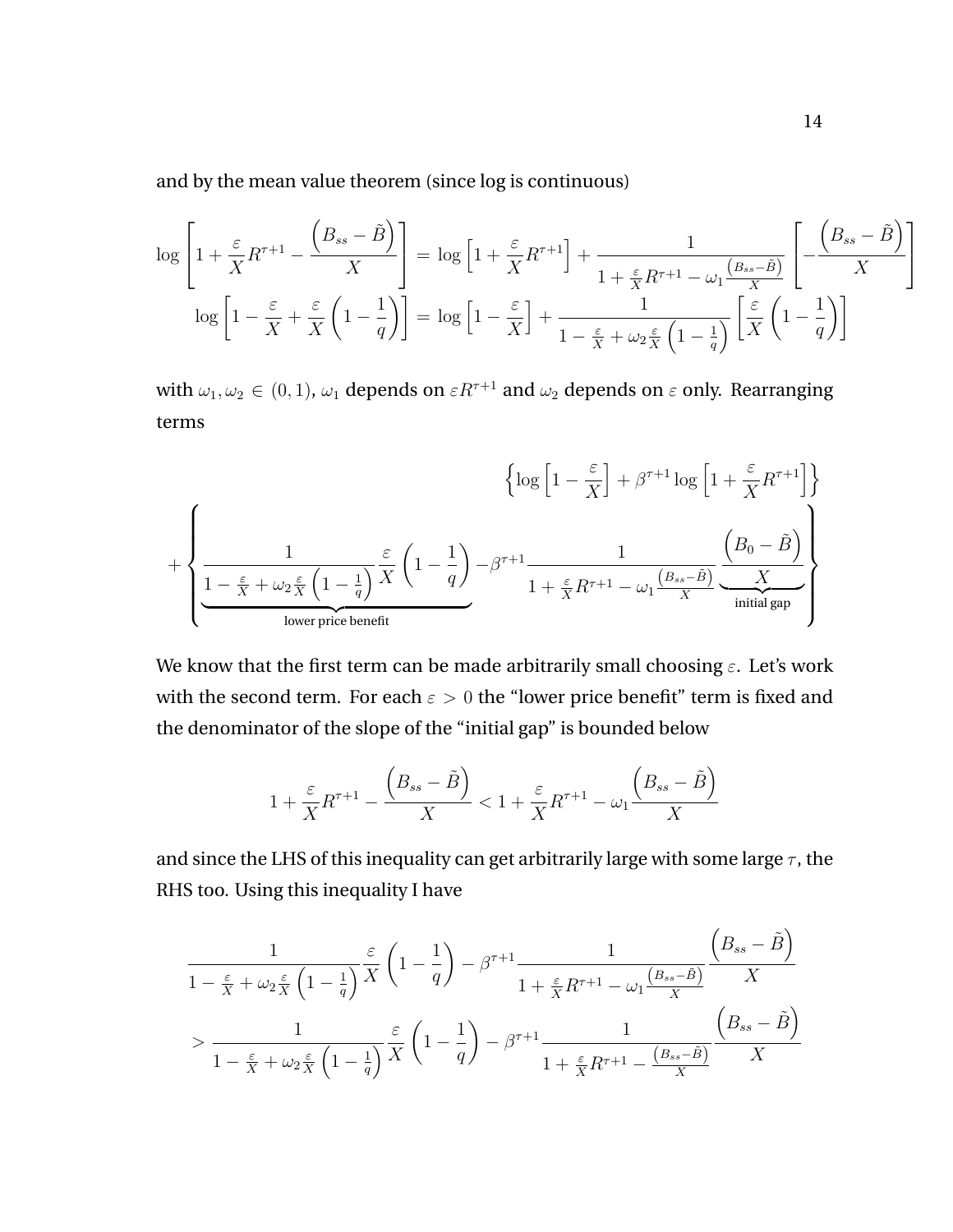where it is easy to see that (for any fixed  $\varepsilon$ ) the quantity

$$
\lim_{\tau+1} \beta^{\tau+1} \frac{1}{1 + \frac{\varepsilon}{X} R^{\tau+1} - \frac{(B_{ss} - \tilde{B})}{X}} = 0
$$

goes to zero. So given  $\varepsilon$  fixed, we can find  $k > 0$  (sufficiently small) and  $\tau$  depending on  $k$  satisfying

$$
\frac{1}{1 - \frac{\varepsilon}{X} + \omega_2 \frac{\varepsilon}{X} \left(1 - \frac{1}{q}\right)} \frac{\varepsilon}{X} \left(1 - \frac{1}{q}\right) - \beta^{\tau+1} \frac{1}{1 + \frac{\varepsilon}{X} R^{\tau+1} - \omega_1 \frac{(B_{ss} - \tilde{B})}{X}} \underbrace{\frac{\left(B_0 - \tilde{B}\right)}{X}}_{\text{initial gap}} >
$$
\n
$$
\frac{1}{1 - \frac{\varepsilon}{X} + \omega_2 \frac{\varepsilon}{X} \left(1 - \frac{1}{q}\right)} \frac{1}{X} \left(1 - \frac{1}{q}\right) - k > 0
$$
\n
$$
\frac{1}{A(\varepsilon) = \text{lower price benefit}}
$$

So for every  $\varepsilon > 0$  we can define k's positive but smaller than  $A(\varepsilon)$  such that  $A(\varepsilon) - k > 0$  and we can make this quantity as close as desired to  $A(\varepsilon)$  (choosing a smaller  $k > 0$ ). Now returning to the change of utility of the deviation, this expression can be made arbitrarily close to

$$
\left\{\log\left[1-\frac{\varepsilon}{X}\right]+\beta^{\tau+1}\log\left[1+\frac{\varepsilon}{X}R^{\tau+1}\right]\right\}+A\left(\varepsilon\right)
$$

As a consequence, it only remains to show that the above quantity is positive for small  $\varepsilon$  (fixing  $\tau$ ). Using a taylor expansion

$$
-\left(\frac{\varepsilon}{X}\right)^2 - \beta^{\tau+1} \left(\frac{\varepsilon}{X} R^{\tau+1}\right)^2 + \mathcal{O}\left(\|\varepsilon\|^3\right) + A\left(\varepsilon\right)
$$
  
> -\left(\frac{\varepsilon}{X}\right)^2 \left[1 + R^{\tau+1}\right] + \frac{1}{1 - \frac{\varepsilon}{X} + \omega\_2 \frac{\varepsilon}{X} \left(1 - \frac{1}{q}\right)} \frac{\varepsilon}{X} \left(1 - \frac{1}{q}\right)   
= a\varepsilon - b\varepsilon^2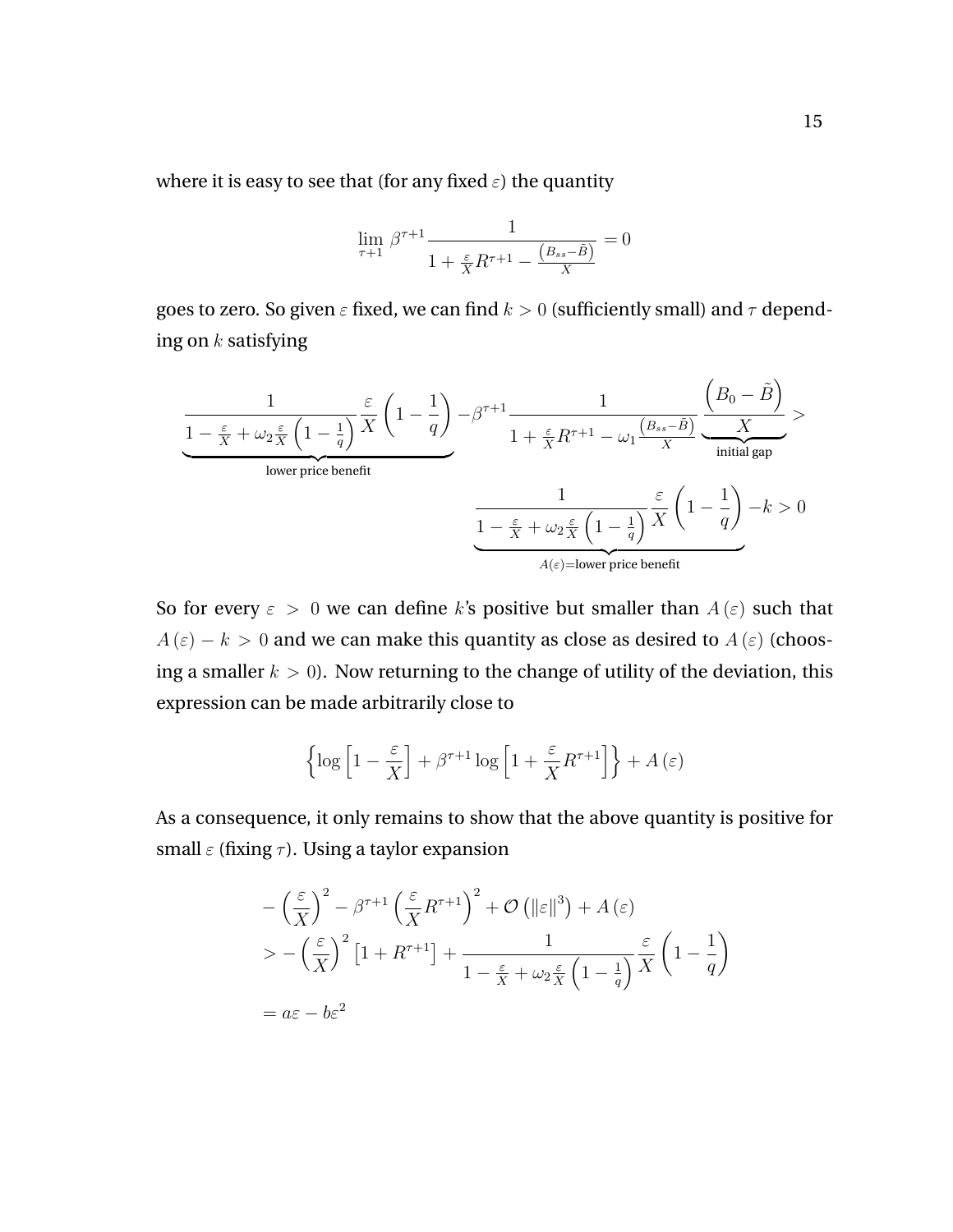<span id="page-62-0"></span>because the third derivative adjustment for  $log$  is positive<sup>15</sup> and where

$$
a = \frac{1}{1 - \frac{\varepsilon}{X} + \omega_2 \frac{\varepsilon}{X} \left(1 - \frac{1}{q}\right)} \frac{1}{X} \left(1 - \frac{1}{q}\right) > 0, \quad b = \left[1 + R^{\tau + 1}\right] \frac{1}{X^2} > 0
$$

Finally, we know that a linear function (with positive coefficient) is always greater than a square (with positive coefficient) for  $\varepsilon > 0$  small (because the square stays very close to zero for  $\varepsilon$  small). Namely,  $a\varepsilon-b\varepsilon^2>0$ . So the deviation was profitable, which finishes the proof of this case.

A special case happens when the initial gap is zero, i.e.  $B_{ss} = B_0 = \tilde{B}$ , but then we only need to wait one period after our deviation to increase spot consumption profitably. So a steady state solution with  $qX < 1$  and  $B_0 = B_{ss} = \tilde{B}$  is not possible.

**Case 4.** If  $qX = 1$  then  $B_{ss} = 0$  and only a zero initial level of debt is admissible. In this case, if  $\tilde{B} > 0$  then spot consumption is available and because (from euler equation)  $X > 0$ ,  $S > 0$  is incompatible with a steady state for the saver, we get a contradiction. So an all chained consumption steady state with  $qX = 1$  is not possible.

To seet that the economy is at steady state if and only if  $B_t \leq B^{\star} = \frac{1}{\beta}$  $\frac{1}{\beta}\left(\tilde{B}_{ss}-1\right)$  , we note that this is equivalent to  $1 - (1 - \beta) B_t \le \tilde{B} - B_t$  which is equivalent to being in steady state.

### **C.2 Proof of Propositions [3](#page-24-0) and [4](#page-25-0)**

#### **Proof.**

The proof of Proposition [3](#page-24-0) is immediate. The proof of Proposition [4](#page-25-0) requires more work. We begin with a perturbed version of Problem (xxx). Consider the following:

 $=$  max.

Thus, we arrive at the recursion.

$$
U'(c(B)) = \frac{\beta R_{t+1}}{(q-1)\mathbb{I}_{[c(B)>\Xi(\tilde{B},B)^{+}]}} + 1^{U'} \left( c \left( RB - h + c(B) + (q-1) \left( c(B) - \Xi\left(\tilde{B}, B\right)^{+} \right)^{+} \right) \right).
$$
  

$$
\frac{15\left(-\frac{\varepsilon}{X}\right)^{3} + \beta^{\tau+1} \left(\frac{\varepsilon}{X}R^{\tau+1}\right)^{3} \to \left(\frac{\varepsilon}{X}\right)^{3} \left[R^{2\tau+2} - 1\right] > 0}
$$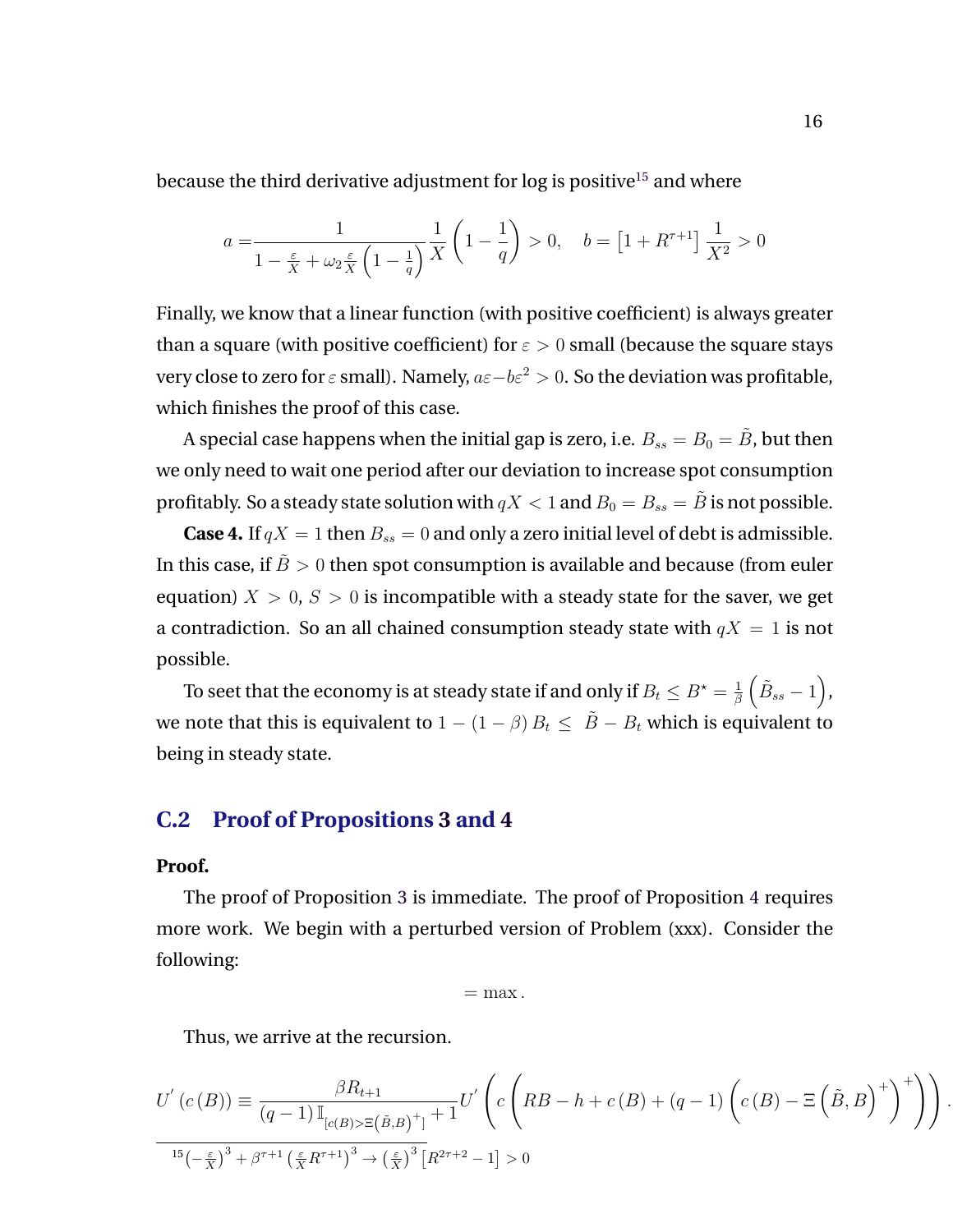<span id="page-63-0"></span>*Proof ends here*.

# **C.3 Proof of Corollary xxx**

### **Proof.**

Recall that

$$
c^r = (1 - \beta) B
$$

and the expenditures of workers is:

$$
s + qx = h - (1 - \beta) B.
$$

Since we know that

$$
s\leq \Xi\left(\tilde{B},B\right)^+
$$

we have that:

$$
s = \min \left\{ \Xi \left( \tilde{B}, B \right)^+, h - (1 - \beta) B \right\}
$$

$$
x = \frac{h - (1 - \beta) B - \min \left\{ \Xi \left( \tilde{B}, B \right)^+, h - (1 - \beta) B \right\}}{q}.
$$

Then,

$$
\mu = \frac{x}{c^r + s + x}
$$
\n
$$
= \frac{h - (1 - \beta)B - \min\left\{\Xi(\tilde{B}, B)^+, h - (1 - \beta)B\right\}}{q}
$$
\n
$$
= \frac{1}{1 + q \frac{(1 - \beta)B + \min\left\{\Xi(\tilde{B}, B)^+, h - (1 - \beta)B\right\}}{1 + \min\left\{\Xi(\tilde{B}, B)^+, h - (1 - \beta)B\right\}}}
$$
\n
$$
= \frac{1}{1 + q \frac{(1 - \beta)B + \min\left\{\Xi(\tilde{B}, B)^+, h - (1 - \beta)B\right\}}{1 + \min\left\{\Xi(\tilde{B}, B)^+, h - (1 - \beta)B\right\}}}
$$

With this we replace:

$$
\mu=\frac{1}{1+\frac{1}{\mathcal{A}(\mu)}\cdot\Gamma\left(B\right)},
$$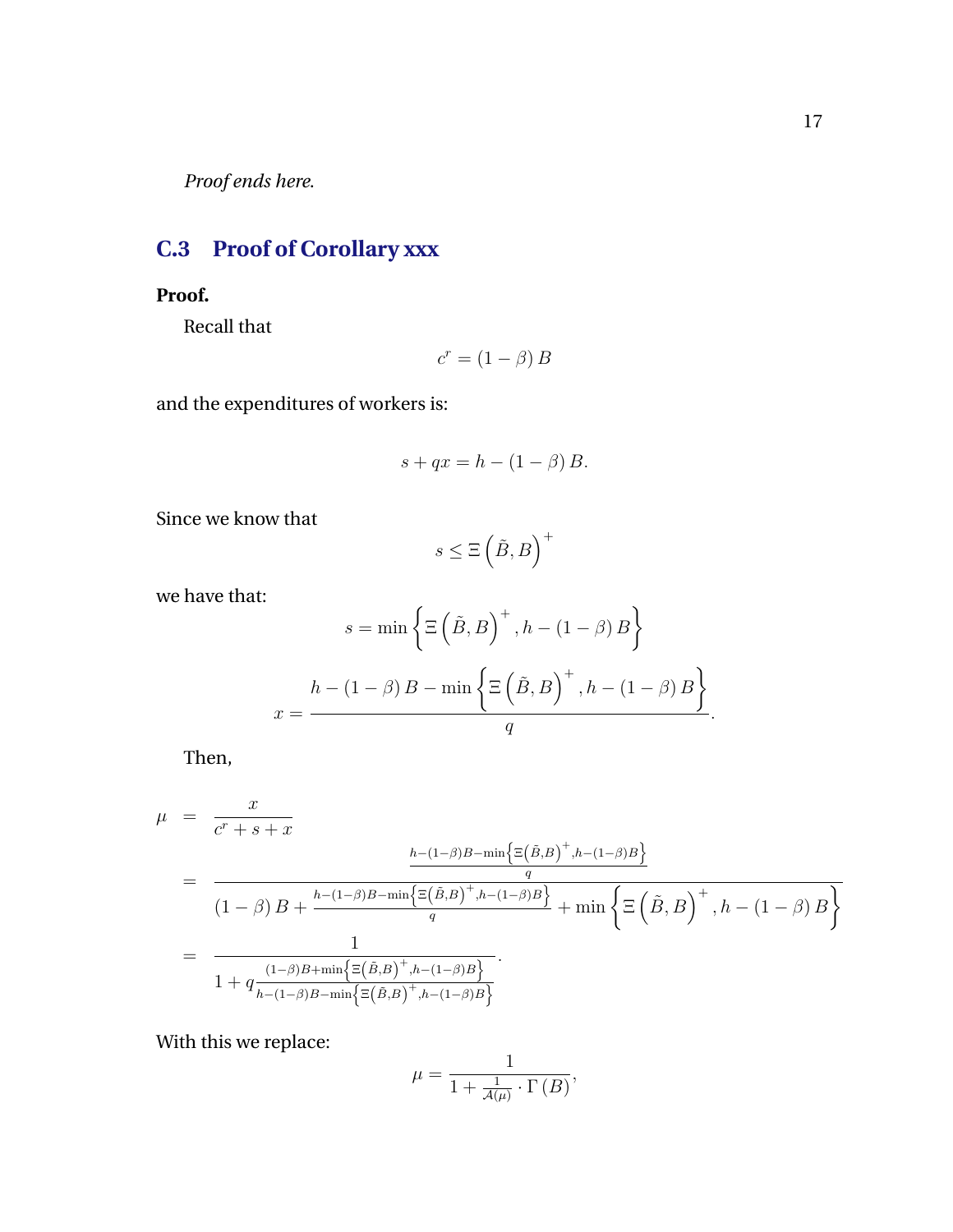where

$$
\Gamma(B) = \frac{(1-\beta)B + \min\left\{\Xi\left(\tilde{B},B\right)^+, h - (1-\beta)B\right\}}{h - \left((1-\beta)B + \min\left\{\Xi\left(\tilde{B},B\right)^+, h - (1-\beta)B\right\}\right)}.
$$

Then, using

$$
A(\mu) = \frac{(1-\mu)}{\mu} \frac{\delta}{1-\delta} \ln\left(\frac{1-\delta\mu}{1-\mu}\right)
$$

we obtain:

$$
1 - \mu = \frac{\mu}{\mathcal{A}(\mu)} \cdot \Gamma(B).
$$

• Could have solution if inverse is there. Cross-fingers!

We obtain a fixed point problem in  $\mu$ . We call this object  $\mu(B)$ . And  $q(B)$  =  $q(\mu(B))$ .

• It may also be possible to solve for  $q(B)$  or  $\mu(B)$ .

Next, we sum  $x$  and  $s$  in xxx to obtain:

$$
c(B) = \frac{h - (1 - \beta)B}{q(B)} + \left(1 - \frac{1}{q(B)}\right) \min\left\{\Xi\left(\tilde{B}, B\right)^+, h - (1 - \beta)B\right\}.
$$

Now in the modified euler equation:

$$
U^{'}(c(B)) = \frac{\beta R_{t+1}}{(q(\mu(B'))-1) \mathbb{I}_{[c(B)>\Xi(\tilde{B},B)^{+}]}} U^{'}(c(B')).
$$

Since we know  $B' = \beta R_{t+1}B$  we obtain:

$$
U^{'}(c(B)) = \frac{\beta R_{t+1}}{(q(\mu(\beta R_{t+1}B)) - 1) \mathbb{I}_{[c(B) > \Xi(\tilde{B},B)^{+}] + 1}} U^{'}(c(\beta R_{t+1}B)).
$$

With this, we have one equation in one unknown, R.

- May be really simple for log
- The condition may hold everywhere, independent of  $t$ .

*Proof ends here*.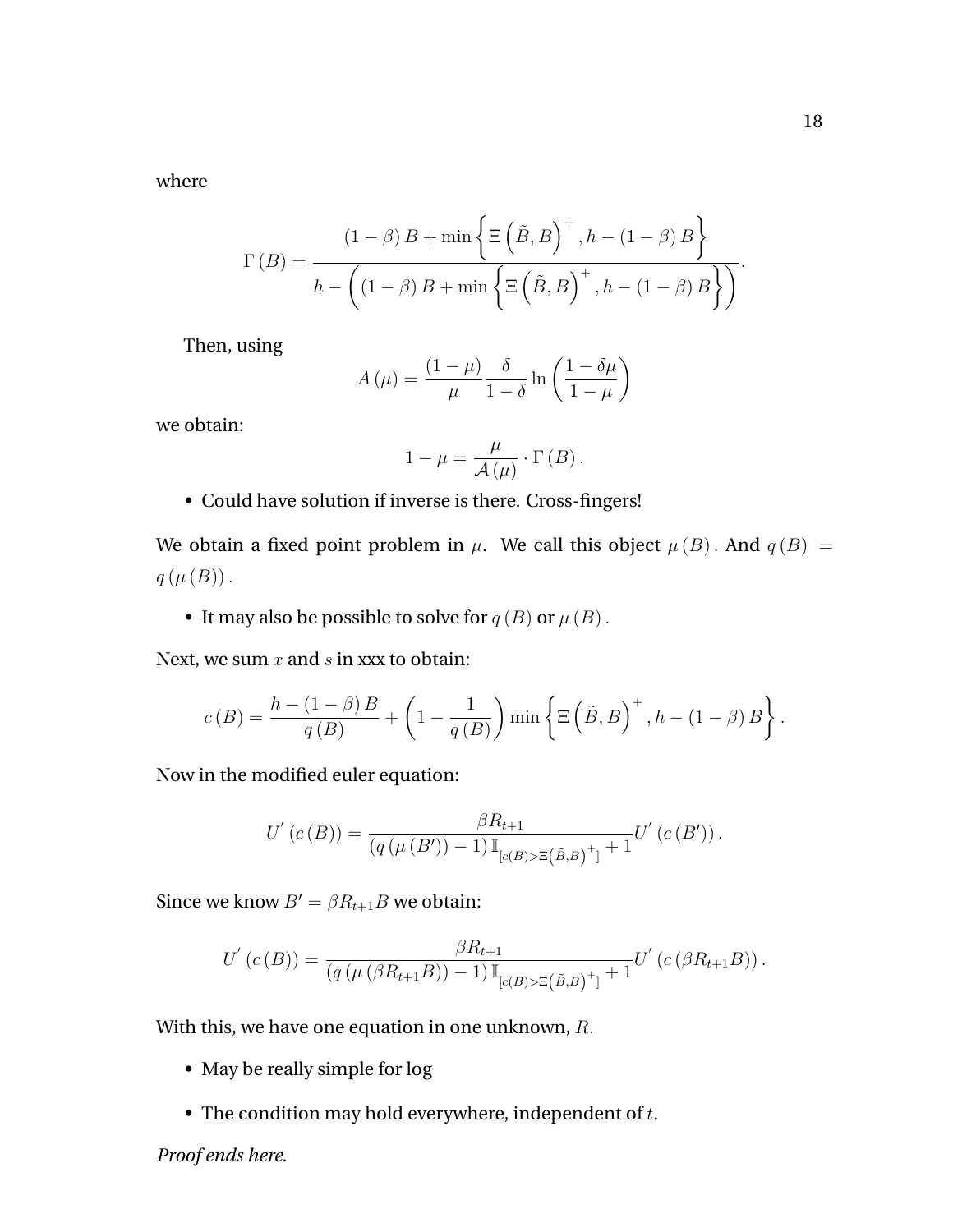### <span id="page-65-0"></span>**C.4 Proposition Condition...**

Notice that the steady state is indeed a spot-transaction steady state, the price is  $p = 1$ . Assume that the worker consumes spot transactions forever. Then, the labor first-order condition is

$$
h^{\nu}=1.
$$

Thus, there's a total of  $h = 1$  labor effort. Thus,

$$
Y=1.
$$

At steady state  $R = 1/\beta$ , otherwise the wealthy households will continue change their wealth. Then, there consumption is:

$$
C^s = (1 - \beta) B.
$$

By the clearing condition in the goods market,

$$
C = 1 - (1 - \beta) B,
$$

where the condition follows from the fact that all consumption is spot. Then,

$$
s = 1 - (1 - \beta) B \le \tilde{B} - B.
$$

Hence, the condition follows. Finally, we must show that the worker does not wish to accumulate debt. Notice that he is would not accumulate debt even if the constraint were not binding ever. Thus, he must be at an optimum.

# **D. Proofs of Section ??**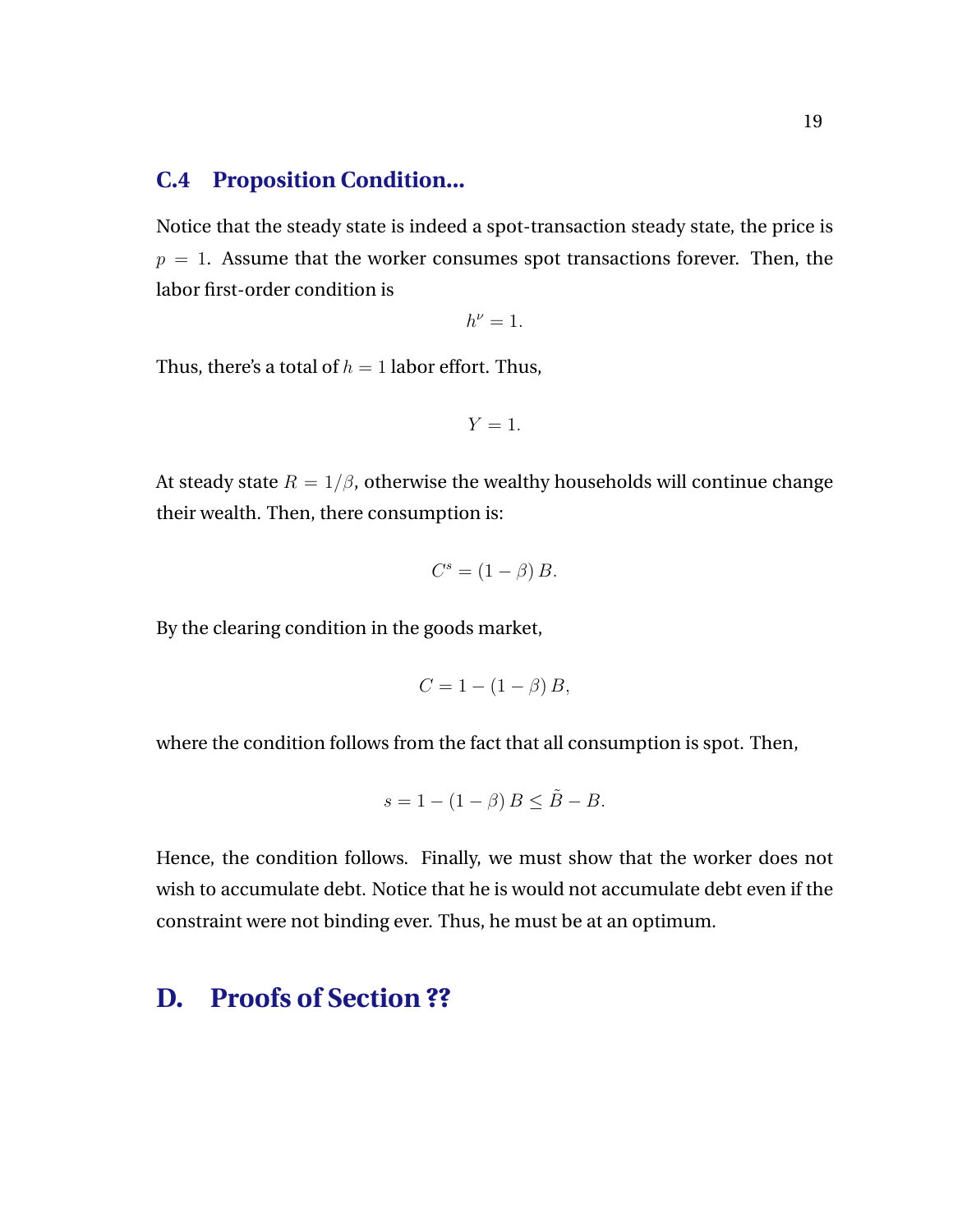# **D.1 Proof of Proposition ??(regarding the transition after a special credit crunch)**

**Preliminary Observations.** The economy starts from a given steady state  $ss<sup>1</sup>$ . Thus, at the time of the shock,  $t = 0$ ,  $B_0 = B_{ss}$ . From Proposition [3,](#page-24-0) we know that the optimal consumption

$$
C_t^s = (1 - \beta) B_t, \,\forall t.
$$

Assume that  $\tilde{B}_0>0$  and that the sequence is increasing. Then, the worker consumes at least some amount by executing spot transactions. Namely,

$$
S_0^w = \min\left\{\tilde{B}_0 - B_0, C_0^w\right\}
$$

and

$$
X_0^w = \frac{C_0^w - \min\left\{\max\left\{\tilde{B}_0 - B_0, 0\right\}, C_0^w\right\}}{q_0}.
$$

In particular, this happens at all periods:

$$
S_t^w = \min\left\{\max\left\{\tilde{B}_t - B_t, 0\right\}, C_t^w\right\}
$$

and

$$
X_t^w = \frac{C_t^w - \min\left\{\max\left\{\tilde{B}_t - B_t, 0\right\}, C_t^w\right\}}{q_t}.
$$

Now, we combine the household's expenditures

$$
h = C_t^s + S_t^w + q_t X_t^w.
$$

Thus, subbing (xxx) and (xxx) into (xxx), we obtain:

$$
X_t^w = \frac{h - \left( (1 - \beta) B_t + \min \left\{ \max \left\{ \tilde{B}_t - B_t, 0 \right\}, C_t^w \right\} \right)}{q_t}.
$$

Assume that the borrowing limit is binding such that  $X_t^w$ . Thus, we must have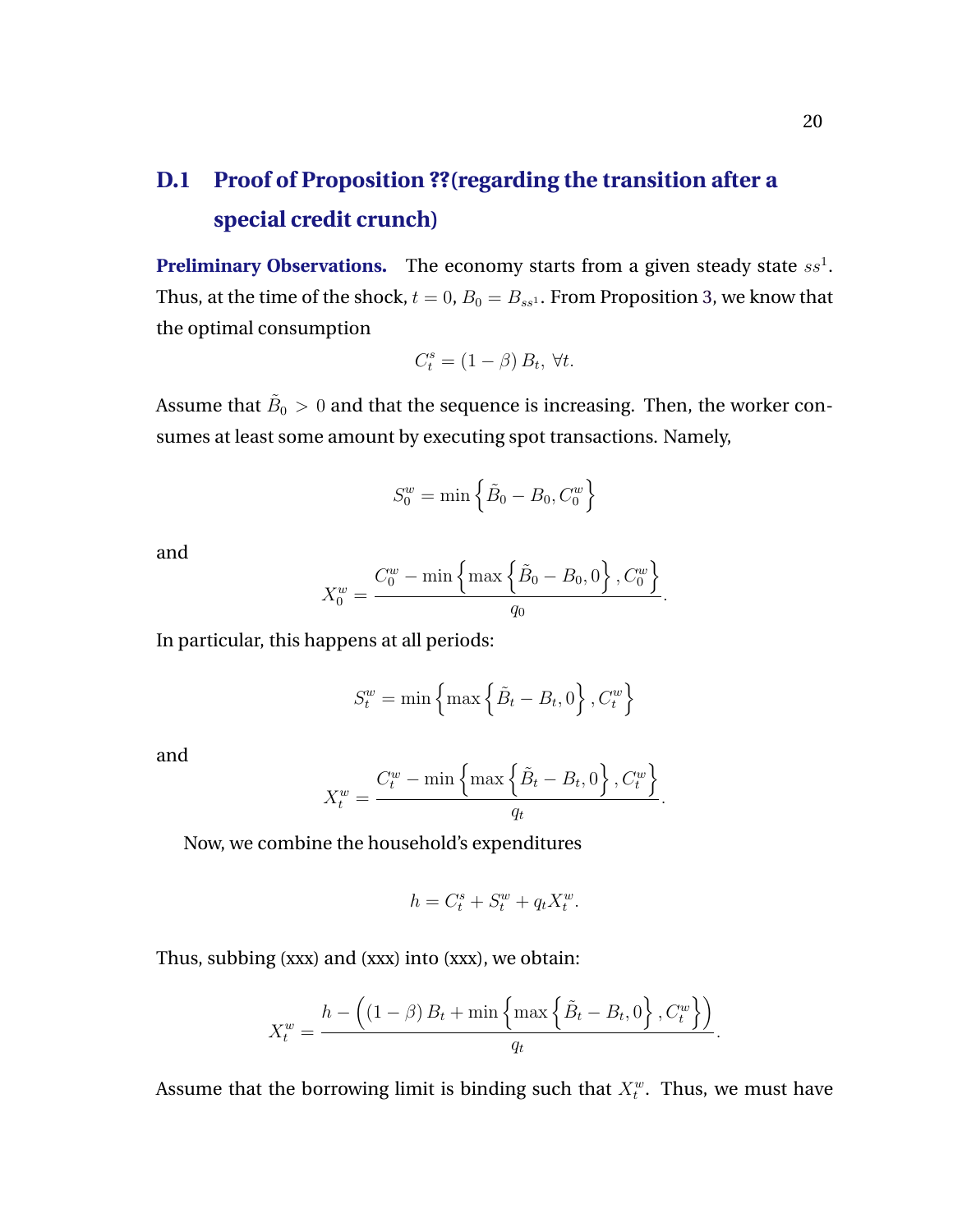<span id="page-67-0"></span>that:

$$
X_t^w = \frac{h - \left( (1 - \beta) B_t + \max\left\{ \tilde{B}_t - B_t, 0 \right\} \right)}{q_t} > 0.
$$

**Item (i).** Combining (xxx) and the definition of  $\mu$ , (xxx), we obtain:

$$
\mu = \frac{\frac{h - ((1 - \beta)B_t + \max\{\tilde{B}_t - B_t, 0\})}{q_t}}{(1 - \beta)B_t + \max\{\tilde{B}_t - B_t, 0\} + \frac{h - ((1 - \beta)B_t + \max\{\tilde{B}_t - B_t, 0\})}{q_t}}{h - ((1 - \beta)B_t + \max\{\tilde{B}_t - B_t, 0\})}
$$
\n
$$
= \frac{h - ((1 - \beta)B_t + \max\{\tilde{B}_t - B_t, 0\}) + h - ((1 - \beta)B_t + \max\{\tilde{B}_t - B_t, 0\})}{\left(\frac{(1 - \beta)B_t + \max\{\tilde{B}_t - B_t, 0\}\}\right) + h - ((1 - \beta)B_t + \max\{\tilde{B}_t - B_t, 0\})}.
$$

Thus,

$$
\frac{1}{\mu} = q_t \frac{((1 - \beta) B_t + \max \{ \tilde{B}_t - B_t, 0 \})}{h - ((1 - \beta) B_t + \max \{ \tilde{B}_t - B_t, 0 \})} + 1.
$$

Then, subtracting one from both sides, we obtain:

$$
\frac{1-\mu}{\mu} \cdot \frac{1}{q_t} = \Lambda \left( B_t, \tilde{B}_t \right),
$$

where

$$
\Lambda\left(B,\tilde{B}\right) = \frac{\left((1-\beta)B + \max\left\{\tilde{B}-B,0\right\}\right)}{h - \left((1-\beta)B + \max\left\{\tilde{B}-B,0\right\}\right)}.
$$

Then, observe that  $q_t = 1/\mathcal{A}(\mu_t)$ . Hence, we obtain:

$$
\frac{1-\mu}{\mu}\cdot\frac{1}{q_t}=-\left(\mu_t\right).
$$

where we applied the definition of  $\mathcal{A}(\mu_t)$  in the second equality and use the following definition

$$
-(\mu) \equiv \frac{1-\mu}{\mu} \mathcal{A}(\mu_t).
$$

Thus, at any  $t$  where spot transaction are binding:

$$
-(\mu) = \Lambda\left(B, \tilde{B}\right). \tag{16}
$$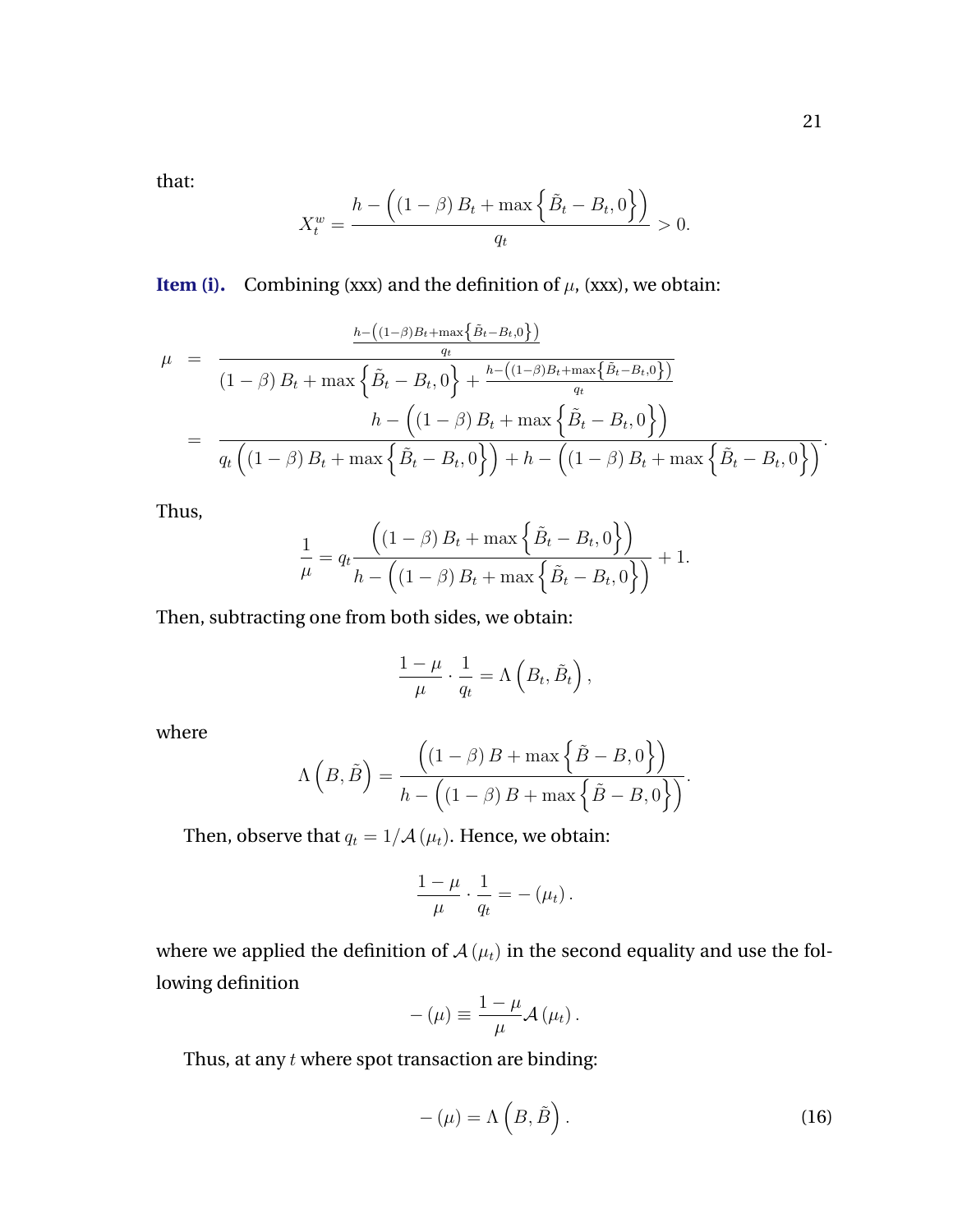Notice that in any equilibrium, because B satisfies the natural debt limit,  $h >$  $(1 - \beta) B$ . Since chained expenditures are positive, it must be that  $h - ((1 - \beta) B + \max \{\tilde{B} - B, 0\})$ is non-negative. Thus,  $\Lambda\left(B,\tilde{B}\right)>0.$  Also, observe that  $(\mu)$  is decreasing in  $\mu$  because by Proposition  $A(\mu_t)$ , the term  $A$  is decreasing. Moreover, it has the limits:  $\lim_{\mu \to 0} -(\mu) = \infty$  and  $\lim_{\mu \to 1} -(\mu) = 0$ . This means that there's a unique solution to [\(16\)](#page-67-0) we denote by the function

$$
\mu\left(B,\tilde{B}\right) \equiv \left\{\mu|-(\mu) = \Lambda\left(B,\tilde{B}\right)\right\}.
$$

There is no known analytic root to this problem.

However, in equilibrium

$$
\mu_t = \mu\left(B_t, \tilde{B}_t\right)
$$

and moreover:

$$
q\left(B,\tilde{B}\right) = \frac{\mu\left(B,\tilde{B}\right)}{\left(1-\mu\left(B,\tilde{B}\right)\right)} \cdot \frac{\left(1-\delta\right)}{\delta} \cdot \ln\left(\frac{1-\mu\left(B,\tilde{B}\right)}{1-\mu\left(B,\tilde{B}\right)\delta}\right).
$$

$$
q_t = q\left(B_t, \tilde{B}_t\right).
$$

**Item (ii).** Next, we combine the worker and savers first order condition.

Consider the first-order condition at a point where t is such that  $X_t^w > 0$  and  $S_t^w = 0$ . Thus, we have that:

$$
C_{t+1}^{w} = X_{t}^{w} + S_{t}^{w}
$$
  
= 
$$
\frac{h - (1 - \beta) B_{t} - S_{t}^{w}}{q_{t}}
$$
  
= 
$$
\frac{h - (1 - \beta) B_{t} + (q_{t} - 1) S_{t}^{w}}{q_{t}}
$$
  
= 
$$
\frac{h - (1 - \beta) B_{t} + (q_{t} - 1) \max \left\{\tilde{B}_{t} - B_{t}, 0\right\}}{q_{t}}.
$$

Now consider the worker's first order condition [Important: must bind at t+1 also...else,